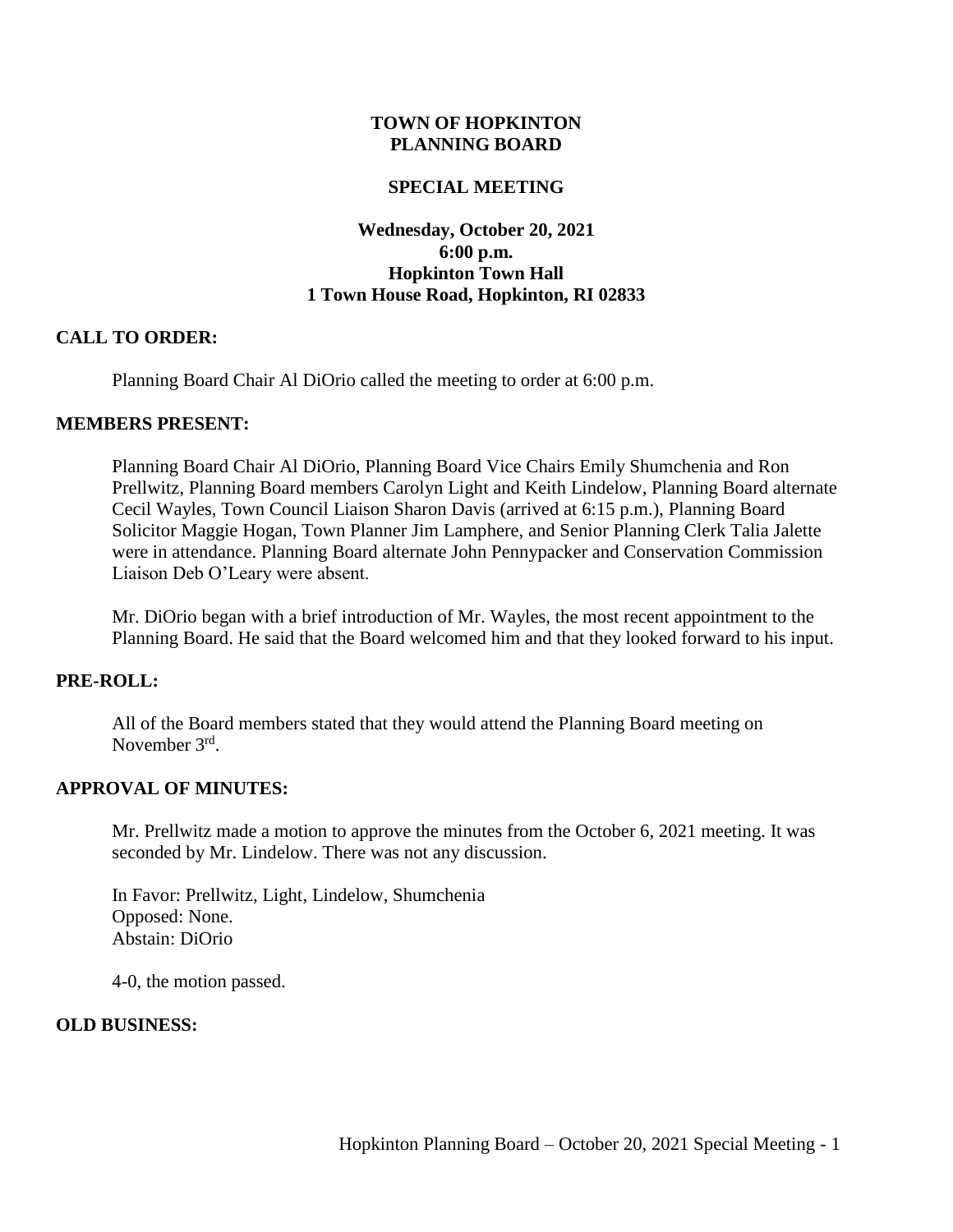# **Master Plan – Public Informational Meeting – Major Land Development Project – Skunk Hill Road Solar – Plat 18, Lots 8, 13, and 14, 0 Arcadia Road, 0 Lisa Lane, and 145 Skunk Hill Road. Skunk Hill Road Solar, LLC., applicant.**

Before the Board began their discussion, Ms. Jalette asked Mr. DiOrio to make an announcement. Mr. DiOrio apologized, and thanked Ms. Jalette. He then jokingly encouraged her to "continue to beat [him] over the head" about it. Mr. DiOrio then explained that there had been "some, uh, technical issues with regards to audio", and that the Board "certainly want[ed] those listening in to be able to hear everything" that the Board was saying "to the greatest degree possible." He said that some of the complaints were related to the shuffling of papers, while others were related to speakers standing too far away from the microphone. He noted that the shuffling was considered "disruptive", though he said that he did not know how they would "get around not shuffling papers", but asked those in attendance to do that "away from the microphone" to minimize noise. He said that he did not "recall" any instances where Board members spoke over each other, as he would "usually clamp down on that pretty promptly", but he asked those in attendance to be "sensitive to" over-talking, which would not "go over well" on a recording. He continued.

Mr. DiOrio: "And, again, uh, certainly Board members, but folks using the microphone at the, uh, stand, uh, please remember to speak into the mics so everything is captured clearly."

Ms. Jalette explained that the microphone could move up or down as well, depending upon the user's height. Mr. DiOrio asked for a demonstration, which Ms. Jalette provided. Those assembled laughed and clapped. Mr. DiOrio said that that was "very good", and thanked Ms. Jalette. He said that to the extent that he could also forget these recommendations, he would ask that such errors be brought to his attention so they could "resolve that for the folks that are listening in."

Mr. DiOrio then asked Mr. Lamphere to bring the Board "up to speed" on where they had left off, so they would "have a clean start for this evening."

Mr. Lamphere: "This application is in the midst of a Public Informational Meeting, this – tonight – being Number 4. It is a continuation from September  $1<sup>st</sup>$ . Two previous ones were held on July 7<sup>th</sup> and July 21<sup>st</sup>. The applicant has concluded their presentation, and I believe the, um, an objector attorney has initially started, uh, some comments, but, uh, they have quite a bit of material to go through this evening, and so I think the bulk of, the bulk of the evening will be devoted to that."

Mr. DiOrio thanked Mr. Lamphere. Mr. S. Paul Ryan, the attorney for the objectors, appeared before the Board. His first witness was Linda Steere. Before Ms. Steere began, Mr. DiOrio "just want[ed] to be clear" on if the applicant was "squared away."

Mr. DiOrio: "Are you, are you planning on doing any presentation this evening? I'm just trying to get my hands around scheduling."

Mr. Craven: "Um, having been notified of the experts, if I find it necessary to rebut that testimony, I will be presenting witnesses – but we're also here to answer any questions as well."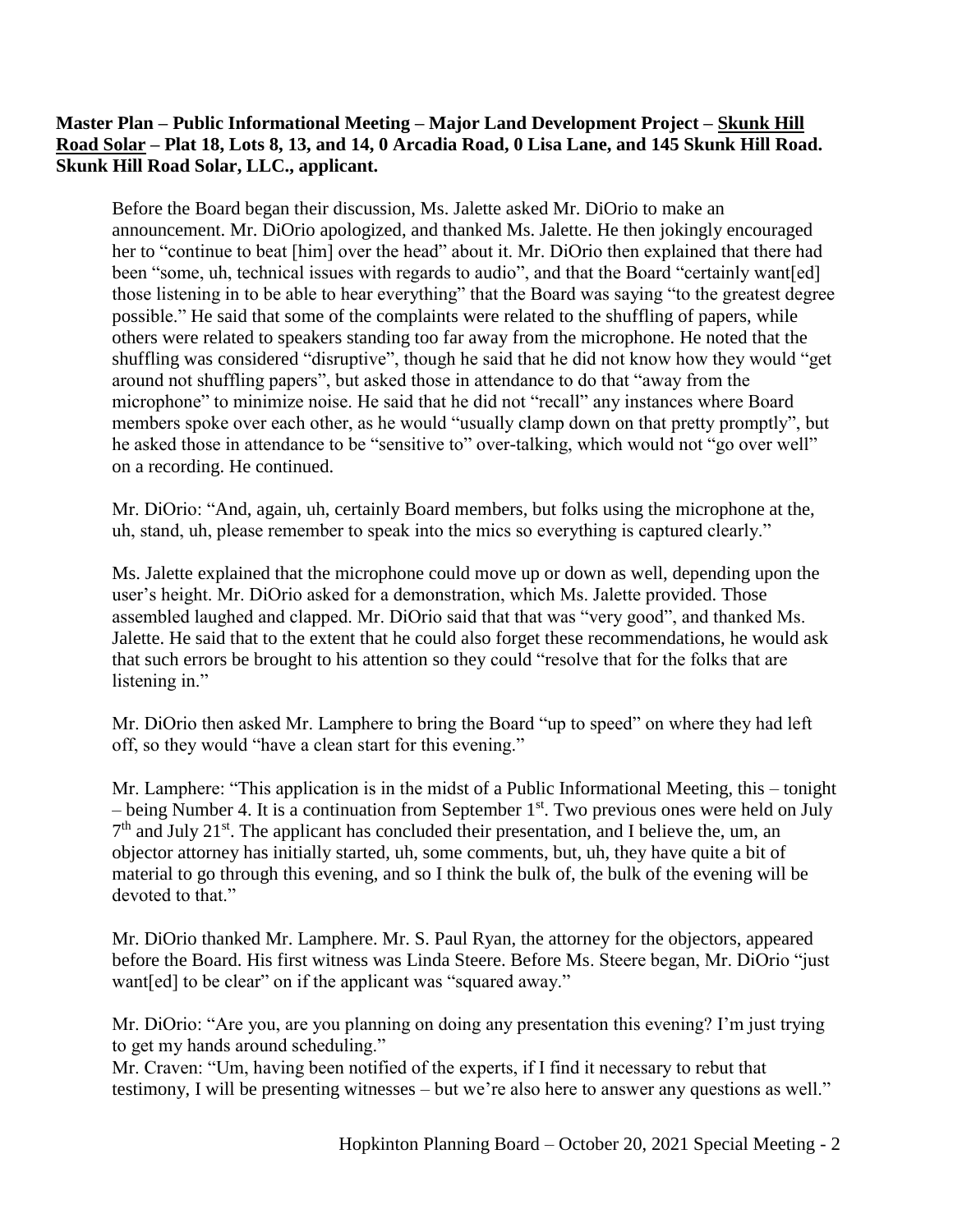Mr. DiOrio: "Understood. So, I'd like to suggest, then, that since you've – since the applicant has had their opportunity to present, I'm gonna allow the other side of the argument, if you will, the majority of the time. I certainly respect your opportunity to rebut as you see fit." Mr. Craven: "Thank you."

Mr. DiOrio directed Mr. Ryan to continue, and apologized for the delay. Ms. Steere appeared before the Board. Mr. Ryan explained that Ms. Steere had testified before the Board before, and asked the Board to qualify her as an expert "wetlands and wildlife biologist." Mr. DiOrio asked Ms. Hogan if they needed a motion to accept Ms. Steere as a witness, or if they could merely recognize her as such. Ms. Hogan said that Mr. DiOrio could recognize her as such as the Chair. Mr. DiOrio said that he knew Ms. Steere personally, and that he had "worked with her for decades". He said that he was "certainly comfortable with her as an expert". Mr. Craven stated that he did not have any objections. Mr. DiOrio replied that they would consider that matter "done." Mr. Ryan then began his line of questioning.

Mr. Ryan began by mentioning that he had known Ms. Steere for "almost 40 years". He then referenced her written report. He said that her report "indicate[d] that approximately one half of the commercial solar installation is in the wetlands complex", and he asked her to "explain that to the Board".

Ms. Steere: "Um, actually, one half of it is, um, mapped within an ecological land unit, which is, um, has wildlife value and vulnerability, as defined in the Rhode Island Wildlife Action Plan, and it's also labeled as a conservation opportunity, which is illustrated on Figure 1 of the report you have."

Mr. Ryan asked Ms. Steere to "direct the Board to the page, uh, which would contain the map, and indicate what that half of the site is." She said that it was "basically the southeast corner of the site", and that it was featured in "Figure 1 on Page 5" of her report. The area was "illustrated in purple". She stated that the maps that she used in her report were "all taken from the DEM [Department of Environmental Management], um, ecological mapping, environmental mapping section", and that they were "a part of the State GIS [Geographic Information System] series." Mr. Ryan continued.

Mr. Ryan: "Can you describe the specific wetlands complex on this property?" Ms. Steere: "Okay. Well, land unit's made up primarily of five different land, um, descriptions – the first is the wetland complex, and I must say, although I've reviewed a lot of the information and information at DEM [Department of Environmental Management], um, it was not available for me to go out to the site to actually walk the land, 'cause it's not, um, my client, but, um, there's a lot of forested wetland on this site, um, several streams that have wetland jurisdiction to them, both 100-foot riverbank wetlands and 200-foot riverbank wetlands, and also, there's a 50 foot perimeter wetland as it's called, which is a jurisdictional area from the edges of the wetlands themselves – particularly the wooded swamps."

Mr. Ryan asked Ms. Steere "what specific vegetation grows in this wetlands complex." She reiterated that she hadn't "walked [the site]", but that some of the "typical wetlands species" that could be found in Rhode Island would include "skunk cabbage probably, uh, because of the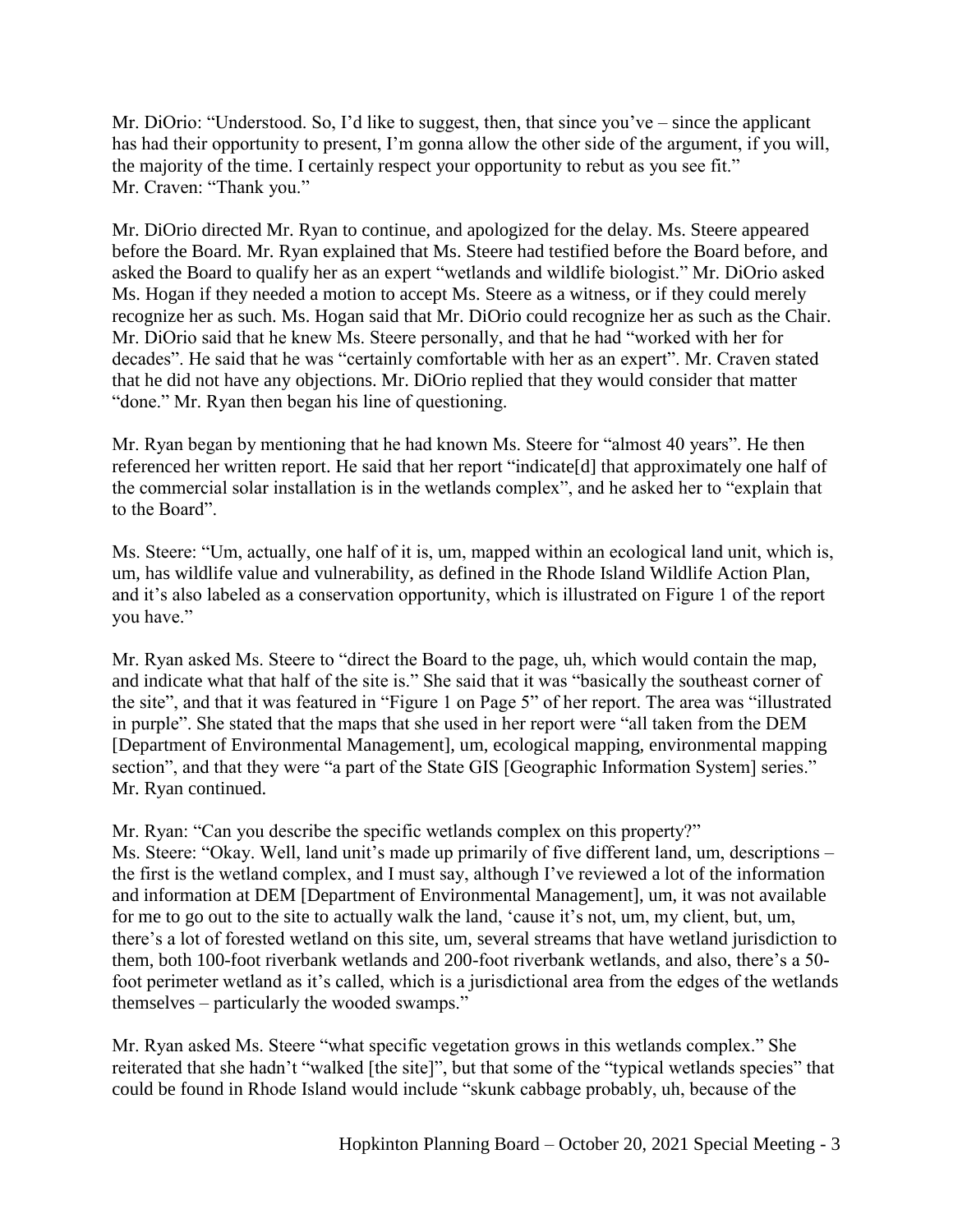riverine sections", as well as "sweet pepperbush" and "highbush blueberry, probably cinnamon fern, um, sensitive fern, or royal fern". Mr. Ryan then asked if there were "any perennial rivers on the property." Ms. Steere replied that there were two – "one greater than ten feet wide, and one less than ten feet wide", and that was "what's related to the 200- and the 100-foot riverbank wetlands." Mr. Ryan then asked Ms. Steere to identify the "species of wildlife" that could be found in the complex. She replied.

Ms. Steere: "Um, we would typically expect to see different amphibians and reptiles, as well as larger species of mammals that would follow the stream corridors. Um, there also – because of the river, probably would be waterfowl and a number of other, um, birds, and migratory birds also."

Mr. Ryan: "Is the presence of these specific, uh, species significant, in your opinion?" Ms. Steere: "Um, yes. They're all significant, and a lot of them are addressed in the Wildlife Action Plan that DEM [Department of Environmental Management] Fish and Wildlife put together, um, a number of years ago."

Mr. Ryan then asked Ms. Steere what "vernal pools" are. She replied that they are an "area of water that are somewhat transient, so they might be, uh, existing from winter to late winter, with snow melt, into probably June at the latest." She continued.

Ms. Steere: "They don't have streams running through them, so there aren't fish. Um, there usually aren't frogs in them, so there's nothing to, uh, predate on the amphibian and the, um, other species – various shrimp, etcetera, that might be in the pool. So, when the pool dries up, the, uh, amphibians, typically, are ready to go back to the land, and upland."

Mr. Ryan: "Now, there are vernal pools on this property. Is that correct?"

Ms. Steere: "Again, I haven't been on the property, but, because of the terrain and the wooded swamp area, I would gather that there would be vernal pools within the wooded swamp – they typically are, and that many of these wouldn't be connected to the stream systems, so that they'd be transient."

Mr. Ryan: "Now, why are vernal pools important to the functions and values of wildlife?" Ms. Steere: "Well, vernal pools are specific to the different types of amphibians, including spring peepers, marbled salamanders, spotted salamanders, and they breed in the vernal pools, and if there are no more vernal pools, these amphibians do not breed. But, however, their habitat during the summer and, well, most of the year, until the following spring, when they travel to the vernal pools, is upland area, and it's been documented in Rhode Island, as well as many other states, that their habitat could be 300 to 1,000 feet from the edges of these vernal pools."

Mr. Ryan: "So, they travel from the vernal pool out into the upland?"

Ms. Steere: "Right. Yup, they, um, they travel to the uplands. They, um, usually live under rotted logs, stones, leaves, um, in the upland habitat."

Mr. Ryan: "So they're – if they're adversely impacted in the vernal pools, and there's also disturbance in the upland, they get adversely affected in both the vernal pools and the upland?" Ms. Steere: "That's correct."

Mr. Ryan then asked Ms. Steere to define "upland forest". She explained that the upland forest "is the portion of the site that isn't wet", and that it was "not part of the wetland" under the Department of Environmental Management's definition. She said that it would have "upland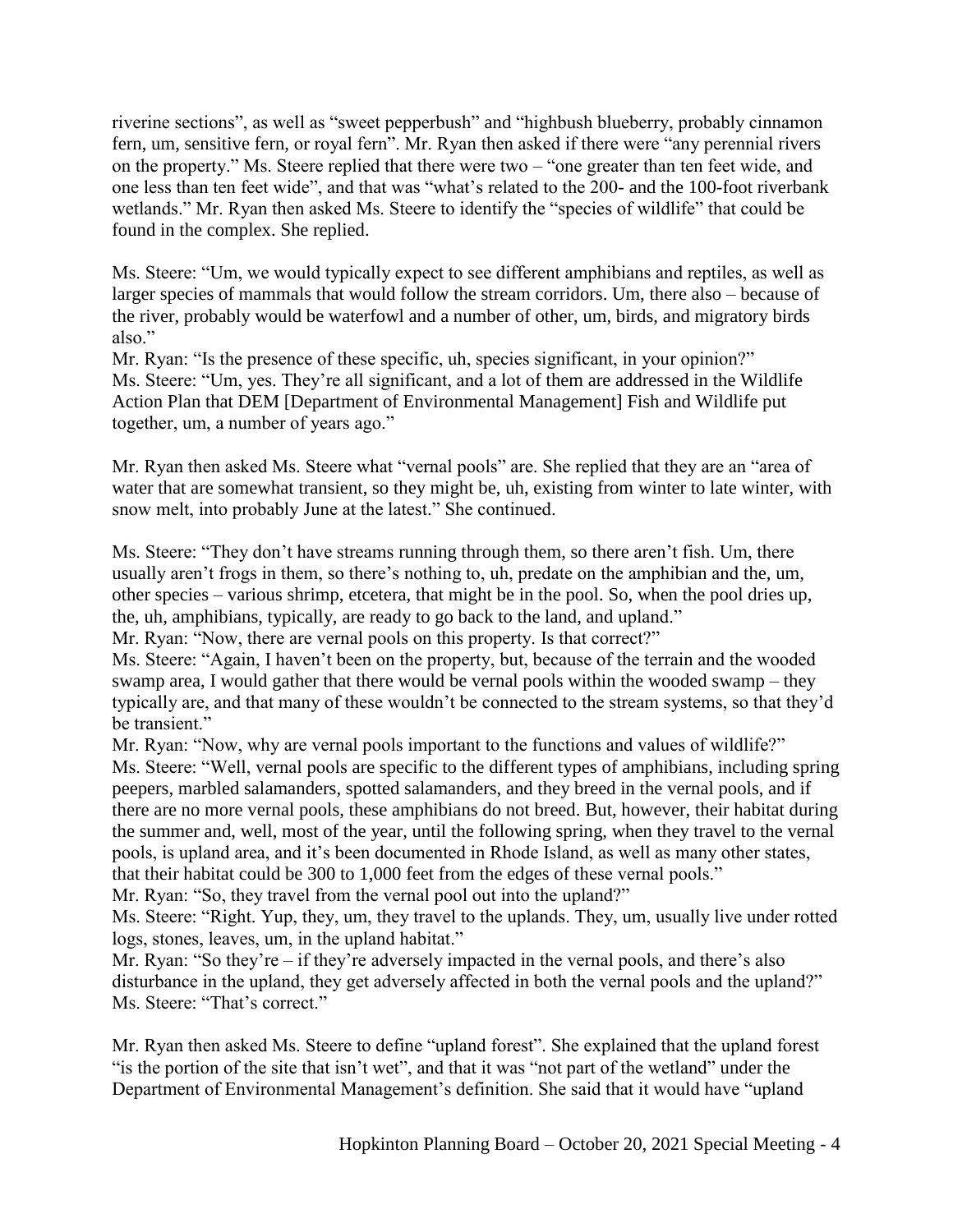mammals", as well as other animals, like birds and reptiles. She said a "good portion" of the site was "that upland, wooded forest." He asked if there were upland forests on this property. Ms. Steere reiterated that there were. He asked for the rough acreage of the upland forest. Ms. Steere replied that it was "a little over 100 acres of upland forest" on the three combined parcels. Mr. Ryan asked if that was a "significant number of acreage for a parcel." Ms. Steere replied.

Ms. Steere: "Yes, and it's – again, it's almost half of the 250 acres of unfragmented [forest] that I'll talk to [in] a little bit."

Mr. Ryan: "Now, uh, what wildlife is in the upland forest?"

Ms. Steere: "Um, dependent on information from other sites, and I've done quite a bit of work in Hopkinton, um, there'd be deer, bobcat, uh, fox, voles, fisher cats – probably even a bear. I know there's been some bear seen in Hopkinton. Um, squirrels, and, and different kinds of bats." Mr. Ryan: "And, um, you would describe that, uh, wildlife as significant?"

Ms. Steere: "They're significant species to Rhode Island."

Mr. Ryan: "Yes."

Ms. Steere: "They're our main, our primary mammals."

Mr. Ryan then asked Ms. Steere to discuss the "agricultural fields" that she had "described in [her] report." He wanted to know if that was "basically farms, open fields, farms." She replied that it was "farmland, pastures, open, open fields, yes, that are grassed". She then said that there were "two locations of, of, uh, agricultural fields within this site". He asked her where the two "open fields" were located. She said that "along Skunk Hill Road, there are two pieces of farmland" that could be seen in an aerial photo. She said that those portions "stand out, as green grass", and that the "most eastern and most western part of those fields are the ones involved with this project". Mr. Ryan continued.

Mr. Ryan: "Now, um, when we talked, uh, before, uh, you said that you thought that the forest fragmentation, uh, on this site was probably the most impactful. First of all, what is forest fragmentation?"

Ms. Steere: "Um, this area's a part of, uh, an area of forest that's between 250 and 500 acres. Um, there are approximately six of these unfragmented forest pieces in Hopkinton last I knew. I don't know if there's been other solar projects that have grabbed some of those, but, um, they're very important for a number of reasons. They're noted in the State Wildlife Action Plan. Um, they have high values because they're large forested areas with a diverse wildlife habitat. They protect groundwater and water quality."

Ms. Steere then explained that unfragmented forests "have a great diversity of vegetation", and that "wooded areas also act as a carbon sink". Unfragmented forests assist in "climate change resiliency". Mr. Ryan asked Ms. Steere how many acres were going to be disturbed for the project. Ms. Steere replied.

Ms. Steere: "I believe about two thirds of this site is going to be completely cleared of forest." Mr. Ryan: "And do you have any idea how many acres that is?"

Ms. Steere: "I don't. I've been trying to find that in the previous documents that were presented to the Town, um, probably back in April or May of, of this year, and I did not find a specific number."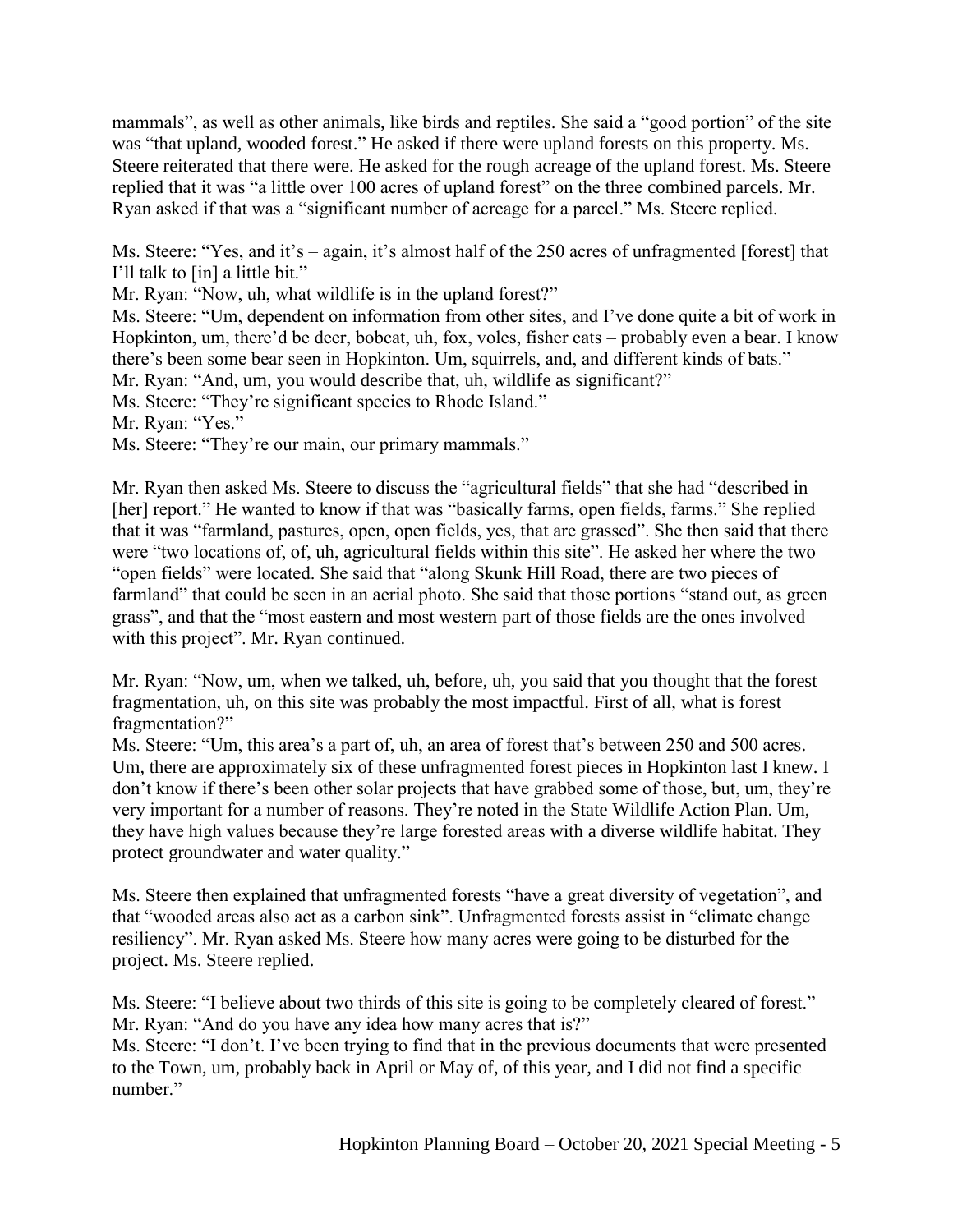Mr. Ryan then asked Ms. Steere if "250 acres" was a "significant, uh, forested area". She replied that it was a "significant unfragmented area". Mr. Ryan reiterated that it was "unfragmented", and she concurred. He then reiterated that it was "proposed to be fragmented", and she concurred it would be - "very much so". He then asked her "how many, roughly, 250 acre unfragmented, uh, forests are there in Hopkinton". She reiterated that there "were about six that could be identified on the DEM [Department of Environmental Management] website, um, from the State Wildlife Action Plan." She continued.

Ms. Steere: "Um, again, I don't know if any of the others have been now compromised with solar projects, but, my guess – this is one of six."

Mr. Ryan: "Now, uh, the, um, the fragmentation of approximately that number of acres – does that have a significant negative impact, in your opinion, on this property? In – from an environmental standpoint?"

Ms. Steere replied that it would "definitely" have a "very significant impact on wildlife habitat, diversity - um, forest diversity." She continued.

Ms. Steere: "Um, it impacts a lot of, uh, specific, um, birds and mammals that need large, unfragmented parcels to even exist. So, there are a number of birds that won't nest – mostly migratory – but they won't nest unless they have a very large, unfragmented parcel of woodland. For instance, scarlet tanagers, um, sometimes, uh, woodpeckers of different kinds, particularly pileated, which we've just started to see in this state, in the last maybe 10 years or so. Um, there's also, um, wood thrush. It's got, um, like large sections. Towhees – those types of birds, as well as, um, mammals, such as bobcat and fishers."

Mr. Ryan: "Now, in addition to that, are there any water quality impacts caused by the proposed project?"

Ms. Steere: "Um, again, by clearing large acreages of forested land, you're exposing a lot of soils, acres of soils – probably, um, a hundred acres or so of this parcel to, um, erosions – storm water erosion to, um, being unstabilized during construction, and if it's not significantly revegetated after construction, you're leaving open large, large areas for storm water erosion that can impact the wetlands, as well as - are gonna impact wildlife concerns, because the habitat's gone."

Mr. Ryan then asked Ms. Steere how many "wetlands crossings" were proposed. She replied that she believed that there would be "four different crossings". He asked her to show the Board where those crossings would be, and she said that she would try.

Ms. Steere: "Um, there's one crossing that comes off of Skunk Hill Road, and goes into the center parcel. There's a crossing from the center parcel that goes to the parcel in the southeastern corner, and there's a fourth crossing that goes out to Arcadia Road."

Mr. Ryan then asked Ms. Steere if he had asked her, as part of her "review of the project", to "get the, uh, records from the Department of Environmental Management." She replied that he did. He said that he just needed to get them from his files. During the interim, Mr. Frenette asked to make "one comment to the Board. Mr. DiOrio allowed him to do so. He explained that to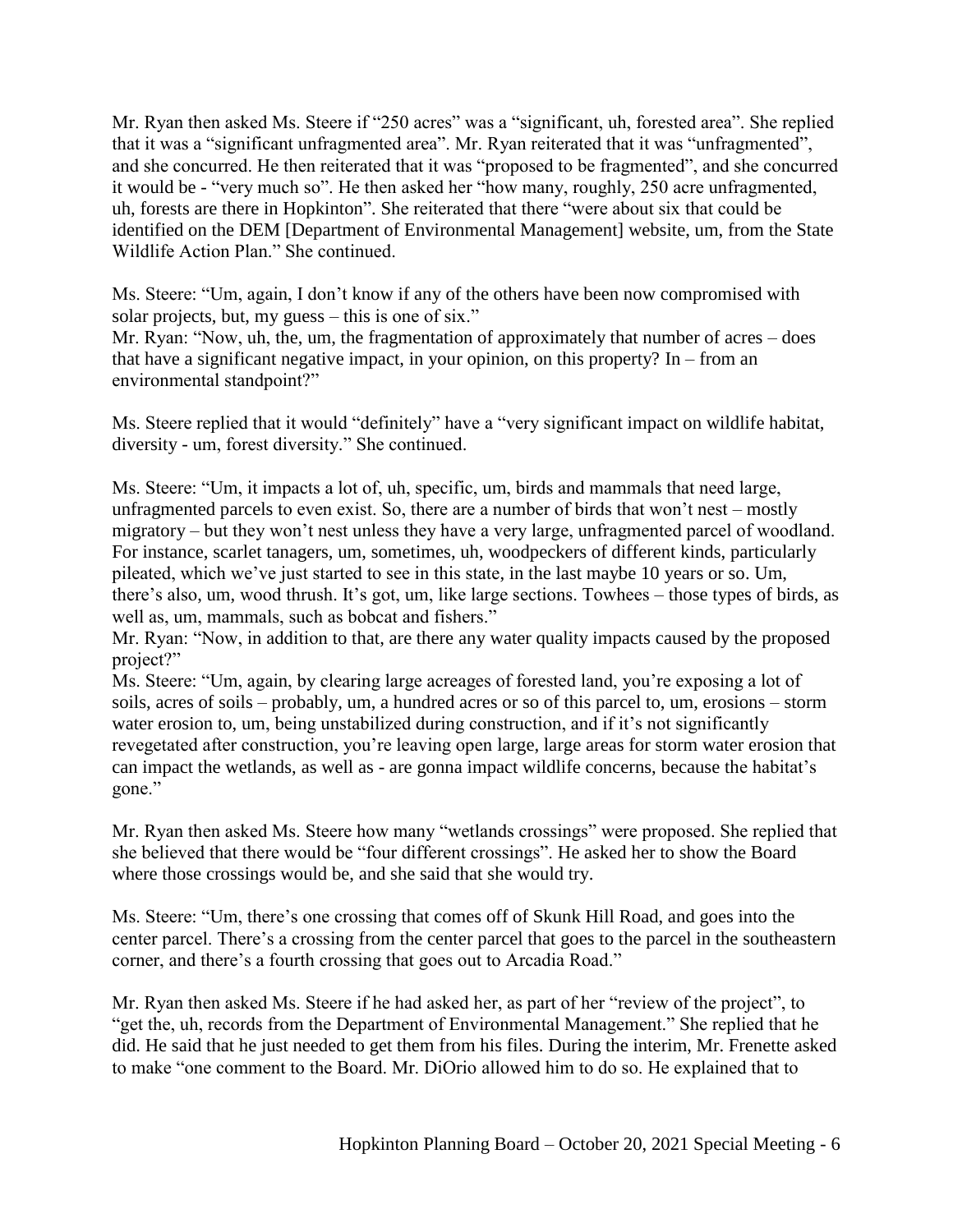reduce the paper shuffling noise, the microphones could be tilted upward. He said that it wasn't "that bad", but that it could be heard. Mr. DiOrio thanked him.

Mr. Ryan returned to the podium. He explained that he had an exhibit for the Board that he was going to have Ms. Steere refer to. He asked Ms. Steere if she recognized the exhibit. She replied that she did. He asked her to identify the document. She replied that it was the "deficiency notice from DEM's [Department of Environmental Management] Department of Water Resources - Fresh-, uh, Freshwater Permitting section, where they had received an application for this project, and they have issued a four-page deficiency notice with additional information that they're looking for to review this project." Mr. Ryan said that he "only gave the Board one piece of paper", and asked Ms. Steere if that one piece of paper was "Page 1 of 4 of the DEM [Department of Environmental Management] file." She replied that it was. Mr. Ryan asked that that "be marked as an exhibit, an objector's exhibit." Mr. DiOrio asked Mr. Ryan if he "care[d] to identify it". Mr. Ryan referred to it as "Page 1 of 4, Technical Review Comments of Documents Received by DEM [Department of Environmental Management], Applicant – Gordon Excavating and Hopkinton Land, LLC, dated June 29, 2021." Mr. DiOrio thanked him.

Mr. Ryan then asked Ms. Steere to "just review the conclusions, or suggestions in Paragraph 1." She said that she did not "want to read the whole paragraph". Mr. Ryan said that he was not asking her to read it, but to "give [her] interpretation of what Paragraph 1 is stating."

Ms. Steere: "Well, the first paragraph suggested – DEM [Department of Environmental Management] suggested that the overhead utility lines that cross through the swamp are relocated outside of the freshwater wetlands, and, again, they're citing reasons of being unfragmented forest, and having been kept – on forest, interior birds, which are those birds that don't like to nest in small, fragmented sections of the woods, and, um, they're afraid that by altering for that, uh, power line, and cutting - there'll be cutting involved in trimming the tree branches – that it's going to have a negative impact on the wildlife habitat in that area, so they would like to see, perhaps, two separate connections to power lines, um, for this project, instead of just the one."

Mr. Ryan: "And how would that impact this project, in your opinion?"

Ms. Steere: "It was indicated in here, uh, in this deficiency letter – several times – that if there was gonna be additional alteration to the wetland – and also dependent on other items they asked for – that this could result in a cat-, uh, application to alter, which is a public notice with DEM [Department of Environmental Management], versus, um, going through as a[n] insignificant alteration."

Mr. Ryan asked Ms. Steere if the "power lines going in different directions would alter the, uh, solar panels as they [were] presented on the project." She replied that she was "not sure", but that it would mean that the applicant would have to find "other routes". Mr. Ryan reiterated that point, and Ms. Steere concurred. Mr. Ryan then asked Ms. Steere his final questions.

Mr. Ryan: "So, uh, in conclusion, Miss Steere, do you have a[n] opinion – to a reasonable degree of certainty, as a wetlands and, uh, wildlife biologist - as to whether this project, as presented at this time, has significant, negative environmental impacts?"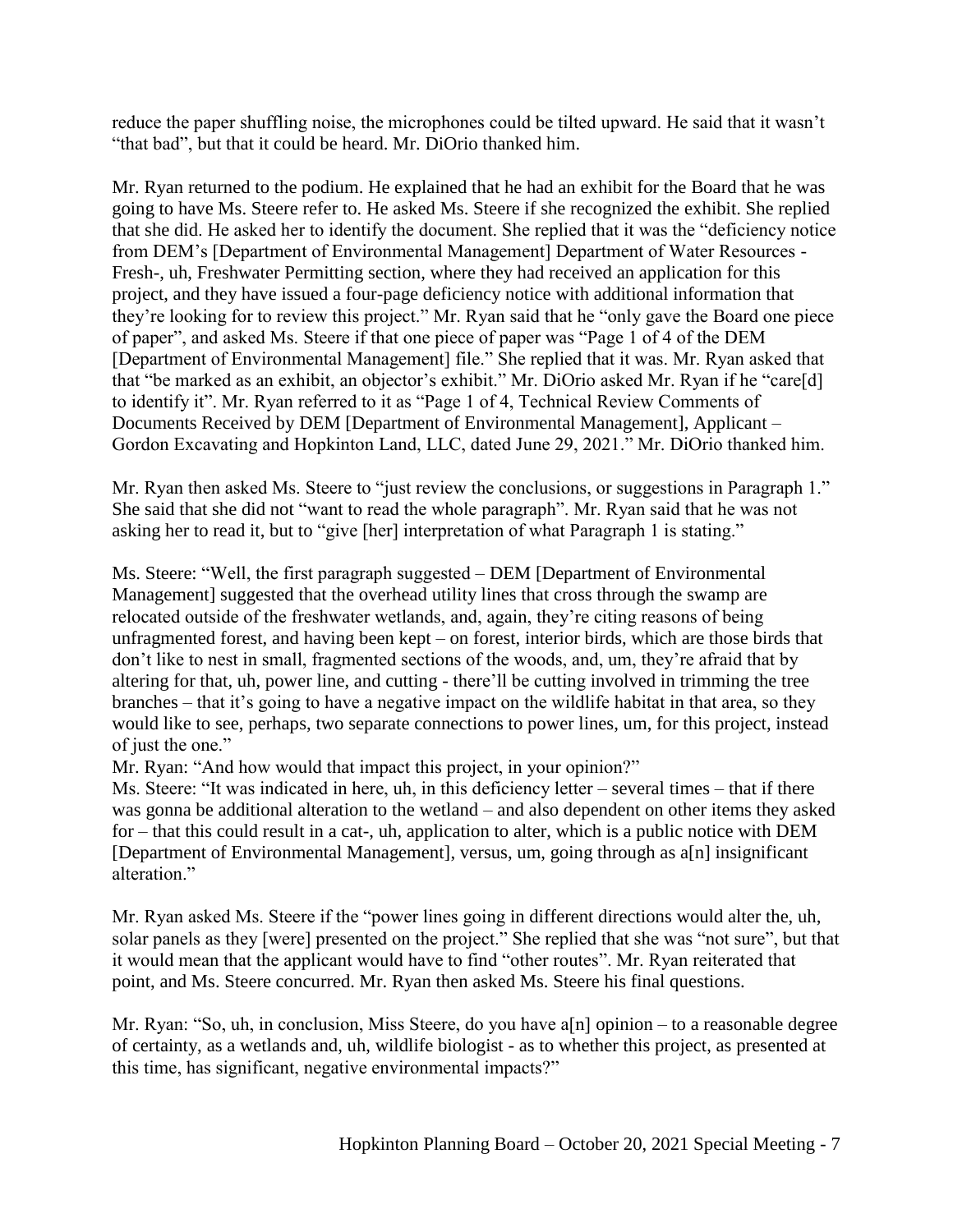Ms. Steere: "Again, as far as the biological, uh, significant impacts of this project, it appears, at this point, with some – a number of – unresolved issues, that this would have, um, significant impact, by fragmenting a forest, large areas of forest, have a large impact on wildlife, as well as water quality and surface water, um, quality, and, um, they're gonna just remove – and leveling, grading and leveling of the sites, which, particularly, those agricultural land, where, um, here we are, talking about more small farms and more local food, and this will cover agricultural land, which probably will not be recoverable once the solar panels are installed. Um, usually, it results in the selling of the loam, grading of the site, and probably those fields would no longer be usable."

Mr. Ryan: "And one last question: when you reforest something that's been deforested, uh, roughly how long does it take for those trees to revegetate?"

Ms. Steere: "Well, again, I'm not a forester. I'm not a landscape architect. But, um, typically, when an area's been logged, which is something I'm more familiar with, it may take 20 years before it gets to the state where it might be somewhat equivalent to what the property was like before."

Mr. Ryan then said that he had discussed "the impact when you remove trees on the whole soil system, and the effects on the roots of other trees" with Ms. Steere. He asked her to touch on that topic. She said that when trees are removed, "you're also removing a lot of root systems that are keeping that soil in place". She said that removing the trees included "removing the roots, the leaf litter, um, shrubs – all things that are holding those soils in place." She referenced Figure 3 in her report, and said that there were "a number of soils in here" that would be "very stony soils". She then said that there were 3 to 15% slopes, as well as "up to 35% slopes" on the site. Ms. Steere said that "these types of soils" found on the site "are easy to erode", and that they were "not very stable." She said that she thought that the site "may even require some blasting to be able to level these areas enough to be able to install a solar panel."

Mr. Ryan then said that that was the end of his "inquiry for the moment". Mr. DiOrio gave Mr. Craven the opportunity to question Ms. Steere.

Mr. Craven began by asking Ms. Steere if she had been able to "review the application that was submitted to DEM [Department of Environmental Management]." She replied.

Ms. Steere: "I have not reviewed all of the application."

Mr. Craven: "Okay. You've read the, uh, just the section that contained the comments of why the application was considered – by DEM [Department of Environmental Management] to be incomplete at this time."

Ms. Steere: "I have. I've read all four pages of that."

Mr. Craven: "And these areas of concern that you've raised – are they the exclusive jurisdiction of the Department of Environmental Management?"

Ms. Steere: "They are, in terms of the impact to functioning values of wetlands, yes." Mr. Craven: "And has it been your experience, in your field of endeavor, that DEM's

[Department of Environmental Management] pretty good at protecting the environment?" Ms. Steere: "To some extent, yes."

Those assembled laughed. Mr. Craven continued.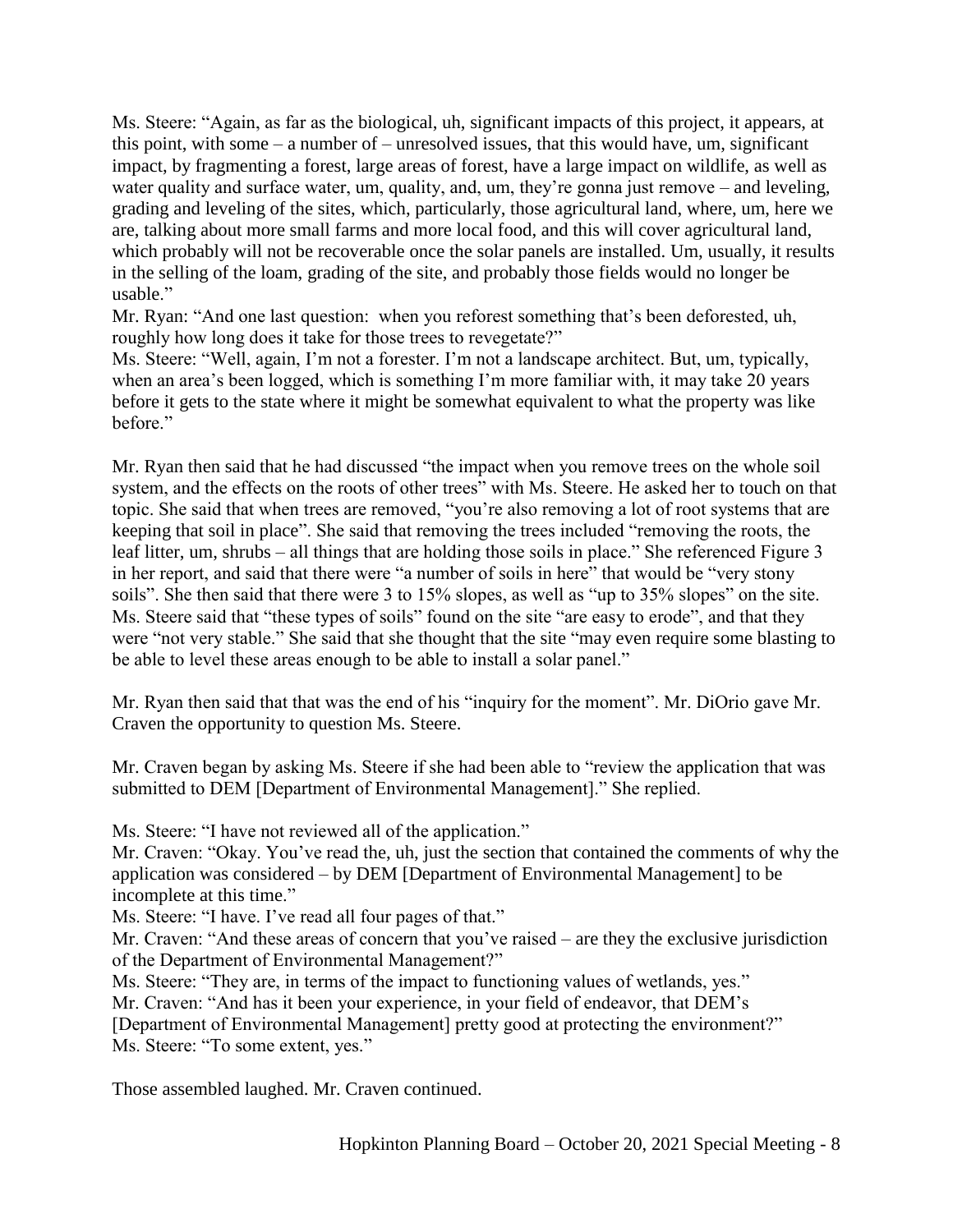Mr. Craven: "So, this is the same organization that created the criticism. Are you saying that they make mistakes – sometimes – on both sides? Whether they're protecting, as well as criticizing?" Ms. Steere: "No. I think in terms of permitting that, sometimes, things fall through the cracks that probably shouldn't. I mean, I worked for a regulatory agency in the past, and I know how crazy things get sometimes in these departments."

Mr. Craven: "But you have no reason to believe that this was handled in a 'crazy' time, so to speak. Matter of fact, you're complimentary of what they found."

Ms. Steere: "The deficiency notice seems very complete, yes."

Mr. Craven: "And the other three pages – you've reviewed as well?"

Ms. Steere: "I have."

Mr. Craven then asked if there was "anything significant on the other three pages" of the letter from the Department of Environmental Management in "the form of criticism." He asked her to reply with a yes or a no. She replied that there was. Mr. Craven continued.

Mr. Craven: "And those were not as significant for you to point out to this Board?" Ms. Steere: "Um, apparently, we – Mr. Ryan and I discussed them. I guess he chose the first one as the most important."

Mr. Craven: "Now, uh, the – in the beginning of your testimony, you were referring to a, I believe it was a Google Map, a Google Earth Map, of the project a, as a whole, and you specifically pointed out a large green area."

Ms. Steere: "I don't recall that."

Mr. Craven: "Did you observe a large field, absent of trees, that was presumptively used as farmland?"

Ms. Steere: "So, you're talking about the two agricultural fields -"

Mr. Craven: "I'm -"

Ms. Steere: "I'm assuming."

Mr. Craven: "I'm assuming that the – there's a large field that's grass and not trees."

Ms. Steere: "Correct."

Mr. Craven: "And is that section of the project going to be a location, from your review, where the solar panels will be located?"

Ms. Steere: "Um, one of the fields is part of the solar panels, and one of the fields isn't, but would contain a large berm."

Mr. Craven: "How big will that berm be?"

Ms. Steere: "I don't know. I reviewed the plans that were done, and they're in my folder. I'd have to look at that again, but it seemed as if they were, um, eight, ten feet tall."

Mr. Craven: "Okay. And if those were reduced in si-, size, would it change your opinion as to the impact it would have on the land?"

Ms. Steere: "Well, I still don't see those berms as being planted with any kind of agricultural crop."

Mr. Craven: "If they were planted with an agricultural crop, and trees on top, would that change your opinion as to its impact on that portion of the field?"

Ms. Steere: "Maybe only for the field – it doesn't affect the other, other hundred plus acres that are gonna be, uh, deforested."

Mr. Craven: "I'm only talking about those fields right now – the farmland, as you've referred to."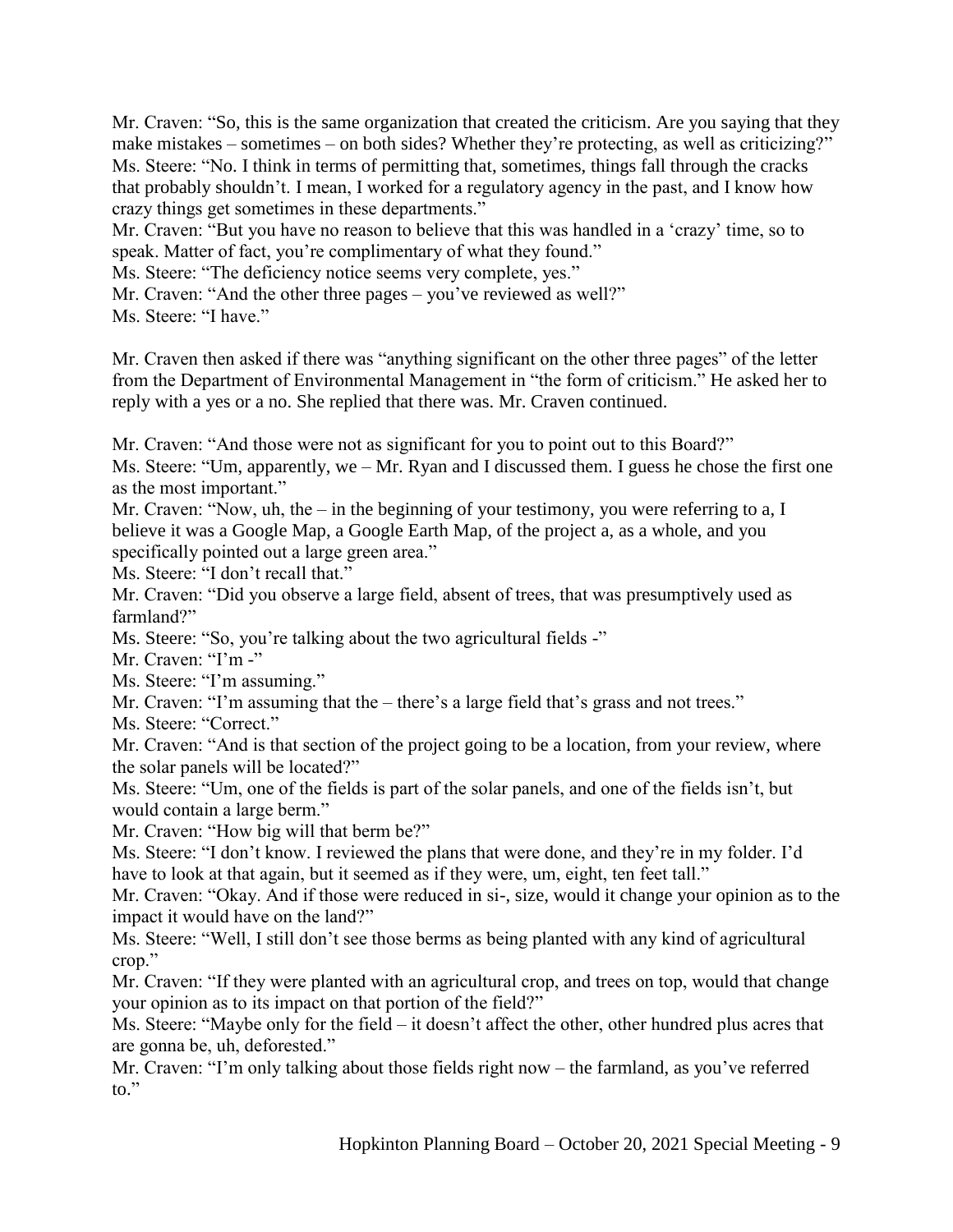Ms. Steere: "Right. Agricultural."

Mr. Craven: "Well, you talk about farming, and not wanting this property to be taken out of active farming, isn't that -"

Ms. Steere: "Right."

Mr. Craven: "And I believe that this -"

Ms. Steere: "Well, farming includes, um, pasture for cows, horses, goats, whatever."

Mr. Craven: "I believe this was a hay field that actually had benefits to production of hay, as well as feeding of livestock."

Ms. Steere: "Okay."

Mr. Craven: "So, in those fields, to the extent that you could observe them when you drove by or saw the site from the street, it didn't have any trees on it, did it?"

Ms. Steere: "No, it -"

Mr. Craven: "So we wouldn't be cutting any trees down there?"

Ms. Steere: "Not in those two small fields, no."

Mr. Craven: "And you'd consider them small?"

Ms. Steere: "I would, in comparison to the ot-, other 157 acres."

Mr. Craven: "Do you know how many acres of the property is going to be covered by the solar field?"

Ms. Steere: "I don't, but it appears to be – I couldn't find an exact number. It appeared to be at least two thirds of the site."

Mr. Craven: "If I told you it was less than half, would that change your opinion?"

Ms. Steere: "No."

Mr. Craven: "So, it'd still be the same kind of impact?"

Ms. Steere: "It's still the same impact, clearing the forest."

Mr. Craven: "If I told you that the majority of the large field was where there's ecological activity, growing things, that that was going to be covered with a – solar panels, would that change your opinion as to the impact on trees?"

Ms. Steere: "Not in the field, no."

Mr. Craven: "There're no trees there, so there's nothing to impact, correct?"

Ms. Steere: "There's things to impact, but not deforestation."

Mr. Craven then asked Ms. Steere about the impact of the project on "small animals", and asked her if she was "familiar with the raising of fences that surround solar projects." She replied that she was. Mr. Craven asked her what "the purpose of that" would be. She replied that it was to "allow quite small animals to go through the site", but that it's "not gonna allow deer, and bear, fox" to get under the fence. She said that it would not "allow a mammal of very great size to go through." Mr. Craven asked Ms. Steere "what would be a size of raising that fence" in order to create "an opportunity [for animals] to get in and out." He asked her "what number of inches, or feet, would it be necessary in order to be able to accommodate those animals – with the exception of a bear", as he was not sure that the applicant was going to worry about the potential presence of bears on the site. Ms. Steere replied.

Ms. Steere: "Um, I, I would  $-$  [I am] not an expert in that. I have – every solar project I've ever seen, I disagree with the amount of space left under those fences." Mr. Craven: "You mean too big or too small?"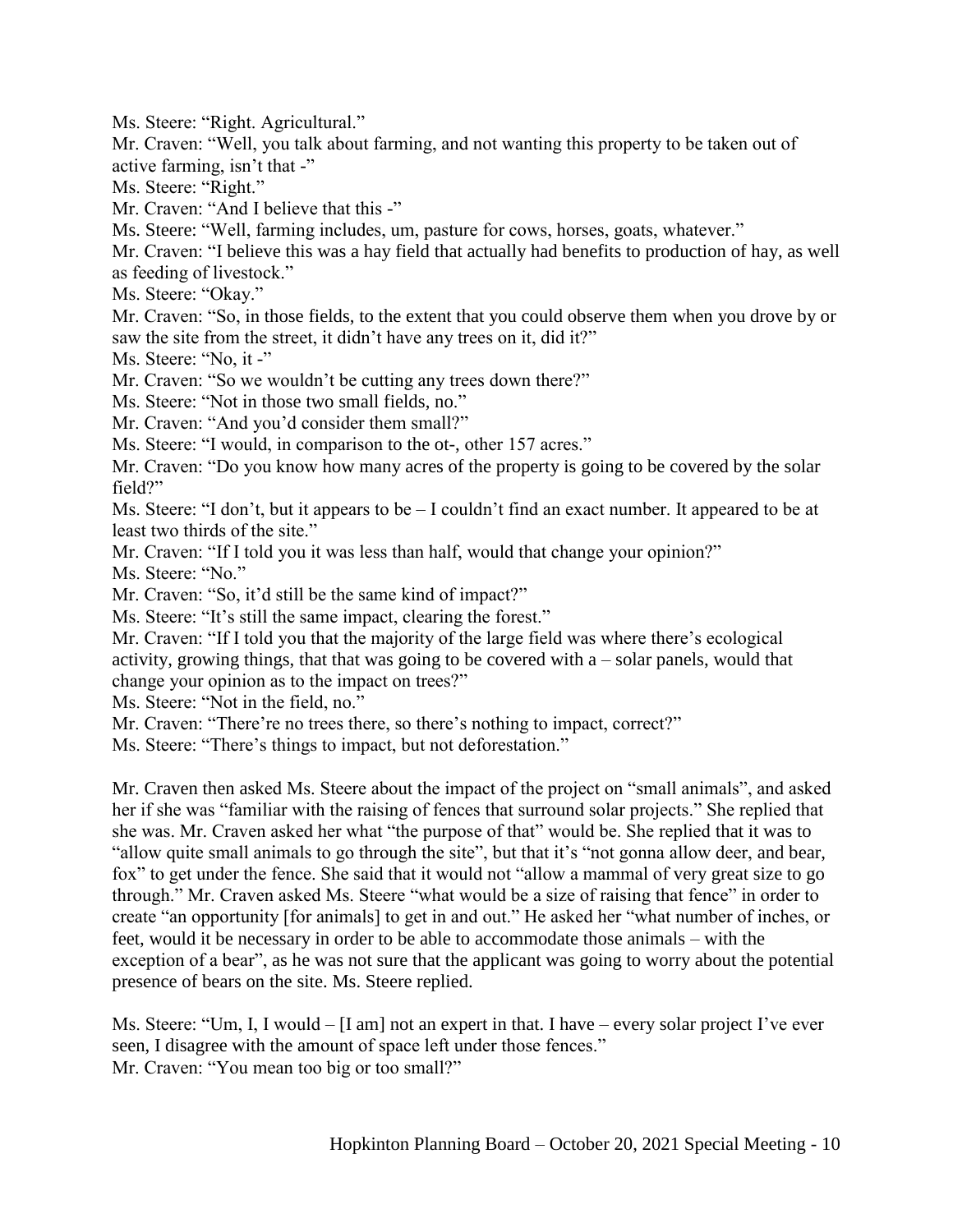Ms. Steere: "Really, I believe too small. It just doesn't seem right to block off large acreages to mammals that – I mean, deer particularly have deer runs, and they have historically used those runs for years, and, uh, it just doesn't seem right to block them off through these site[s]."

Mr. Craven then asked Ms. Steere about the "four crossings" that she had referred to. He asked her if those were "also in the exclusive jurisdiction of DEM [Department of Environmental Management]". She replied that they were. Mr. Craven asked Ms. Steere if the Department of Environmental Management was "pretty strict on that" review. Ms. Steere replied that they were. Mr. Craven referenced an element of Ms. Steere's report, where she had commented on the overhead power lines "in the area where, near a crossing would take place." He asked if her opinion on the impact of the project on the site would change if "that were remedied, at the request of DEM [Department of Environmental Management]", "since that was the only exhibit that you, you referred to in the DEM [Department of Environmental Management], uh, report, where they basically pointed out to the applicant where the shortcomings were on the application when they reviewed it initially." She asked Mr. Craven to repeat his question. He did.

Mr. Craven: "If the applicant satisfied all of the concerns of DEM [Department of Environmental Management], would that change your opinion?"

Ms. Steere: "Um, they would - they have a lot of other aspects to satisfy before that small piece would make a difference."

Mr. Craven then said that in the Department of Environmental Management's "four pages of… criticism", they had been "critical when they said that, 'you should do this', 'you should submit this', 'you should change this'". He asked Ms. Steere if that was "fair to say, from a layman's perspective." She replied, "Pretty much." Mr. Craven continued.

Mr. Craven: "And if the applicant's satisfied all of those concerns of DEM [Department of Environmental Management], and DEM [Department of Environmental Management] gave 'em a clean bill of health, and said, 'Go ahead with your project' – would that change your opinion on the econ-, on the ecological impact of this project?"

Ms. Steere: "No."

Mr. Craven: "It doesn't make a difference what they do?"

Ms. Steere: "No, it doesn't. To me, it's still a, a very significant biological impact."

Mr. Craven: "And are you critical of DEM [Department of Environmental Management], or if they were to allow this to happen?"

Ms. Steere: "Not really. I don't really have an opinion. They need to do what they need to do to review it."

Mr. Craven: "So they operate, from your experience, within the confines of State law?" Ms. Steere: "That's correct."

Mr. Craven: "So, in the confines of State law, uh, if the applicant were to satisfy all of those concerns to DEM's [Department of Environmental Management] ultimate satisfaction, it would be legal, according to the State of Rhode Island?"

Ms. Steere: "It would, um, and they have issued guidelines which also suggest a number of things that this project hasn't conformed to."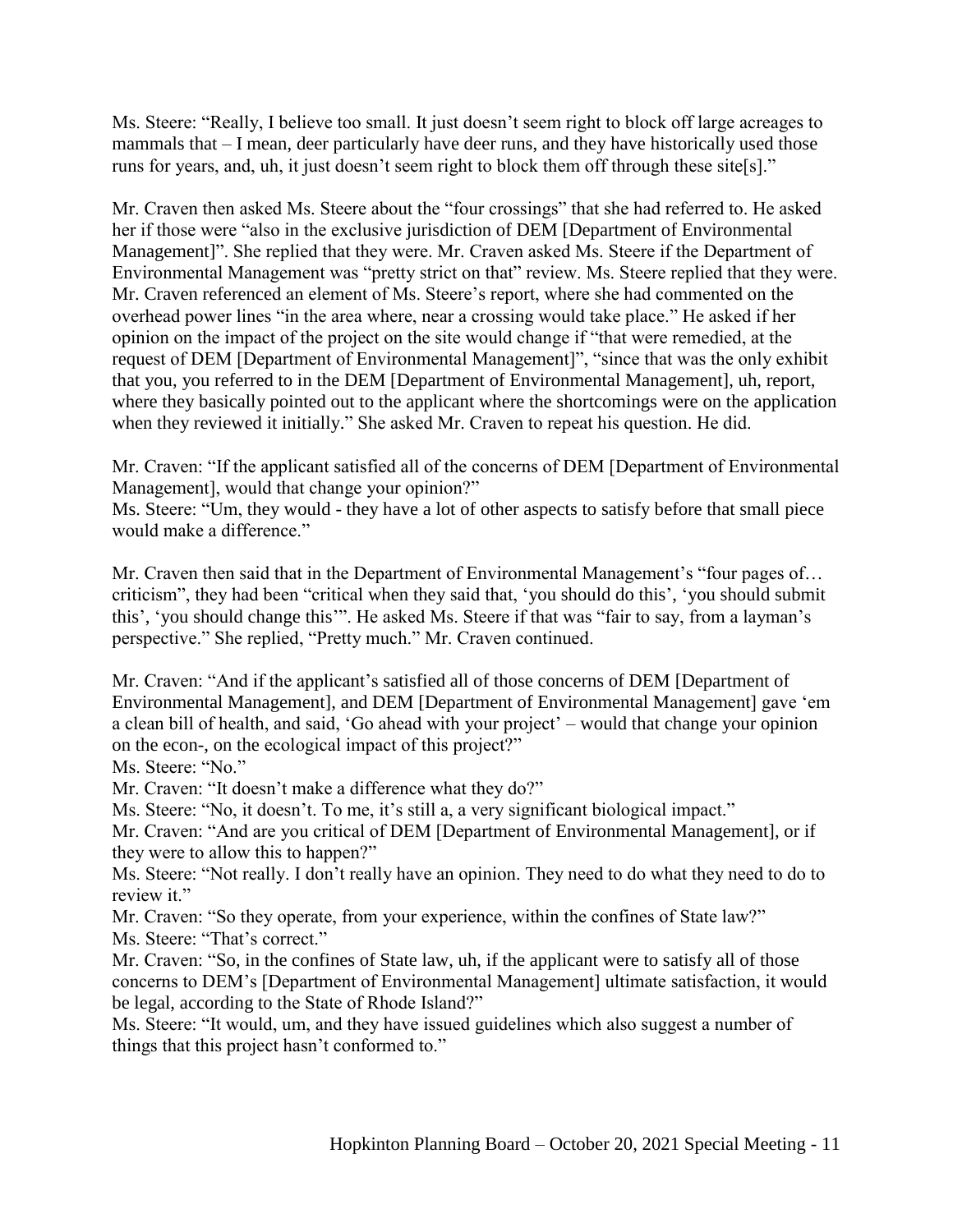Mr. Craven then asked Ms. Steere about the Wildlife Action Plan report, and where it came from. She explained that it was a "combined effort of Rhode Island's DEM [Department of Environmental Management], Fish and Wildlife", and other agencies like the Department of the Interior and U.S. Fish and Wildlife. Mr. Craven characterized it as a "collaborative plan, drawn up by, uh, stakeholders", which Ms. Steere confirmed was "pretty much" the case. He noted that she had stated that it was last revised around 2016, and she reiterated that it was either 2016 or 2017. Mr. Craven continued.

Mr. Craven: "Um, so, again, DEM [Department of Environmental Management] is reviewing this application, as is their – is the law, and as is their job, correct?" Ms. Steere: "Correct."

Mr. Craven: "And they were participating in this plan, correct?"

Ms. Steere: "Um, yes. Not specifically freshwater wetlands permitting, but DEM [Department of Environmental Management] on the whole, yes."

Mr. Craven: "And if, nevertheless, they approved this plan, as designed, with any modifications requested, you'd still disagree with it?"

Ms. Steere: "I – yes. I, I just don't agree with clearing acres of unfragmented forest."

Mr. Craven: "And that's despite the fact that a wild-, that they would have to find that the Wildlife Action Plan was satisfied to the best of their knowledge?"

Ms. Steere: "Right, and I believe Rhode Island Fish and Wildlife will also get to comment on this, um, particular application when it's ready to be reviewed."

Mr. Craven said that he did not have any further questions. Mr. DiOrio thanked him, and asked the Planning Board if they had any questions of Ms. Steere. Ms. Light asked if there was "any chance" that the Board could get the rest of the letter that Ms. Steere had referenced. Mr. DiOrio explained that it was in her packet.

Mr. DiOrio said that he had "a couple questions" for Ms. Steere.

Mr. DiOrio: "So, do you think we'd be having the same discussion if there wasn't a solar project, and it was a residential subdivision?"

Ms. Steere: "I would, yes."

Mr. DiOrio: "Okay. Fair question, fair answer. You made a statement about the water quality, specifically with regards to – and again, I, if I'm misstating, please correct me – the storm water erosion in the cleared areas where the panels are located. Sound familiar?" Ms. Steere: "Yes."

Mr. DiOrio: "So, am I to understand, from that comment, that you've reviewed the way they're handling the cleared areas under the panels, and you find it insufficient, i.e. would cause storm water erosion, or were you speaking to the fact that, generally, if you clear an area, and you don't control the erosion, there could be water quality issues?"

Ms. Steere: "A little of both. Um, the soils on this site, um, are, tend to be very stony, stony with outcrops, um, silty, a lot of them, some of them have a high water table that aren't part of the wetland soils, so that, um, my guess is – and also the steep slopes, in many areas - that there's going to be a lot of storm water erosion, during construction particularly, before anything can be graded and can be, um, the site can be stabilized in any way. Um, there's, again, three areas that are gonna be cleared for panels. Um, the rudimentary plan I had showed some, uh, swale areas or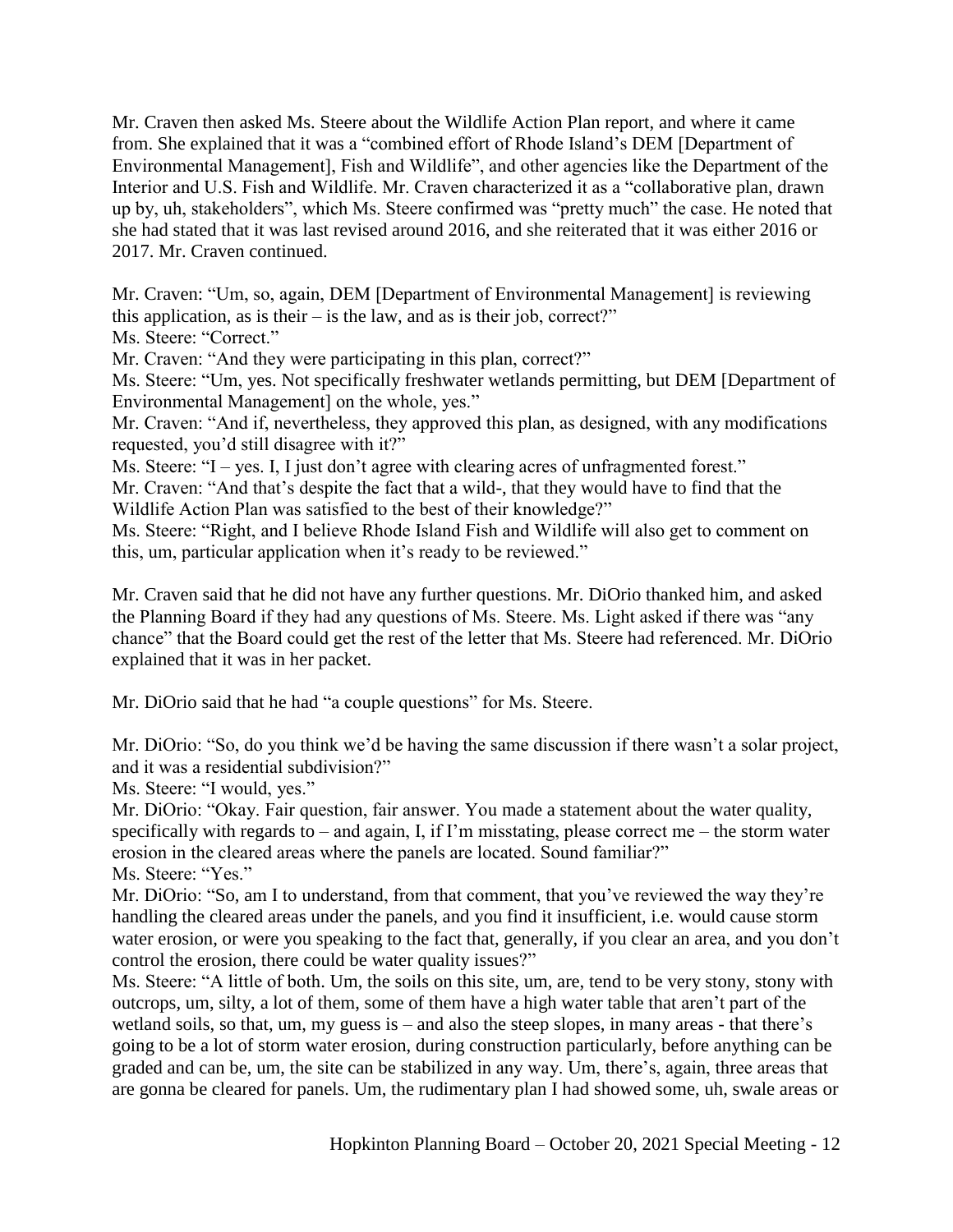retention pond areas, detention pond areas – um, that's one of the aspects that DEM [Department of Environmental Management] has asked for a lot of - more information on – is how this storm water will be handled, and they have permits, um, the, the, uh, solar company has other permits they're gonna have to get from DEM [Department of Environmental Management] for the construction areas that are greater than an acre of disturbed soil. So, there's a lot of questions to be answered for this site, in terms of stability and, and soil erosion." Mr. DiOrio: "Okay, good. Thank you. That's all I had."

Mr. DiOrio then asked the Board if they had any questions. The rest of the Board did not have any questions. Mr. DiOrio then turned to the Planner. Mr. Lamphere said that, "to date, the Planning Board [had] not requested a peer review of this project." He continued.

Mr. Lamphere: "In light of – especially in light of the, uh, comments that were just made, I would suggest that would be in order."

Mr. DiOrio asked Mr. Lamphere when the Board would "make such a statement." Mr. Lamphere said that the Board could make it at "any time tonight during the meeting." He suggested that if it was the Board's "inclination" to submit the project to Crossman Engineering for peer review, they would want to "get Crossman [Engineering] on this as soon as possible, such that Crossman [Engineering] can interact with the, the applicant's engineering team, so that they can prepare something to go to DEM [Department of Environmental Management], rather than have something come right out of DEM [Department of Environmental Management], and now Crossman [Engineering] has to start, uh, taking, getting involved at that point." Mr. DiOrio replied that he understood. Ms. Shumchenia said that she had a comment "relative to that."

Ms. Shumchenia: "I'm curious if the applicant is planning to – or has already addressed – all of the issues that are outlined in the comment from DEM [Department of Environmental Management], and if they are in the process of addressing those, then perhaps, does it make sense to do the peer review until they're complete?"

Mr. Craven said that he would "check with [his] team", but it was his "understanding that they've discussed, processed, and have a plan to address it." He continued.

Mr. Craven: "Whether DEM [Department of Environmental Management] is - actually received a copy of the game plan, so to speak, I do not know. I'll get you an answer to that when we take our next break."

Mr. DiOrio: "Good. Thank you. Great question, Emily [Shumchenia]. Thank you."

Mr. DiOrio suggested that the Board "deal with this right now", and asked if they wanted to instruct the applicant to submit their project to Crossman Engineering for peer review. Ms. Hogan asked Mr. DiOrio if the Department of Environmental Management comments would be appropriate at the Preliminary Plan stage or the Master Plan stage. Mr. DiOrio shared Ms. Hogan's question, and said that he thought that the "approval is required at Preliminary". He then said that he did not think that when the discussions took place between the applicant and the Department of Environmental Management were dictated by any Town regulations, and that they could "undertake a DEM [Department of Environmental Management] application at any time".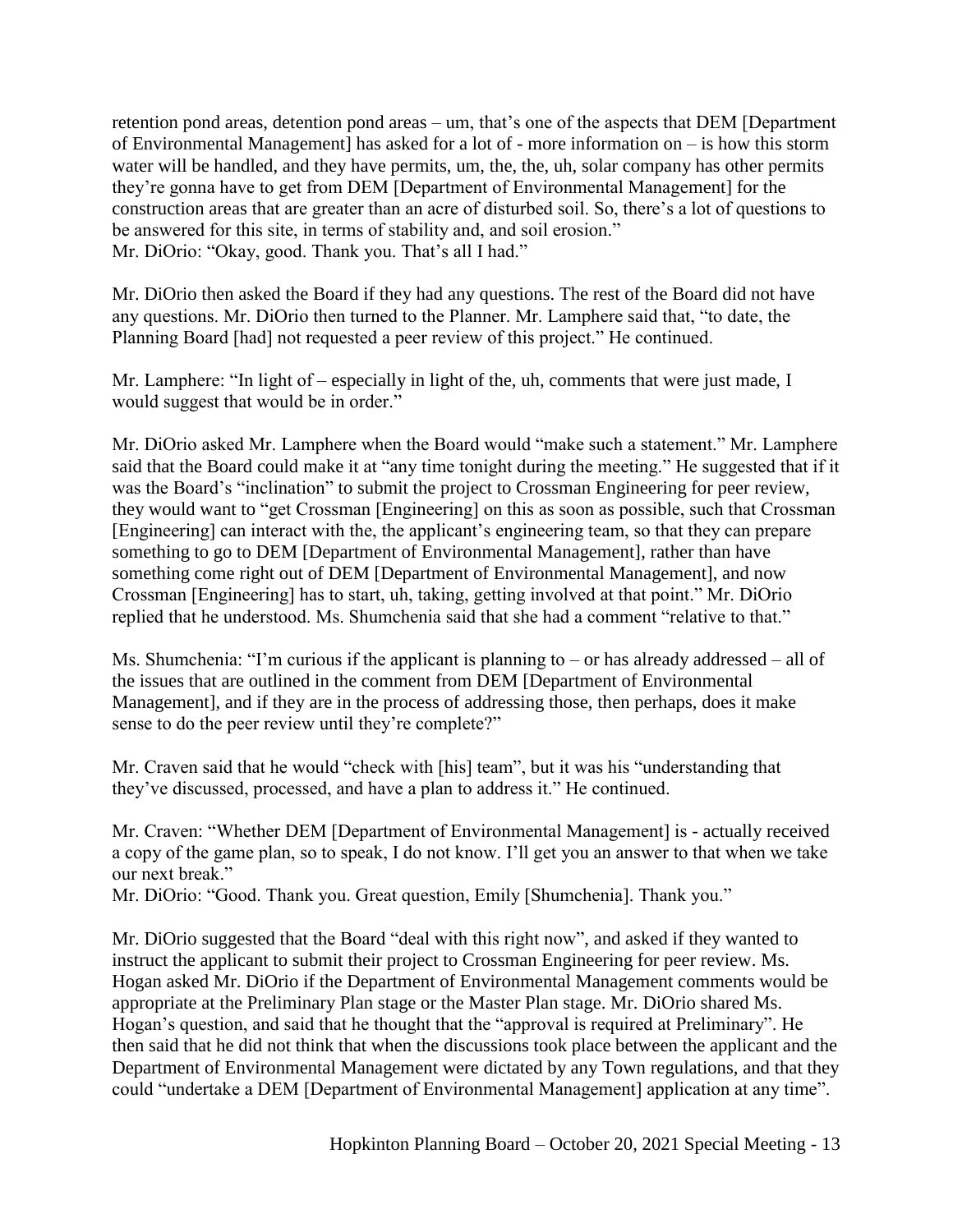He said that he did not think that the Board needed an "approval in hand" from the Department of Environmental Management "until we've gone through our Preliminary Checklist". He then asked if the Board would need a motion to instruct the applicant to engage in a peer review, or if they could "simply agree that the Planning Board" concurred on moving forward. Mr. Craven said that the applicant would have "no objection." Mr. DiOrio asked Mr. Lamphere to "organize" the peer review. He then asked if there was anything else from the Board, the Planner, or the Solicitor. When they did not have anything else to add, Mr. DiOrio entertained questions from the public for Ms. Steere.

Eric Bibler, of Woodville Road, had a "procedural question" about the peer review. He asked Mr. DiOrio to "clarify the process".

Mr. Bibler: "My understanding of this process is that you're reviewing a Master Plan application, and that the Master Plan is a conceptual plan. This expert has just outlined her reasons, uh, in great detail why she believes this plan is basically, conceptually a non-starter because of the, uh, violation, for example, of the DEM [Department of Environmental Management] Solar Siting Guidelines that says you shouldn't, um, compromise unfragmented forest of 250 acres or greater. So, it seems to me that you should be asking for peer review, um, at some point, if and when you approve the Master Plan application, because that has everything to do with the implementation of a plan. This is a conceptual plan, and I think the Board is, in these stages, as I understand them, should be making a determination on concept, uh, and approve or deny it, based on that information, and it doesn't make sense to me to spend money getting into the weeds."

Here, the audio began to cut in and out. Mr. Bibler continued with his comments, where he said that he didn't think the Board "should be getting into these details of implementation" before they were "able to size up the whole issue, of whether or not this is, uh, conceptually acceptable to the Planning Board". He said that the thought that they were "putting the cart before the horse", and that there was "plenty of time" to conduct a peer review of the project. He then alleged that the applicant "clearly has not even responded to this deficiency letter" based on the "timetable" of when the letter was sent and when it was taken up for discussion. He said that it didn't make sense to send the applicant to peer review when they had not responded to the letter from the Department of Environmental Management. He said that he, personally, thought that the Board "should focus on the Master Plan application, which is the concept plan", and make their "determination on that first." Mr. DiOrio responded.

Mr. DiOrio: "Uh, I might suggest that the more information the Planning Board has, the better off we are in making any decision."

Mr. DiOrio then said that they "could go to peer review more, more than once", so he saw "no difficulty moving forward with peer review at this point." He said that he thought that the applicant "would be the beneficiary of that, by the way." Mr. Craven said that they "completely agree[d]." He continued.

Mr. DiOrio: "The earlier you get comments from our consultant, the better off you will be – regardless of how we come down as a decision."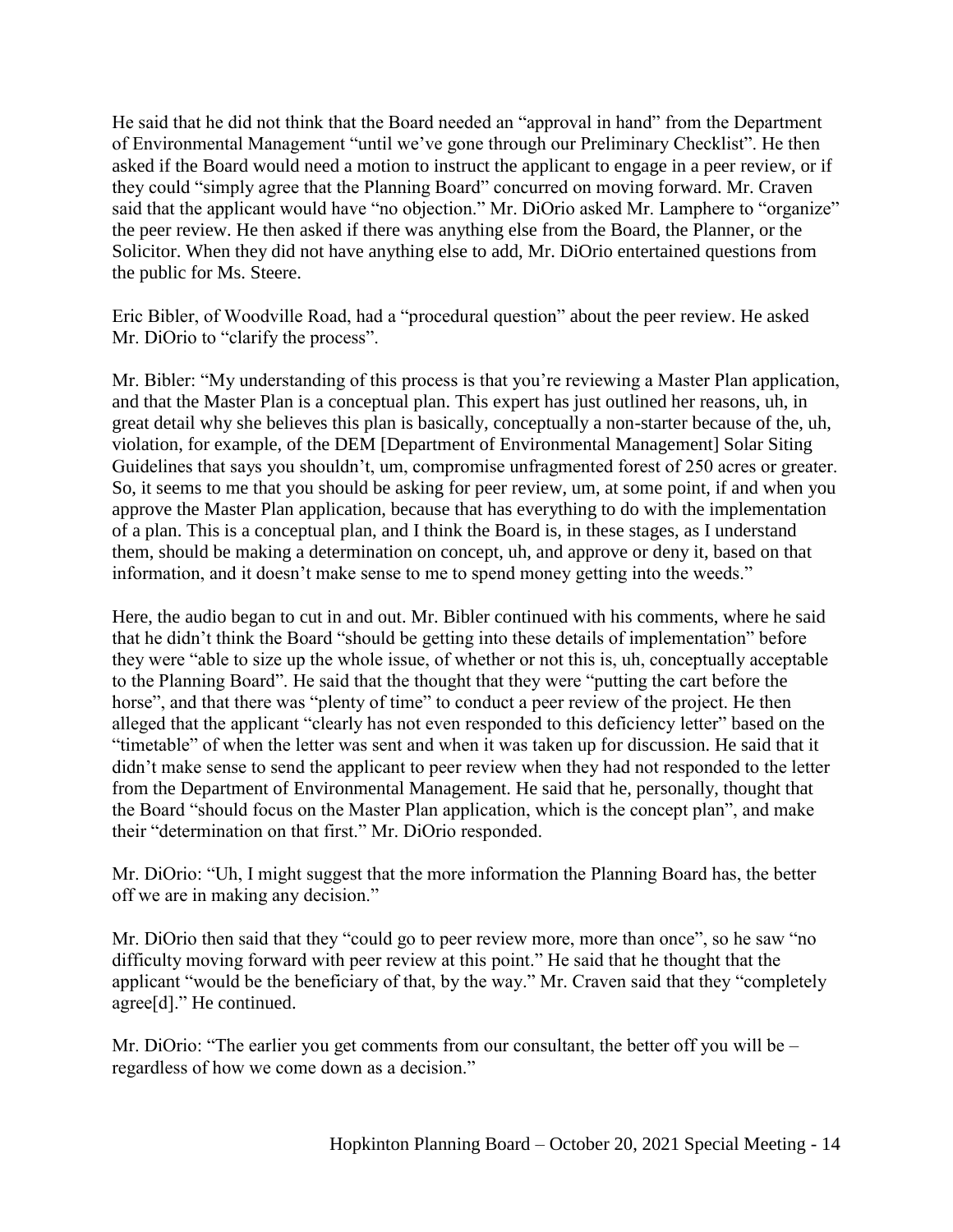Mr. DiOrio then asked if there were any other members of the public who had questions for Ms. Steere. Ms. Jalette reiterated that anyone who wanted to speak before the Board should do so at the podium. There were not any further questions of Ms. Steere. Mr. Ryan asked the Board to "excuse" Ms. Steere from the rest of the evening's proceedings, as he had communicated to her that she could leave as soon as her "testimony was completed." Mr. DiOrio said that he thought that the Board could agree with that. Mr. Ryan then called Jim Houle, a real estate appraiser, to appear before the Board.

Mr. Ryan began by asking Mr. Houle for his qualifications. Mr. Houle explained that he was a "certified general appraiser" in Rhode Island and Massachusetts, and that he had "been in the business since September 1973". He said that he did "a lot of testimony in front of, um, Zoning and Planning Boards throughout the state", and that he had provided testimony before the Superior Court. Mr. Ryan asked Mr. Houle which associations he belonged to. Mr. Houle replied that he had been "certified by the State", and that he did not have "any particular" affiliation with a professional association. Mr. Ryan asked Mr. Houle "how many hearings" he thought that he had "testified at over 50 years." Mr. Houle replied that "the total is hundreds", and that it was the third time he was appearing before a Board in that week alone. Mr. Ryan then asked for Mr. Houle to be "recognized as an expert, uh, in real estate appraisal." Mr. DiOrio asked if there were any objections. After Mr. Craven said that they did not have any, the Board recognized him as such.

Mr. Ryan began by noting that he and Mr. Houle had been "on both sides of this fence" in the past – the "fence" being the issue of solar development. Mr. Houle agreed. Mr. Ryan stated that they had represented solar developers and objectors, and Mr. Houle said that that was correct. He then asked Mr. Houle to "review [his] report", and that he would have some questions for him afterwards.

Mr. Houle stated that he thought that it was "important to note" that he had "been on both sides of the fence". He said he was "fairly well-versed in solar voltaic arrays, and [he is] kind of sensitive to their placement". He explained that when an opportunity for solar development presented itself, and he felt it was a "very good one", he would "if asked, testify in favor" of them. He continued.

Mr. Houle: "If I do not feel that, I will also testify, uh, to the negative, so I, I really have,  $um - I$ really have a fair knowledge of it, and I really am very sensitive to the siting of, of solar voltaic array, um, because I do think they have a significant impact, um, to the property and to the, the surrounding properties, and to a Town at large."

He said that that was "essentially" what he "addressed in [his] report", which he thought the Board had copies of. He said that he had looked at the project in "the micro and the macro" sense, and that, generally, when he starts off, he begins by focusing on the "immediate and visual impact of a solar voltaic array that's this size." He said that "solar arrays are fairly new", so they "don't have a lot of very specific data that is large data, sufficient to support opinion." He explained that what an appraiser would be looking at would be a "more, uh, tangential kind of information", and that he would "get into the reasons for that" as he went along. He said that when it came to the visual impact, he would look at "other types of, um, power sources", like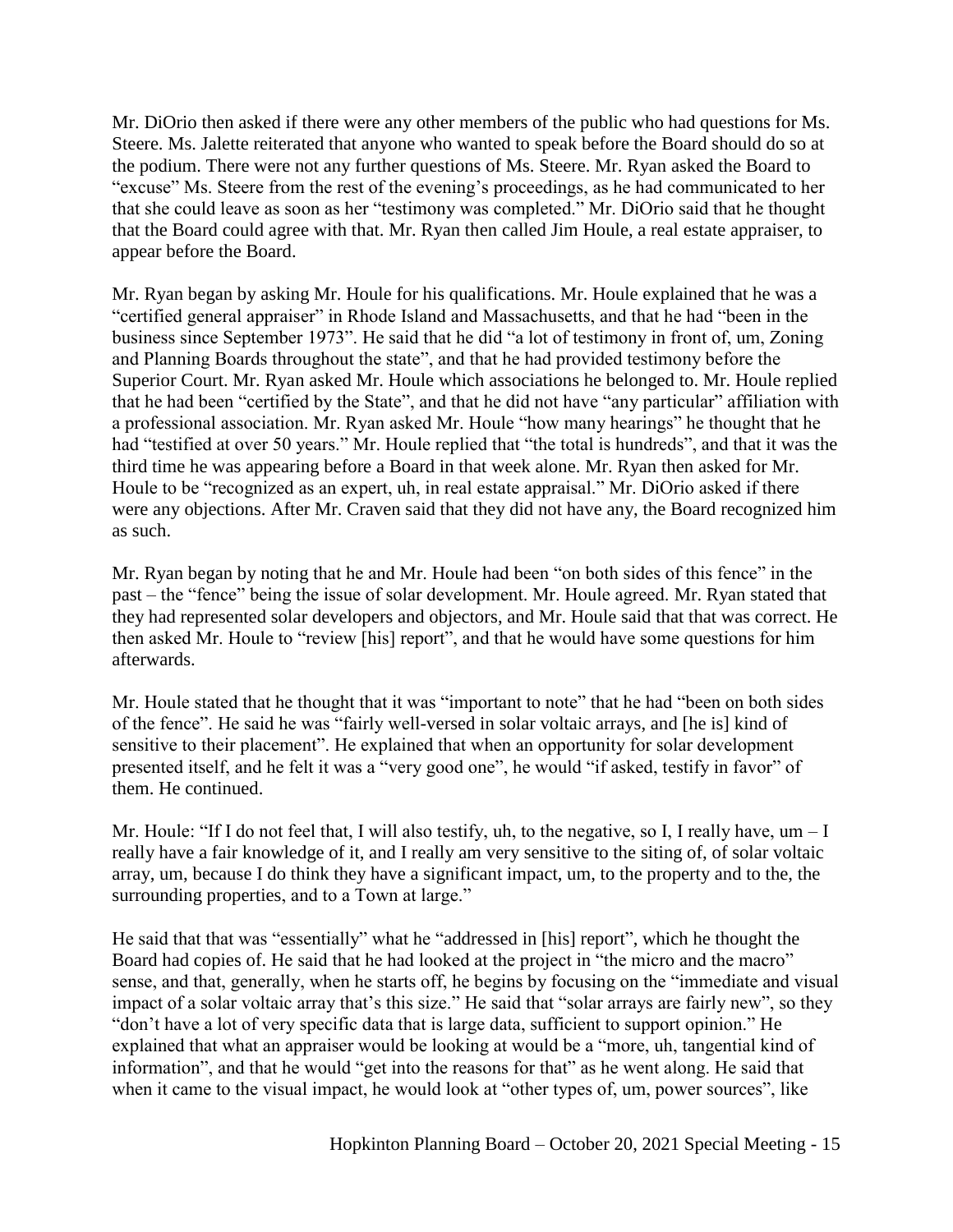"overheard power lines". Mr. Houle said that "overhead power lines are known to have, create, a 10% diminution of value", and that there is a "significant amount of data that supports" that. He then said that "larger facilities, such as, uh, uh, power substations, they can impact values immediately in their area 35 to 40%". He explained that he had "been involved in some cases where there are some very significant things." He said that he liked to "look at, sorta the fact that power sources do, indeed, impact" the surrounding properties. Mr. Houle felt that due to the "size of this one", it would have a "strong impact".

Mr. Houle then said that the state of Massachusetts "has about 70% of the solar arrays in New England", and that "between, uh, Massachusetts and Rhode Island", the two states were "just shy of about 2,000 arrays". He stated that "most of" the arrays "have been, uh, put in what are very low sensitive areas." He said that "low impact settings" would be "rooftops of commercial buildings/industrial buildings, on top of impacted sites like landfills, along commercial/industrial zones, along highways, rail bets, and former industrial sites". When he was "doing a lot of research on this", Mr. Houle "identified as many" arrays as he "could find", and listed them in his report. He said that they were not "in any particular order", and that they were not "cherrypicked". He said that of the arrays he had examined, they were "exactly on the types of settings that" he had just referred to as "low impact settings". He said that those locations were "the best location where you could put them, where they're, visually, not in the way." He continued.

Mr. Houle: "One of the comments that I always make is that if you're in Austria and Germany, they have - 60% of their power is generated by solar voltaic arrays, and you rarely see them. You know, they're really, extremely well-hidden, and they're placed in this kind of a setting all the time. Um, now, the way I look at it is that Hopkinton, uh, does have, uh, in their Comprehensive Plan, they wanna have, uh, economic – in the Economic Development [section], they talk about creating new offices, commercial and industrial uses, along Exit 1 and 2 off 95. Um, these are, these are areas designated for this type of use. I realize that, um, you know, it's, there, this is specifically has been passed by the Town Council, but I'm not sure, um, that it necessarily fits in the overall scheme of the Comprehensive Community Plan, and we'll get back to that. Uh, what I have found is that most of the communities that I have looked at that have, uh, have really strongly addressed, or have a number of, um, solar voltaic arrays in their towns – Dartmouth, [Massachusetts], Cumberland [Rhode Island] – Dartmouth, Mass., Cumberland, Rhode Island, um, they have very clear, um, very clear, uh, guidelines to keep them away from residential areas. And the State of Massachusetts, again, which has the majority, the vast majority of solar voltaic arrays in New England, actually has issued guidelines, from the State, intended for the municipalities that state a preference for inclusion in industrial and commercial areas, not residential areas."

Mr. Houle reiterated that he was "not totally opposed to the, uh, installation" of solar arrays. He noted that that they "certainly are the way for the future", and that he had considered installing them on his roof, "only it faces the wrong way." He said that arrays were "quiet", and that they do not "produce a, a significant amount of glare". He also stated that they are "efficient, and very good." Mr. Houle then stated that, in his opinion, arrays did "have direct impact on surrounding properties" in regard to the "visual impact".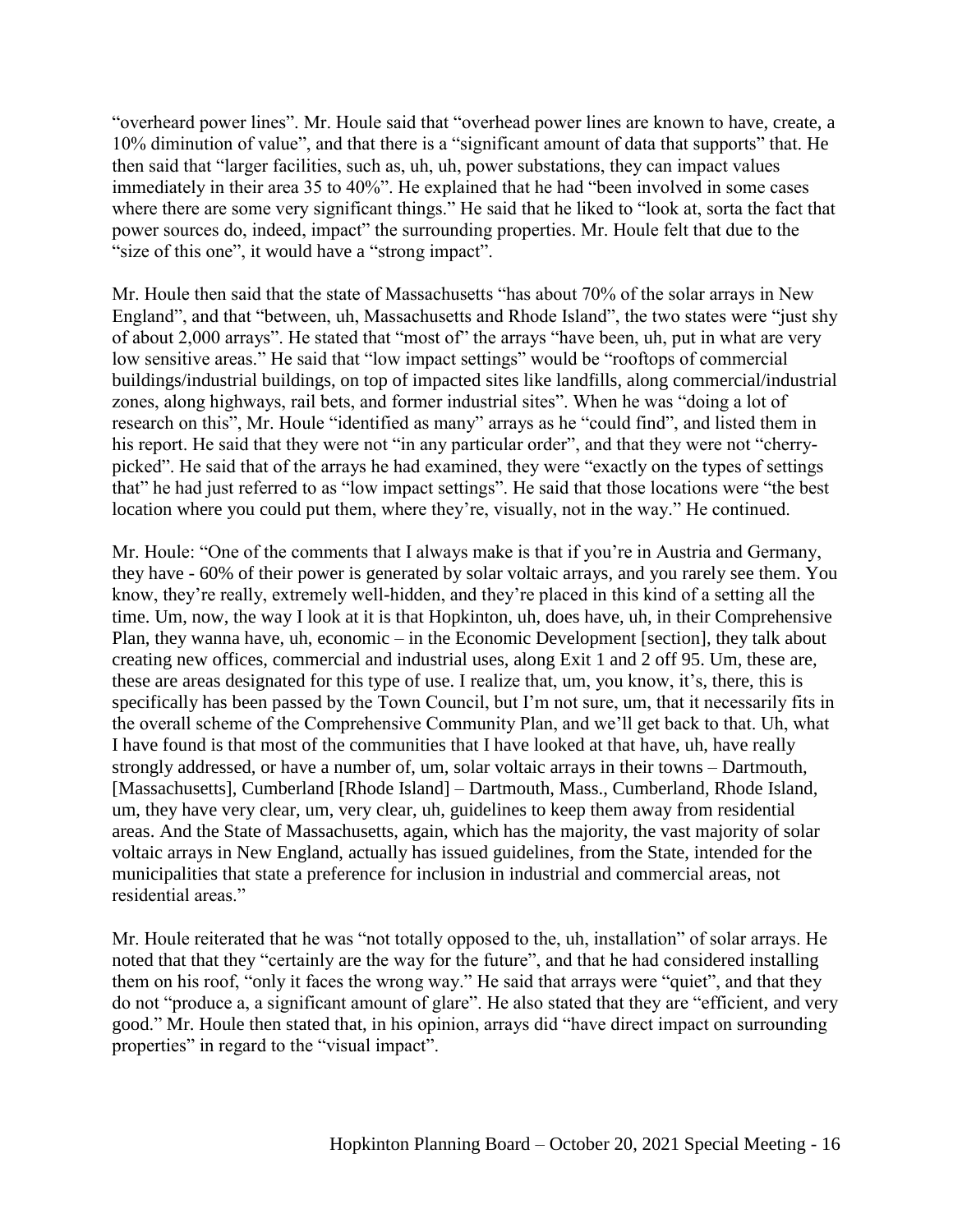He referenced the "12-foot earthen berm" that had been included in the Town Council's ordinance. He said that, in his experience, when am array site is "surrounded by residential uses", "a 12-foot berm is really not sufficient", due to "varying elevations". He mentioned the views from second- and third-floor windows, which would "tend to overlook the, the array". He stated that he viewed "an array" as an "industrial use."

Mr. Houle: "I mean, an array, uh, is not a benign – it doesn't look like a forest. I mean, it really looks like an industrial use, so I think that when you have, um, what is a relatively low berm, and then you have a situation where you can't allow trees to grow up too high because, obviously, that will defeat the concept of a solar voltaic array. Um, it tends to still be viewed from the street."

Mr. Houle said that he had found a solar array in Middletown, Rhode Island "that abuts a residential zone". He said that it was "very typical of a lot of arrays that do abut residential property", as it was "located in the industrial plaza of Middletown." He said that "whoever owns a residential piece of property is already overlooking the industrial plaza, and that really is much more typical for what you would expect to see". He stated that if an array was going to "be near a residential zone at all", it would be preferable to place it "in a location that's been impacted by industrial-type uses or commercial uses." Mr. Houle then stated that he "looked at the impact on the community as a whole", and said that "it really does, in [his] opinion, impact the quality of life." He continued.

Mr. Houle: "Uh, this is not only, as I said, industrial, but you're taking, really, an unspoiled piece of property in this particular case, and you're gonna be, uh, introducing what is a residential use – uh, I mean, uh, industrial use – right in the middle of residential property."

He said that there are "a lot of factors that impact the quality of life in a community", and that there were "studies that show there's a direct link between the impact of the quality of life and property values." He referenced an article entitled "Place value: place quality and its impact on health, social, economic and environmental outcomes", written by Matthew Carmona. Mr. Houle stated that Mr. Carmona had written about "the impact to the value of properties", and that "there really is almost no other way to measure, um, the impact of quality of life, uh, but in the property values". Mr. Houle said that Mr. Carmona wrote that "place quality is difficult to define, but it does manifest itself in the reduced, uh, property values in the area." Mr. Houle said that the Comprehensive Plan is "loaded with reference[s] to the fact that this is a rural community". He noted that residents felt that the rural nature of the area was "a strong suit for the community", and "that any interruption of that resident-, that rural use" would have "a negative impact." He cited elements of the Comprehensive Plan that referenced "maintaining the rural character" and "the scenic beauty" of the area. He noted that some had reported that they had moved to the area for those values, and that others visited the area for its recreational opportunities. He said that there were a "number of goals" in the Comprehensive Plan that related to preserving and protecting natural resources, promoting rural character, and sustaining an economic balance between growth and natural resource protection, amongst other things. He continued.

He said that his "feeling about this" was that it was "made very clear in the Comprehensive Plan" that the "intention of the, of the Plan is to protect the Town's primary asset, which is the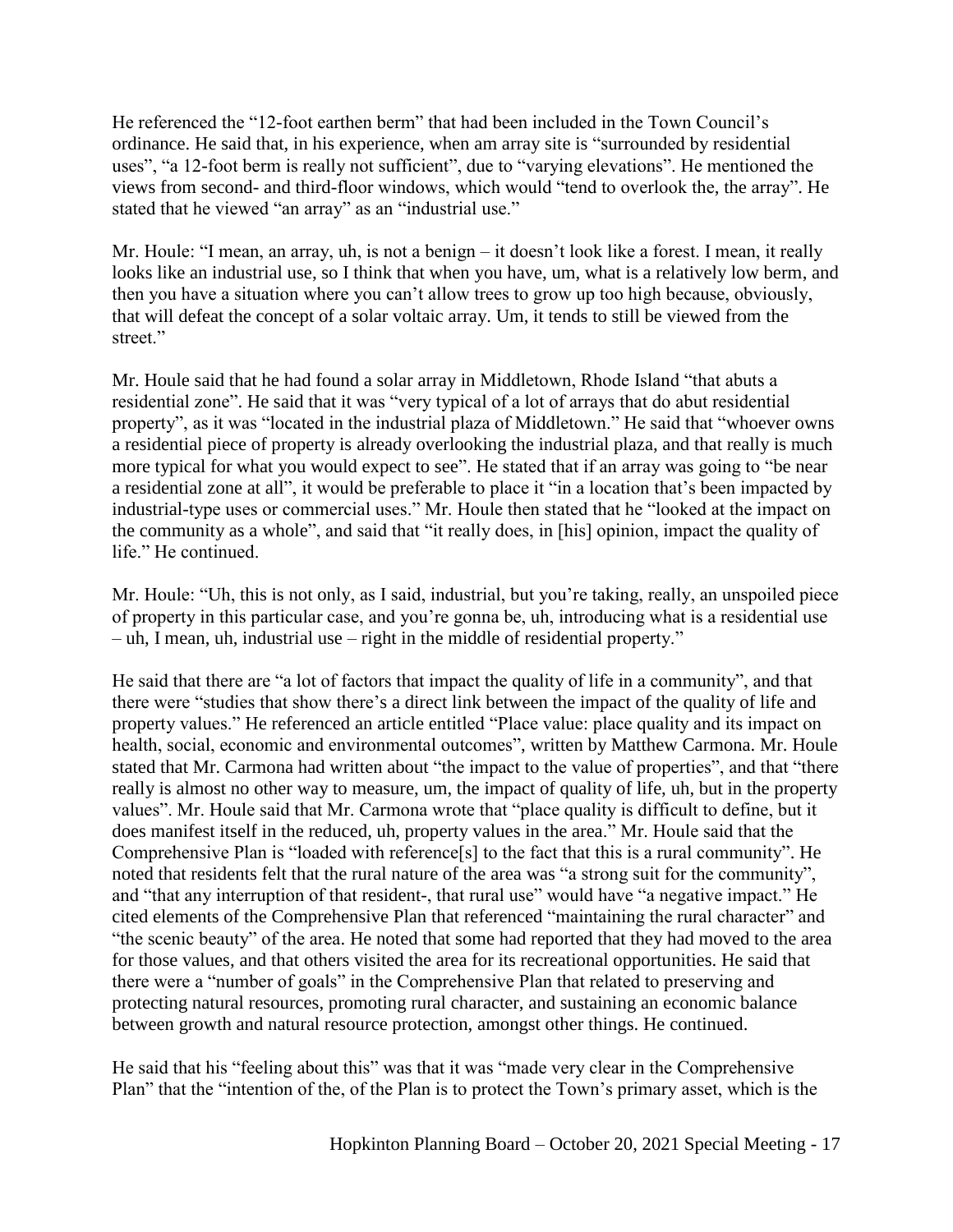natural, environmental, and rural character." He reiterated that he believed that the proposed solar array would have "a negative impact on the Town's existing natural resources and its rural character." He said it would be "an immediate detriment to the scenic beauty of the natural environment". Mr. Houle then noted that "the plan anticipates reforestation in 30 years, but that's a – probably a three generation lifecycle in housing, maybe even four, so that by the, the time that there would be reforestation of this property, um, you know, you've already gone through several generations of property, and the impact is clearly gonna be felt." He said that he did not think that "the concept of returning that to, in a reforested area is really, um, a particularly valid consideration at this point." He said that when he looked for "specific instances of impact value, um, it's very difficult" to find examples, because "the placement [of solar arrays], up 'til now, has been in really low impact areas". Mr. Houle then cited the recent study conducted by Professor Corey Lang of the University of Rhode Island, where Mr. Lang "studied the negative impact to properties" near solar array installations. He explained that it was a "hedonic study" and a "long linear regression" of properties near "industrial-sized solar array[s]". Mr. Houle said that Mr. Lang "identified a direct impact, negative impact on property values", and provided some of Mr. Lang's conclusions. Mr. Houle said that there was "clearly a direct connect between the siting of a solar array and the property values because, presumably, all of those also met town standards for buffering and for all the other standards that they would have been held to, uh, before they were installed."

Mr. Houle then calculated the potential impact on abutting properties, and said it would be a "substantial dollar impact". Mr. Houle said that Mr. Lang reported that the "biggest issue" is the "siting" of these arrays, and that "the easiest and cheapest locations that have been noted in the past for installing solar arrays are on farmland, and forested properties, and yet those are the areas that are particularly prized by the residents, who would prefer that the installation take place on previously developed properties, which is what has been recommended throughout most of Massachusetts." He said that they should "take a cue" from the impact of solar arrays that were already installed in residential areas, and "any municipality, uh, that limits the area, limits development in some way". He said that the Rhode Island Department of Environmental Management and the State of Massachusetts "recommended siting away from residential areas". He then said that they could "rely on, you know, appraisal experience in other, uh, industrialtype, uh, power installations, as well as, uh, Professor Lang's report to demonstrate that there is, uh, a demonstrable, um, impact to property values in an area." Mr. Houle said that that was his conclusion. Mr. Ryan then asked Mr. Houle a number of questions.

Mr. Ryan: "First of all, um, you evaluated the, uh, real estate impacts on many solar projects. Is that correct?"

Mr. Houle: "Yes."

Mr. Ryan: "What would you describe as the impact of the size of this project versus the size of smaller projects?"

Mr. Houle: "Well, I mean, there's no question that the size is significant. This is, as I described several times, within, uh, my analysis, that this is an industrial-sized project. It's not, um, you know, Block Island is an example, where I've testified in the past on these, on this issue, has a situation where any homeowner can have, uh, a small number of, um, panels directly next to their house. It, it looks like an accessory use. It's a small use. Next to the Town, uh, Hall on Block Island, they have maybe 20, um, solar panels in the parking lot. Not an impact - I mean, it,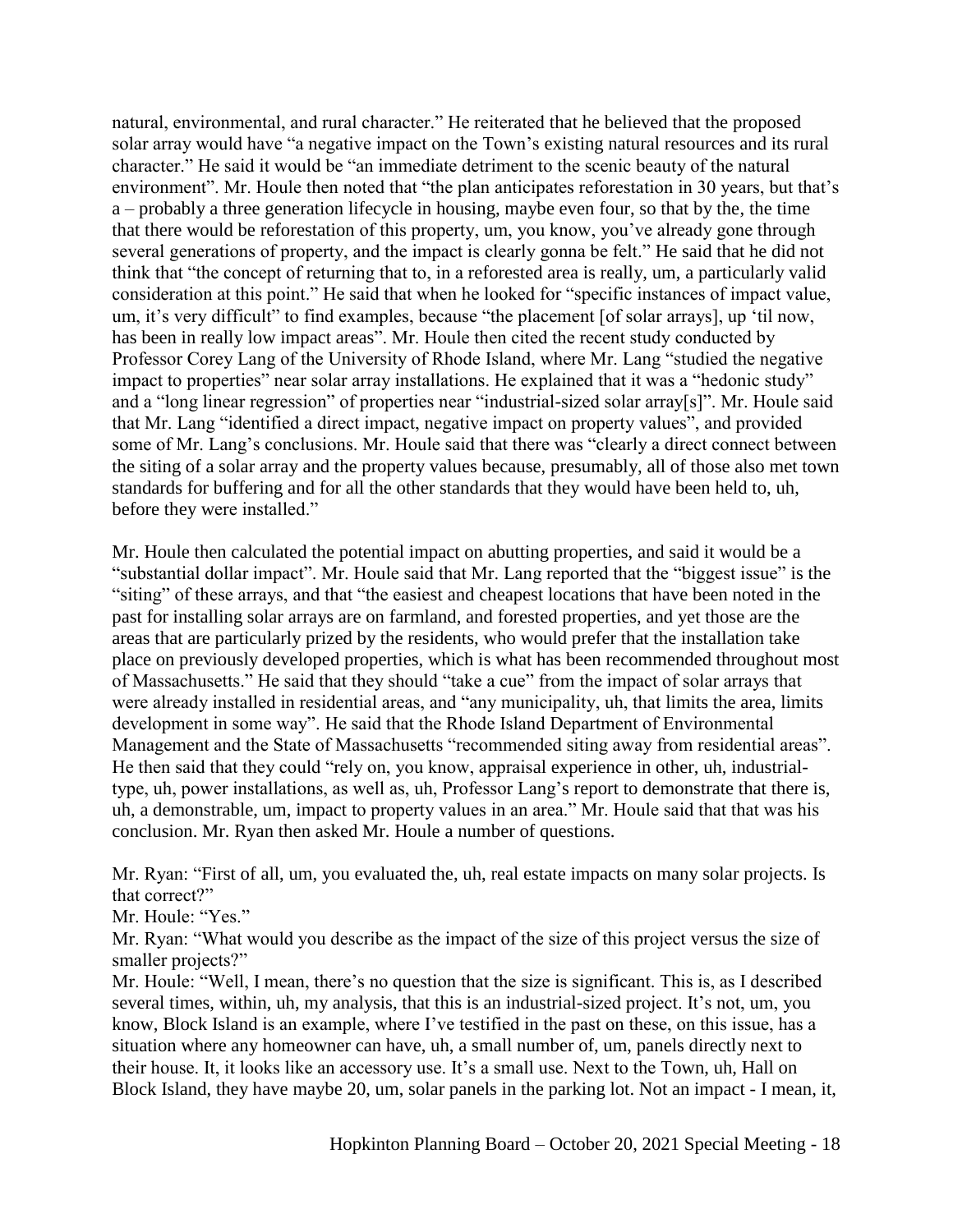it just does not generate an impact in that situation. When you get into a large, industrial array like this, it has significant impact, because it changes the character of what people expect to see in a rural, residential area, to one that they are now viewing as an industrial area. You know, one of the points that I've made in the past is it - just looking at a 12-foot berm gives you the idea that something is happening behind that berm. It's not a typical type of physical installation that you would expect to see, and so it calls attention to it, and if you can look over that and see it, then it, uh, it really has, uh, a major impact. But, you know, specifically, uh, if you look, as I said – you have, you know, if you look to Corey Lang's analysis, and then quantify it, uh, if you have 95 houses, uh, that are averaging \$450,000, then you take 7%, you're over \$3,000,000 in direct impact of what would ultimately be tax assessments in a community."

Mr. Ryan: "And, um, so, based upon your view of the project, your own analysis, um, and your expertise, do you have an opinion to a reasonable degree of certainty, as a real estate appraiser, as to whether this project, as proposed, will have a significant impact on property values in the area?"

Mr. Houle: "I do, and I think it will."

Mr. Ryan thanked Mr. Houle. Mr. DiOrio then thanked Mr. Ryan and Mr. Houle, and offered Mr. Craven the "opportunity to rebut." Mr. Craven had a number of questions for Mr. Houle. Mr. Craven began by estimating that Mr. Houle had been a "professional expert appraiser for 48 years, if [his] math from 1973 to today is correct." Mr. Houle confirmed that that was correct. Mr. Craven continued.

Mr. Craven asked Mr. Houle what the process was that he would "go through when you are, uh, appraising a piece of property." He said that he was "speaking specifically of what [he] suspect[ed]" Mr. Houle would "typically do, probably for a bank". He asked Mr. Houle if he did "those types" of appraisals. Mr. Houle replied that he did. Mr. Craven reiterated his question on Mr. Houle's process. Mr. Houle replied.

Mr. Houle: "Well, we try to draw as much data as we can that's relevant to the subject property. We'll look at direct sales; we'll look at market conditions – uh, 'market conditions' being what's currently being offered, how many of those offerings are pending, at what price were they offered. We'll look to see, uh, in the last ninety, eight – 180 days what percentage, um, of asking the list price – the asking price of property would be, or list price, the asking price to the selling price of the property to see, um, market trends in that area. We'll find, identify, as many relevant, comparable sales – what are called 'comparable sales' - sales that have occurred as recently as possible, that have, um, you know, that are very similar, that can expand out. Um, you know, I did, um, uh, appraisal on, um, Twin River, and I found my comparable sales in Pennsylvania and Maryland, because there are no slot parlors that are closer."

Mr. Craven: "Mhmm."

Mr. Houle: "So, you will expand as much as you need to when you're looking at this kind of thing, um, so, but on a typical residential property, you'll look to – there's, there's generally, um, properties that are as - very similar in an area. You know, there are obviously unique ones." Mr. Craven: "Would it be fair to say that part of the process of coming to the conclusions you just testified to, would be to, uh, seek out comps in the area, to see what impact it had, between 7 and 1 and a, and  $1.5\%$ ?"

Mr. Houle: "Yes."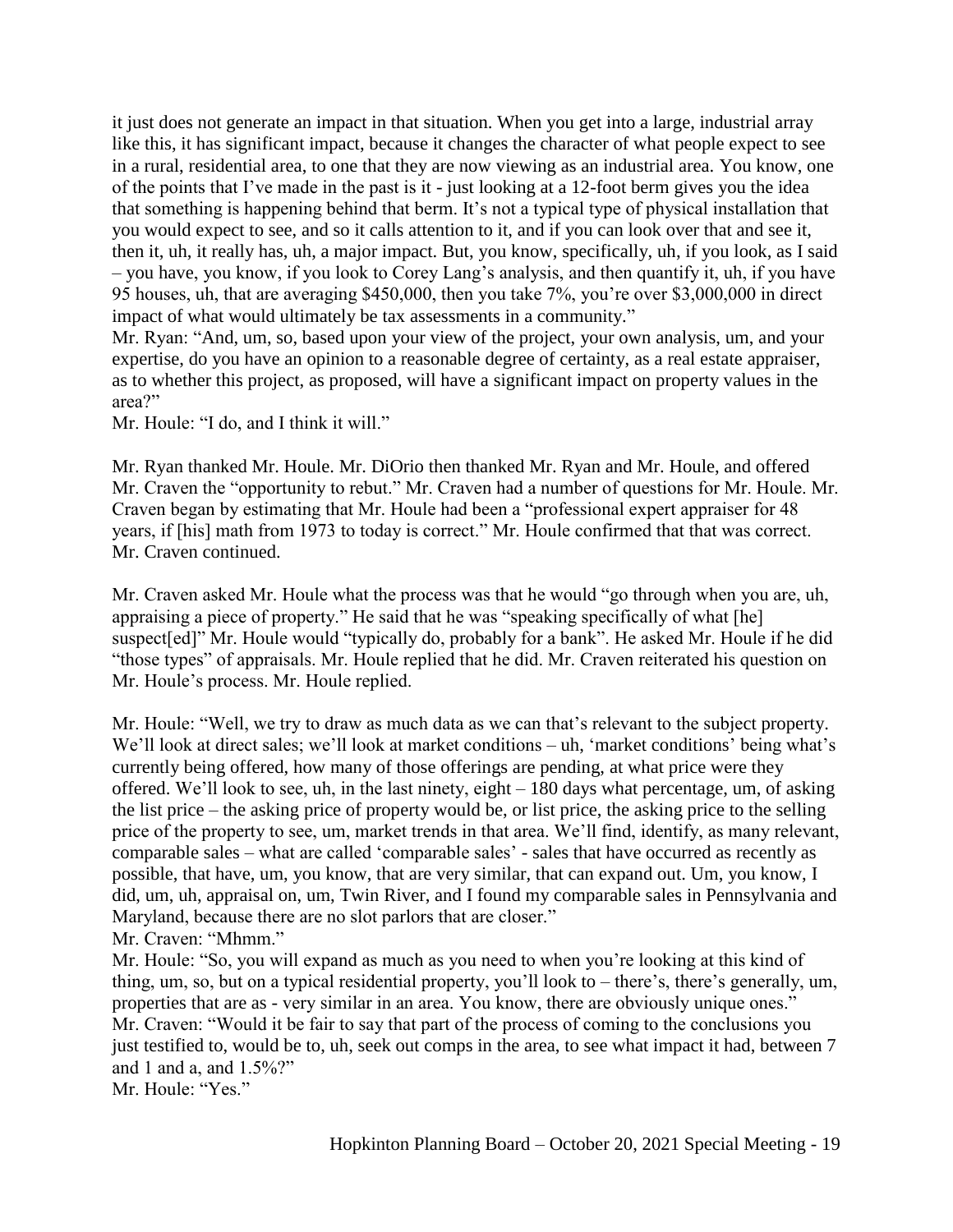Mr. Craven: "Did you do that?"

Mr. Houle: "I did, and, I, and - you know, I probably glossed over and didn't make it very clear, but when the solar voltaic arrays, the – my point of identifying where they've been placed is because, as I alluded to when I was referring to the, uh, to the array that's in the Middletown Industrial Plaza, um, it's very, very difficult to truly identify, uh, sales these days, because we haven't had sufficient arrays plunked in the middle of, uh, major residential areas, because, uh, most State governments, and most local governments really push them away from being in proximity to residential areas, so drawing, uh, an exact comparison to any kind of a recent single, single sale, one or two sales, which have really occurred in residential areas are not sufficient to draw the long type of data that you need that was addressed more within the hedonic study of, of Corey Lang. I did – have looked, uh, the fact that, that fact that it spent a significant amount of time actually, um, researching where so many of these are placed, um, was done primarily to be able to identify sales that were around them to see if there was any kind of an impact, and it's very, very difficult to quantify exact, uh, diminution of value, uh, on solar at the moment, and that, again, is why I referred to the fact that it, it, in a lot of ways, it's very similar to having a power line close to your house, which has been proven through the generations to have about a 10% impact."

Mr. Craven: "Well, if a power line wasn't near, uh, the people's house, people that are in the surrounding area, um, that wouldn't be a factor in determining the impact on valuation of, uh, a solar array."

Mr. Houle: "No."

Mr. Craven: "Um, and did you find surrounding properties in this area that had been sold and had sold for somewhere between 7 and 1.5%, maybe less?"

Mr. Houle: "No."

Mr. Craven: "What did you find?"

Mr. Houle: "I – you know, as I said to you that the data, the research – when we're trying to find comparable data, we, we're not able to isolate sufficient amounts of data to not only do the form of compared sales analysis between properties that were not – would have been farther away, and not impacted, and properties that are very close. The, the research that we've found, the research that I did on this, simply will not – we're not able to identify, really, what I consider to be quality, comparable sales from which to draw a conclusion."

Mr. Craven: "So, if Citizens Bank asked you to do an appraisal on a house that was being sold on Skunk Hill Road, right now, what would you do?"

Mr. Houle: "I would mention that there's gonna be a solar voltaic – you know, [unintelligible] -" Mr. Craven: "But they're asking you to give a number."

Mr. Houle: "Well, they're not."

Mr. Craven: "Why not?"

Mr. Houle: "They wouldn't."

Mr. Craven: "How do you know?"

Mr. Houle: "They wouldn't, because it doesn't exist."

Mr. Craven: "But it, it, it's permitted already. It's actually – it has the appropriate zoning from the Town Council."

Mr. Houle: "No, I understand that. And you have to make note of the fact that it will exist, but because it doesn't exist, you can't take a hypothetical condition that it does."

Mr. Craven: "Then how can you come to a conclusion that it's gonna diminish the value? Based on what the professor from URI [University of Rhode Island] says is gonna be the case?"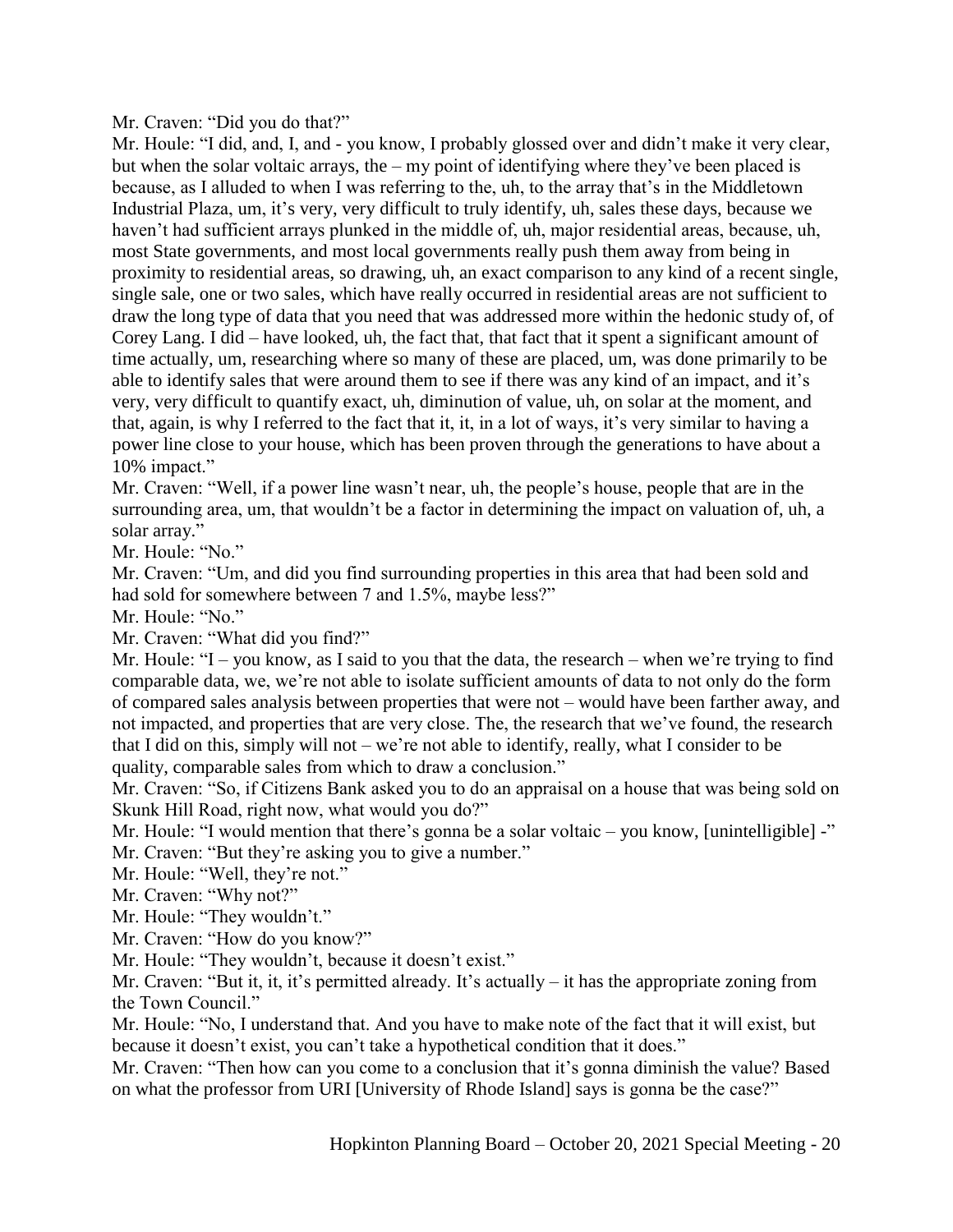Mr. Houle: "No, and, and as I said, on what I considered to be very similar types of property – sites, similar types of uses next to property."

Mr. Craven: "Such as?"

Mr. Houle: "Such as, um, you know, quite frankly, a substation."

Mr. Craven: "If there were no substation here, would that change your mind?"

Here, the testimony was interrupted by a member of the public, who shouted, "Oh my god, are you seriously -". Mr. Houle continued.

Mr. Houle: "I'm not sure why – is there, you know – I'm talking about a major substation from the power from, uh, New England, for, you know, from the Grid."

Mr. Craven: "Yeah."

Mr. Houle: "I'm not talking about the small substation that would exist on this site. This site, and any substation that will exist on this site is gonna be far overshadowed by the panels themselves."

Mr. Craven: "So, um, you're saying that you used as a comparative, a comparison, for appraisal purposes – and this, within the science of appraisal, which is somewhat inexact, but it does have standards -"

Mr. Houle: "It, it is inexact."

Mr. Craven: "Uh, and you've compared this to a major substation, and the properties, or houses, located near it versus a solar array?"

Mr. Houle: "Yes, I have. And I haven't – I'm not stating that there is a 35% reduction or 40% reduction, which has been proven for a major substation. My point was that, conceptually, we know that these type of industrial uses that are typically, and commonly, entered into residential areas because they have to be, do have an impact on the properties that surround them." Mr. Craven: "Again, within the science of appraisal, based on what? What factors do you base them on?"

Mr. Houle: "Well, exactly what I said – on the comparison of other, of other properties."

Mr. Houle then explained that in Portsmouth, Rhode Island a "major substation was placed right next to residential properties" recently, and that he had had "the luxury of being able to draw those sales and, and note the, um, note the diminution." He said that "a lot of these studies are published already". He said that there were "major studies" that were "not just hedonic studies" like the one conducted by Mr. Lang. Mr. Houle said that there were academic studies on the topic, but there were also appraisal studies "that clearly demonstrate this is the kind of diminution that exists when you get into industrial, uh, power uses in a residential area."

Mr. Craven: "But, typically, when you do your science of appraising -"

Mr. Houle: "Yes."

Mr. Craven: "You can – you, uh, appraise a property based on, in a large part, comparable sales." Mr. Houle: "Yes."

Mr. Craven: "And did you, did you ex-, explore, or, uh, discover what the comparable sales in this area – over the last six months or so – were?"

Mr. Houle: "Well, I think that I just stated that when we looked, they were, um, this, the, the properties within a tenth of a mile were averaging about \$450,000."

Mr. Craven: "Is that an increase or a decrease?"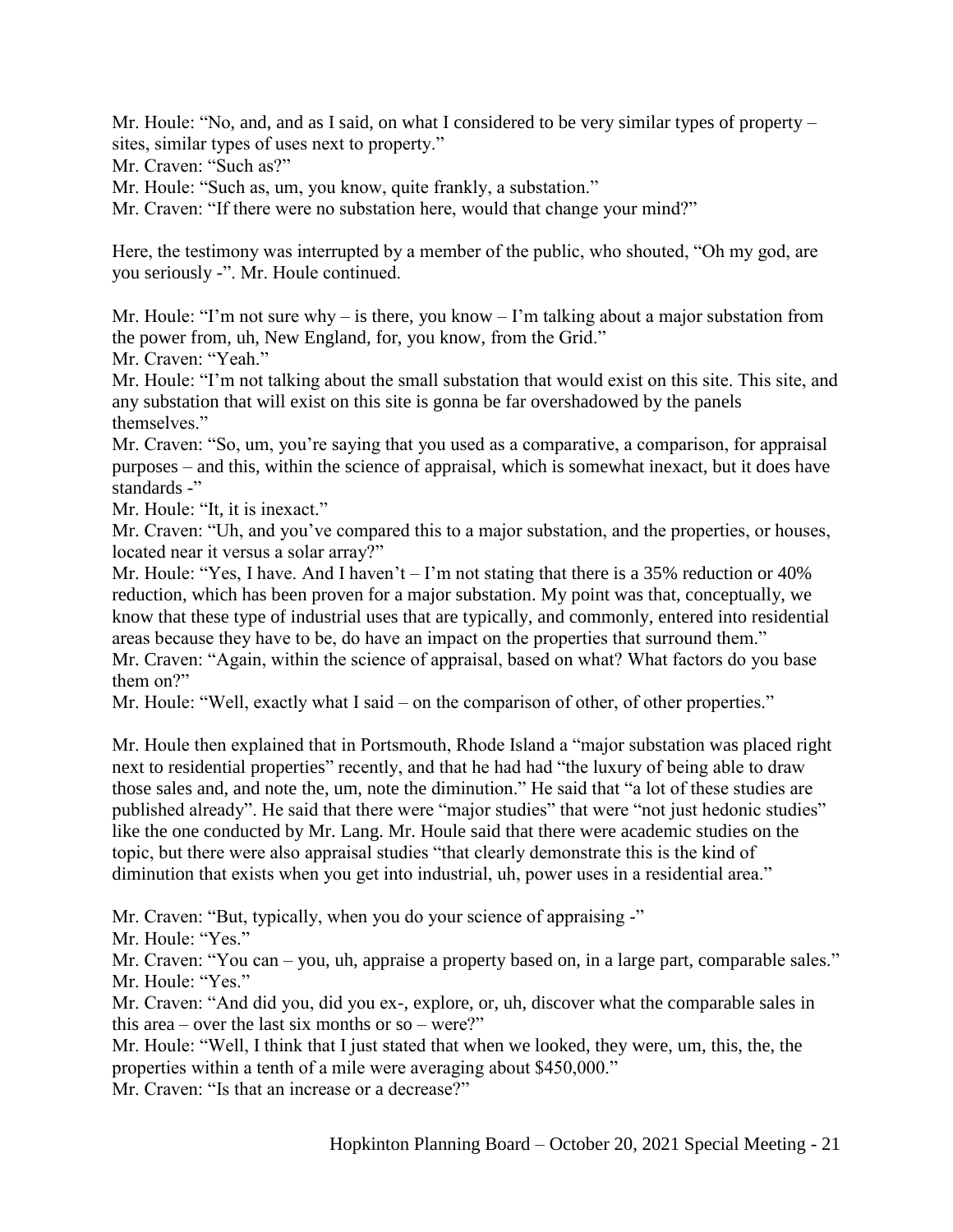Mr. Houle: "That's an increase." Mr. Craven: "It's an increase?" Mr. Houle: "Yeah." Mr. Craven: "So, the properties in this area have actually increased in value?" Mr. Houle: "Has the – is the solar array there?" Mr. Craven: "No, but it's -"

The laughter of the audience drowned out the testimony briefly. Mr. Houle said that his "point" was that he "would never state that there's a diminution unless [he] knew that their final approval had been granted, uh, in an appraisal, because, typically, people don't purchase – worried about something like that until they see it." He said that there were "people – obviously here – who are concerned that it's going to be in their neighborhood, but, uh, when you're talking about sales of, of real property, uh, it isn't there – they can't see it." He said that it was "very similar" to when "people who have a vacant lot next to their house suddenly get up in arms because a house is being built on the vacant lot."

Mr. Houle: "They expected it to stay vacant forever. Um, they knew it was vacant. They knew they were in a residential area. But people don't tend to react until, um, it's, it's – and I see that in real estate valuation."

Mr. Craven: "The two properties involved here – the Gordon property and the Tefft property – what is their zoning classification? Prior zoning?"

Mr. Houle: "Right now, they're zoned for this. They're zoned commercial."

Mr. Craven asked Mr. Houle what the zoning classification had been in the past, and they concurred that it was "residential farming". Mr. Craven continued.

Mr. Craven: "And residential, by right, allow, is all–, houses are allowed to be built."

Mr. Houle: "Yes."

Mr. Craven: "And so if I were to tell you that approximately 110 houses could be built -" Mr. Houle: "Yes."

Mr. Craven: "You're saying that would not have an impact?"

Mr. Houle: "It would probably enhance it."

Mr. Craven: "It would enhance the value?"

Mr. Houle: "Yes."

Mr. Craven: "Okay."

Mr. Houle: "New houses, new houses typically tend to enhance the value of existing houses in the area. Uh, they're new, they're, they're hypothetically more attractive, um, they're in better condition, so what ends up happening is it sort of elevates, um, it elevates the values around them."

Mr. Craven: "So, if you were doing a bank appraisal, for Citizens Bank, hypothetically, and it was for a 110-house subdivision, you would say that, uh, that, that the values would be enhanced as a result of that subdivision – that means the values of the surrounding properties?"

Mr. Houle: "But, again, I wouldn't be dealing in a hypothetical."

Mr. Craven: "So, if you were doing appraisal for Citizens Bank, and you were -"

Mr. Houle: "And they asked me, 'Will this impact?', then I would say yes."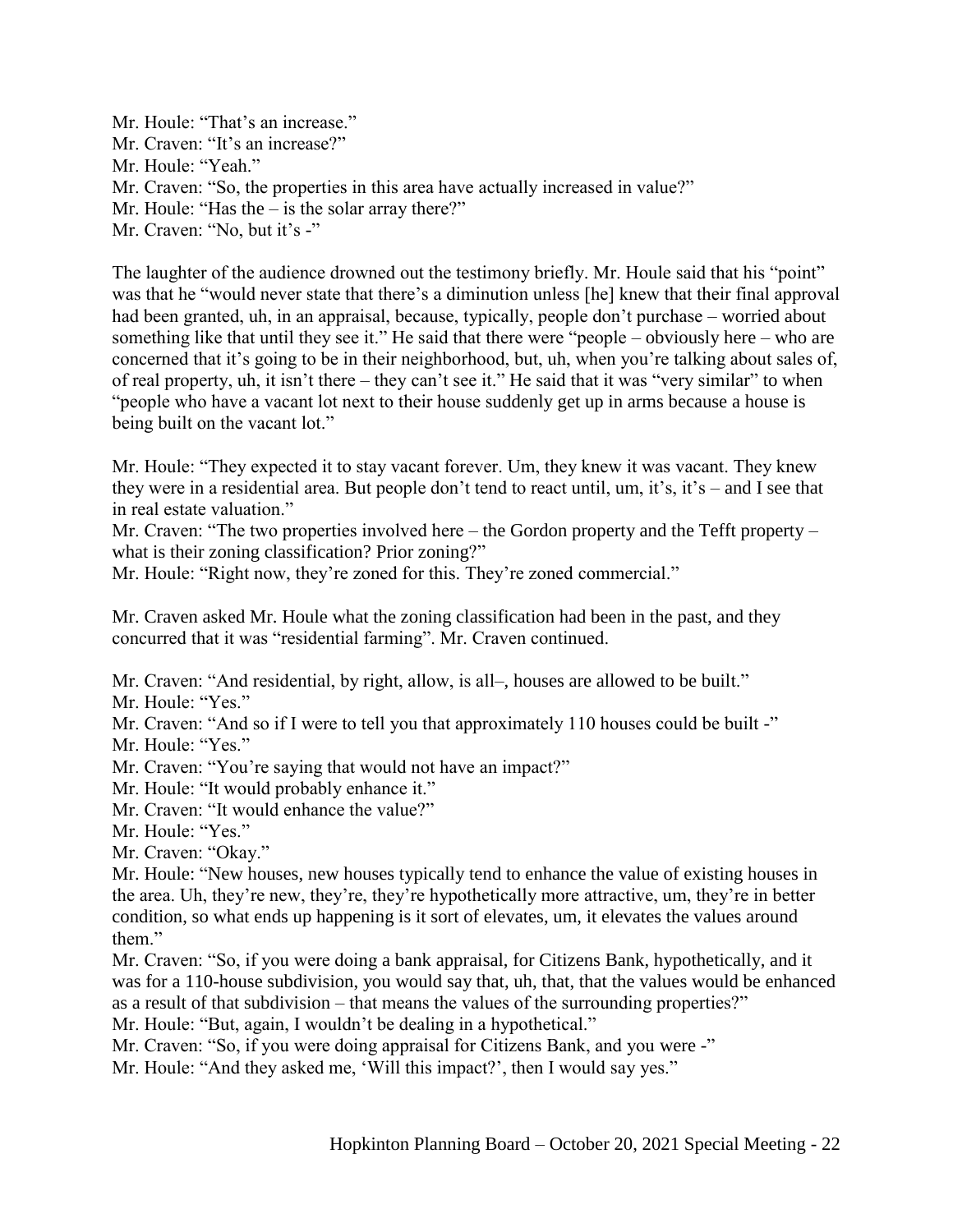Mr. Craven: "Okay. So, you're saying it – you could make an assessment, uh, at the request of the bank, to determine that a 110-house subdivision would enhance, but there's no methodology unless it's actually built? For - let me finish -"

Mr. Houle: "Yeah."

Mr. Craven: "For the appraisal of properties that are gonna be near a solar array? Visually -"

Mr. Houle replied that he thought that Mr. Craven had "mixed two issues in the same question", and Mr. Craven replied that he did not think that he had. Mr. Houle asked him to repeat the question. He did. Mr. Craven asked Mr. Houle to look at "two situations with Citizens Bank", one was a "110-house, uh, subdivision, and the other is a solar array that we're talking about here." Mr. Craven said that in this scenario, Citizens Bank asked Mr. Houle to "appraise both". He asked Mr. Houle if he would be "able to say, with any reasonable degree of certainty"

Mr. Craven: "They ask you to appraise both. Are you able to say, with any reasonable degree of certainty, as to your appraisals, that, in reference to the surrounding houses – and this, maybe, is what you're being asked to appraise – that its valuation would go up, but, in reference to solar arrays, it - you couldn't render an opinion until it was actually built?"

Mr. Houle: "No. No, you're mixing a – I, I think you're confusing some of the things that I said. When you have – when you have hypothetical conditions, would I, if I was appraising a house, and there was a plan – a 110-lot subdivision, that had not broken ground, we have no idea what it is - you would simply note, within the appraisal, 'We are aware that a 110-lot subdivision is about to be developed next to the subject property.' We would note that a, a solar voltaic array, a, a large in-, industrial, industrial-sized solar voltaic array is being, is, is planned and/or approved for the, the lot next to it. If the assignment, from the bank, was to – we have a dozen houses that we have foreclosed on, and we've taken, and we now have to sell them, are they going to be enhanced by the 110-lot subdivision or are they going, or, or are they gonna be diminished? The end - that I would be able to address that question, if they asked, 'Would a solar voltaic array, uh, have a negative or positive impact,' then I would address that question."

Mr. Craven: "That's the question you were asked here."

Mr. Houle: "And I did say it has an impact."

Mr. Craven: "Negative impact?"

Mr. Houle: "Yes."

Mr. Craven: "And, again, based on what type of science – what tells you – of the science of appraisal, did that come from?"

Mr. Houle: "From my experience."

Mr. Craven: "Okay. Not comparables."

Mr. Houle replied that he thought that he had "tried to answer the question of the, of comparables", and that they "can't take what may be 20 houses in various locations" near a solar array "and say, 'Whatever happened to that particular property happened because of the solar voltaic array.'" He continued.

Mr. Houle: "We need to have sizable amounts of data from which to draw a conclusion, and we don't have that yet. We just don't have it because virtually all the installations that I can find have been, have been – now, there are, certainly, new ones that are being built, um, but I can't find, among the ones that have been existing for a long enough period of time, from which to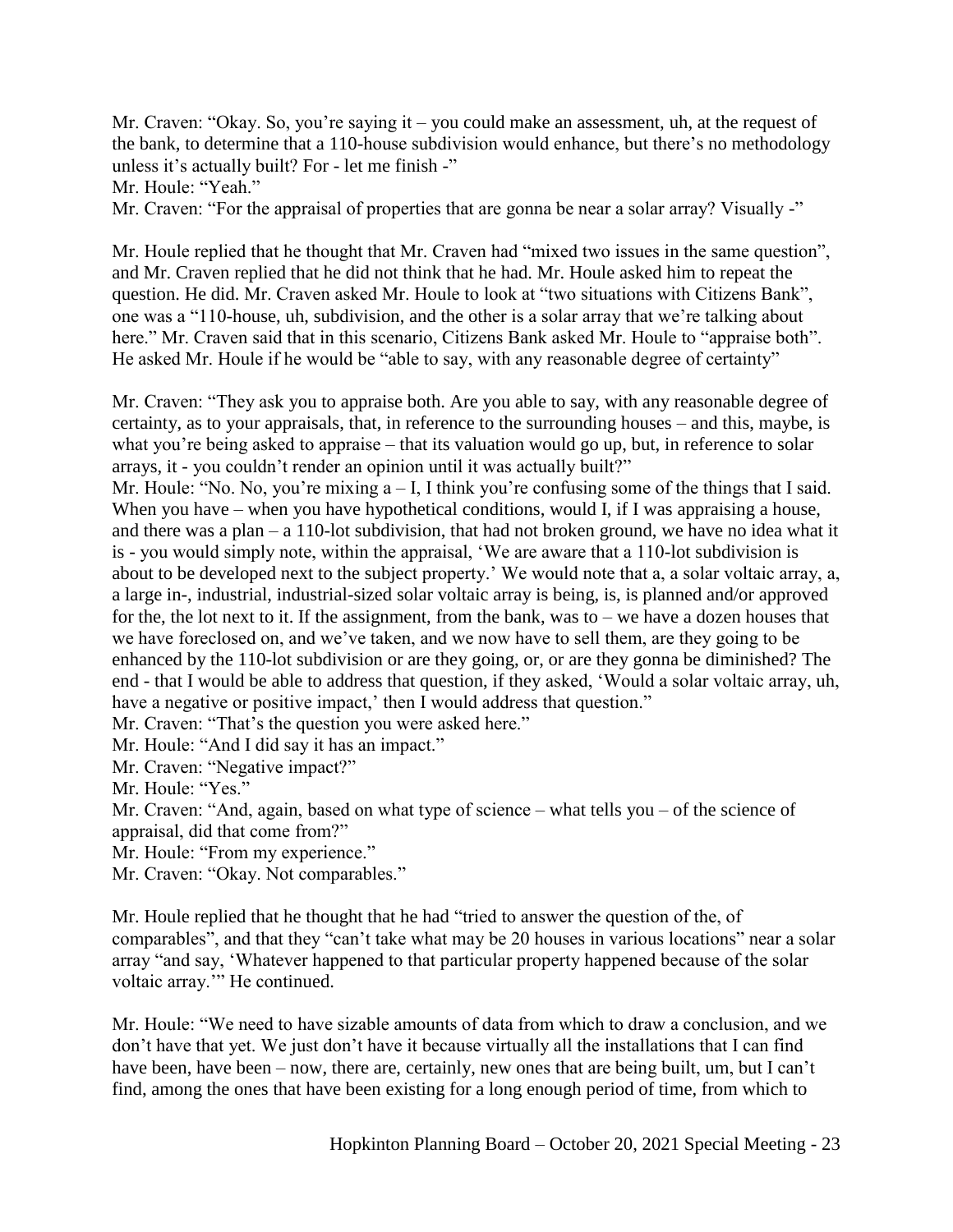draw information – there are very, very, very few that are directly next to solely residential areas, and that, and, and did not previously have an industrial-type use next, um, in their location." Mr. Craven: "If I told you there was one in the adjoining town from Hopkinton, in Richmond -"

Mr. Houle: "In Richmond."

Mr. Craven: "Would that impact -"

Mr. Houle: "I might have testified -"

Mr. Craven: "Your opinion?"

Mr. Houle: "I think I testified for that one."

Mr. Craven: "Yeah."

Mr. Houle: "Yes - I mean, I'd like to be able to take the time to draw the data, but I didn't."

Mr. Craven: "Okay."

Mr. Houle: "I mean, I wasn't able to identify [unintelligible]."

Mr. Craven: "Okay, so you testified that it was a good thing -"

Mr. Houle: "I did."

Mr. Craven: "In Richmond, but a bad thing in Hopkinton?"

Mr. Houle: "Yes."

Mr. Craven: "Based on valuations?"

Mr. Houle: "Based on valuations. Based on a number of different factors."

Mr. Craven: "Okay. Sure."

Mr. Houle said that "each of these" valuations had different factors involved, but he didn't "remember exactly, um, the details", as it had "been a few years" – unless they were "talking about a different project". Mr. Craven replied that it had appeared in Richmond "less than two years ago." Mr. Houle then stated that he was not involved in that. Mr. Craven said that it was "close", and asked Mr. Houle if that would have been a "good comp" for him to "take a look at." Mr. Houle replied.

Mr. Houle: "Well, if, if, in the two years, we had a sizable, sufficient number of sales, but we, we don't have a sufficient number of sales from which to draw that conclusion."

Mr. Craven replied that, "out of an abundance of caution", he had done "some research", and that he was going to share his findings with Mr. Houle, the Board, and the objector's attorney. Mr. Craven asked that it be added as an exhibit. He then asked Mr. Houle if he had been able to "orient himself" to the map he had distributed. He replied that he had. Mr. Craven then asked if Mr. Houle recognized the image on the map of where the solar array was proposed. He asked Mr. Houle if he saw the "surrounding, uh, pinpoints, and the associated table of contents". Mr. Houle replied that he did. He asked Mr. Houle if he noted "what the trend was, as far as decreasing or increasing properties within the immediate, surrounding roads." He replied that he "didn't look at the, um, increasing or decreasing", so Mr. Craven pointed it out to him. Mr. Houle examined the map for some time. He asked if all of the sales were from 2021, and then noted that there were a couple of listings from 2020. Mr. Houle and Mr. Craven spoke.

Mr. Houle: "So, what did you want me to tell you from this?"

Mr. Craven: "These are surrounding properties that, from your testimony, would be impacted, as far as their valuation – if this solar array was built." Mr. Houle: "Okay."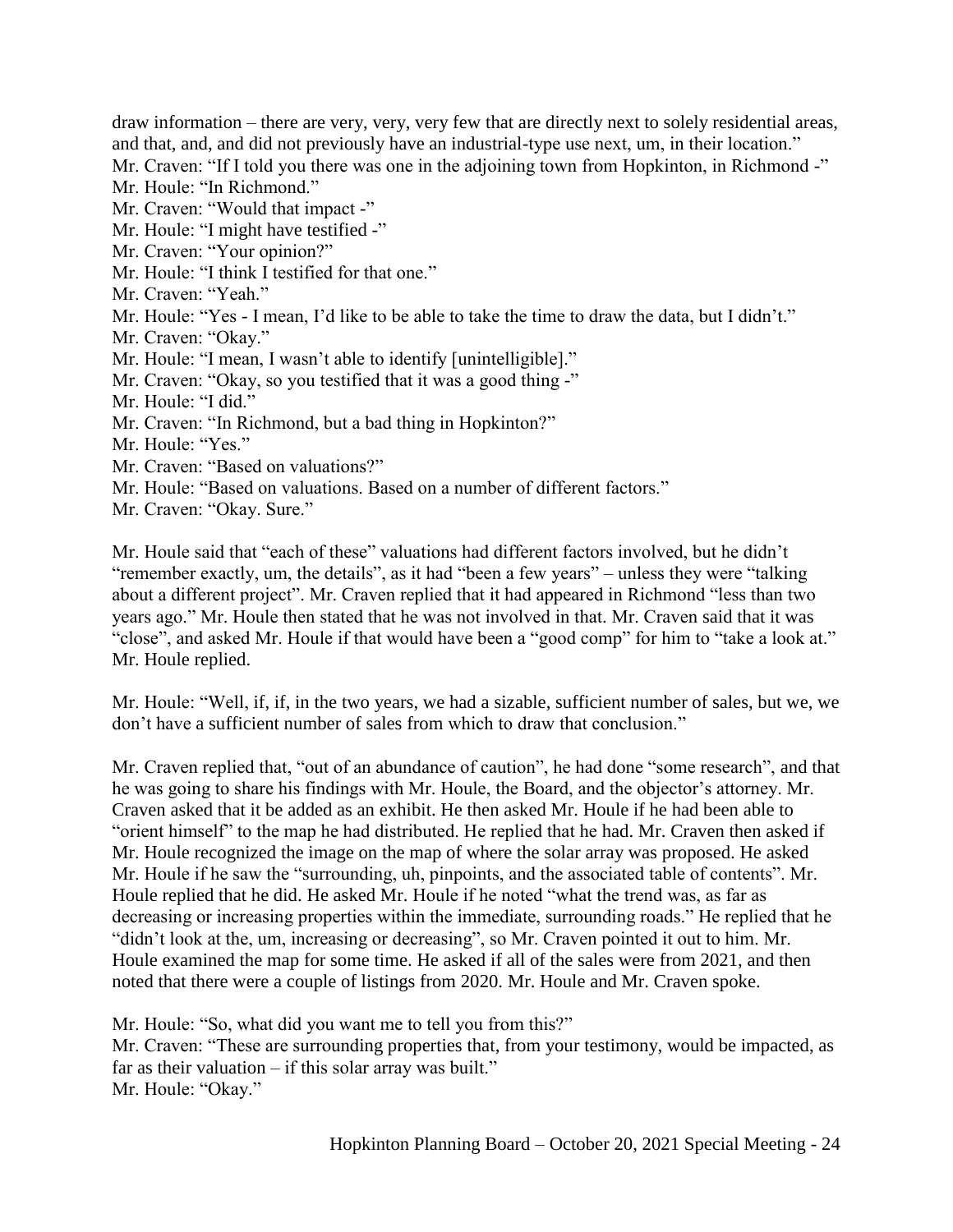Mr. Craven: "Am I missing something, or is that your testimony?" Mr. Houle: "They would - I'm sure be in -"

Here, someone's cellphone interrupted Mr. Houle's testimony. Mr. Houle and Mr. Craven continued. Mr. Houle asked Mr. Craven if those were "all the sales that were in that area". Mr. Craven replied that he did not know. Mr. Houle continued.

Mr. Houle: "So, you have no idea what the median actually was in the area."

Mr. Craven: "That's what my research found, as to sales on these streets."

Mr. Houle: "Your research identified these, but you have no idea from what grouping they were drawn?"

Mr. Craven: "Uh, MLS [Multiple Listing Service] Sales."

Mr. Houle: "But, the, the point being you have no idea of any of the characteristics of these properties."

Mr. Craven: "Just valuations."

Mr. Houle: "Okay. That doesn't help."

Mr. Craven: "Well, it does, uh -"

Mr. Houle: "It may help in what you're trying to achieve, but it doesn't help in appraisals."

Mr. Craven: "Well, appraisal, and specifically the diminishment of value that you testified to. 7% within  $1/10^{th}$  of a mile."

Mr. Houle: "Okay."

Mr. Craven: "And, uh, 1.5% within a mile. That's straight math."

Mr. Houle: "Yes, it is."

Mr. Craven: "And in all cases, they've increased."

Here, some members of the public began to yell from the audience. Mr. DiOrio motioned to those assembled to settle down. Mr. Houle said that Mr. Craven had "already identified the fact that [the array] doesn't exist." He then said that Mr. Craven had "absolutely no idea whether these properties have increased from what - proportional to the rest of the Town." He then noted that he didn't "have any data specific to any of these properties." He said that Mr. Craven had "no idea of what other characteristics are involved." Mr. Houle then said that "when we talk about an average of 7%, we're not talking that every single property has a 7% decrease in value." He continued.

Mr. Houle: "You're talking median. You're talking larger numbers. There are some properties in this that may – somebody may buy a property for more because they've always wanted to be able to be right next to a solar voltaic array."

The crowd roared. Mr. Houle continued.

Mr. Houle: "I'm dead serious."

Mr. Houle could not be heard further over the sound of the crowd. Mr. Craven said that he wasn't sure if any people who wanted to live next to a solar array were in attendance. Mr. Houle replied.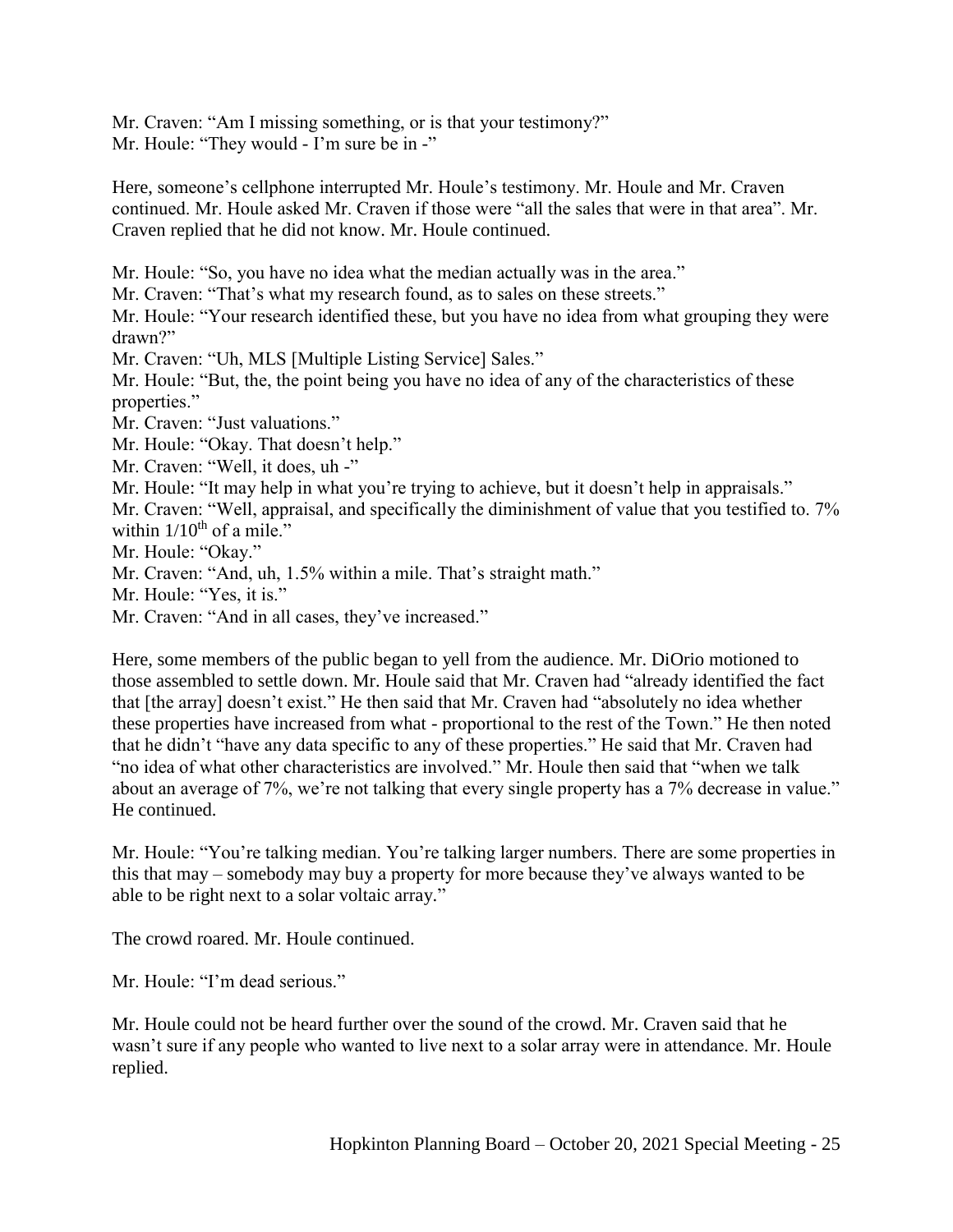Mr. Houle: "They may not be there tonight, and, you know, [unintelligible] the data shows they typically don't exist, but, um, giving them the benefit of the doubt, you just don't have enough data here from which to draw any type of a conclusion."

Mr. Craven: "What additional data would I need in order to have you draw that conclusion – one way or the other?"

Mr. Houle said that one would "need to find all of the sales that have existed in the Town", and that they would "have to be able to take and find what type of property they are, what size they are, what condition they were in, compare them to other houses in - with the same style, size, and the same type of land characteristics, and, and draw some sort of a paired sales analysis from those properties to this property." He said that they "just don't have enough here, because we only have the sales". He referenced one of the properties, and assumed that it was "in very poor shape" based on the sale price. Mr. Craven asked him how he knew that. Mr. Houle replied that it was "purchased because it was in very bad shape at \$133,000, so they could flip it." He said that that "happens all the time", and that appraisers "see that pattern frequently enough" to be able to identify it. Mr. Craven asked Mr. Houle if he could make that determination "without any other information at all", and he replied that he could. Mr. Craven continued.

Mr. Craven: "But the other 14 – having been sold for more than asking, in most cases – that doesn't mean anything to you? More than asking price?"

Mr. Houle replied that he understood that there were properties that were sold for more than their asking price, and that they were in "an extraordinary time" for property sales. He said that the housing market was "short of 300,000 dwelling units in the State of Rhode Island" – what he called a "huge housing shortage", and that there were municipalities that were abandoning single-family zoning "to increase density". He said that the major shortage of housing stock and the increased prices were related to the COVID crisis, and that those conditions were "exacerbated by low, uh, [mortgage] rates, and because of people needing to isolate and change."

Mr. Houle: "A town like, um, Hopkinton became, uh, you know, a great place for people to escape the cities."

Mr. Craven: "And did you take that into account, in determining that any property within a mile of this solar array would decrease in value by 7%?"

Mr. Houle: "I just said that there is no way that anybody could make a statement that every property is gonna decrease by exactly 7%. What we have – that's an average, and it's an average that is over a longer period of time."

Mr. Craven: "And that average, would you say, has not exemplified itself in the 14 or 15 properties that are listed there? Yes or no?"

Mr. Houle: "It – we have nothing to base it on. We have no idea whether these properties went down or up from the last time they were sold."

Mr. Craven: "You couldn't render an opinion?"

Mr. Houle: "I couldn't."

Mr. Craven: "Okay. No further questions."

Mr. DiOrio thanked Mr. Craven and Mr. Houle, then asked the Planning Board members if they had any questions for the latter. Mr. Lindelow did not have any questions, but thanked Mr.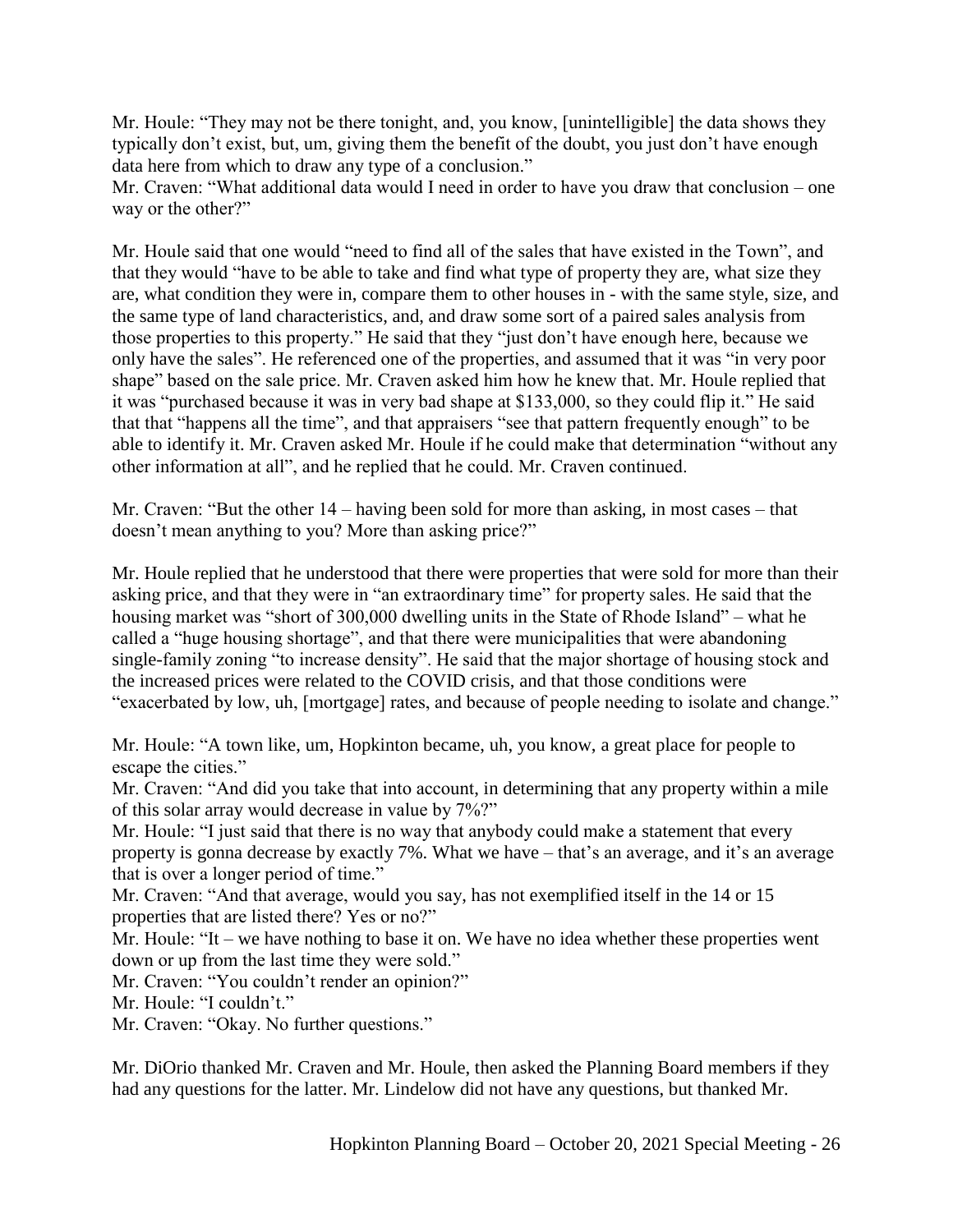Houle. Mr. Prellwitz asked "when exactly does this depreciation in property value take place". He said that he was "not trying to diminish" what Mr. Houle had stated, as he was recognized as an expert, but that they had people "say that their property values are gonna decrease by 20%, in some cases." He continued.

Mr. Prellwitz: "When does that kick in?"

Mr. Houle: "It really – it'll become noticeable over a period of time. Uh, probably – you really won't see sufficient data to be able to isolate it for, let's say, for the Tax Assessor, for a period of four or five years."

Mr. Prellwitz said that he wanted to "qualify [his] question", and explained that he is an abutter to "a large array." He explained that his "property value increased \$77,000 when it went online." He continued.

Mr. Prellwitz: "When do I get my decrease? If it's all gonna decrease -"

Unidentified Audience Member: "When the [housing] bubble breaks."

Mr. Houle: "I mean, there are so many – that's the point of the long term – is that any isolated – we're in a market right now – I mean, we're – well, it's actually starting to fade now, but we had been in a market over the last year where there were literally no houses. I mean – I mean, my, my, my favorite story is that I went into a house that was truly shabby in South, South Kingstown. It was on the market for \$589[,000]. I said to the real estate broker, 'Very shabby house.' And he goes, 'Yeah, well, it used - it was a drug facility. The, just – their only bid - the whole house was a drug facility. Nobody took care of the house.' And so he goes, 'But, we put it on the market. It sold, in five days, for \$789,000.' So, then, we're in a situation – we've been in a very, very singular situation. We're, we're in a singular situation because, actually, if you studied the data – and I don't mean to bore anybody – though I'm excellent at that – it's that, is that we have – we have a situation where, in 200-, in 1985 to 1988, we had a huge drop in the real estate values when the bubble collapsed. In, uh, 2008, we had a huge collapse of the real estate market. We also suffered. We know. In fact, if you really do a very careful study, from 2008 until 2020, the values never came back to what would have been – what I term a 'par value'. In other words, there is, there is a proportional value of, of cost of living, where, you know, a car, a loaf of bread – everything has a certain par value, and real estate is no exception. But, over the last forty years, we've had this huge up and down cycle that we have - has clouded what the true value of real property is. If you go back to a date, maybe 1980, and draw the consumer price index on a line of real estate values, you'll find that in, in this whole surge, from, from 19-, the end of, really, the beginning of 2020, until just the last month or so, you, you have those prices, that huge surge of prices – some communities – Little Compton [Rhode Island], 45%. That huge surge of, of, of values is only - brought it up to the par line. And I asked somebody at Citizens Bank about it, and, and Citizens Bank actually monitors every zip code in the country, and they, they monitor for the ups and downs of real property over the course of time, and what they found was exactly what I - and I asked him. He said, 'You are 100% correct.' We're only back to par value. So, the answer to your question is: real estate has such slants that it's hard to isolate, in any one point in time, a particular impact to value. You need that long-term. You need a lot of data. That's why it's so difficult, with solar voltaic arrays, because it's only in the last couple years that we've had larger solar voltaic arrays that are right next to residential properties. Up 'til now, they've been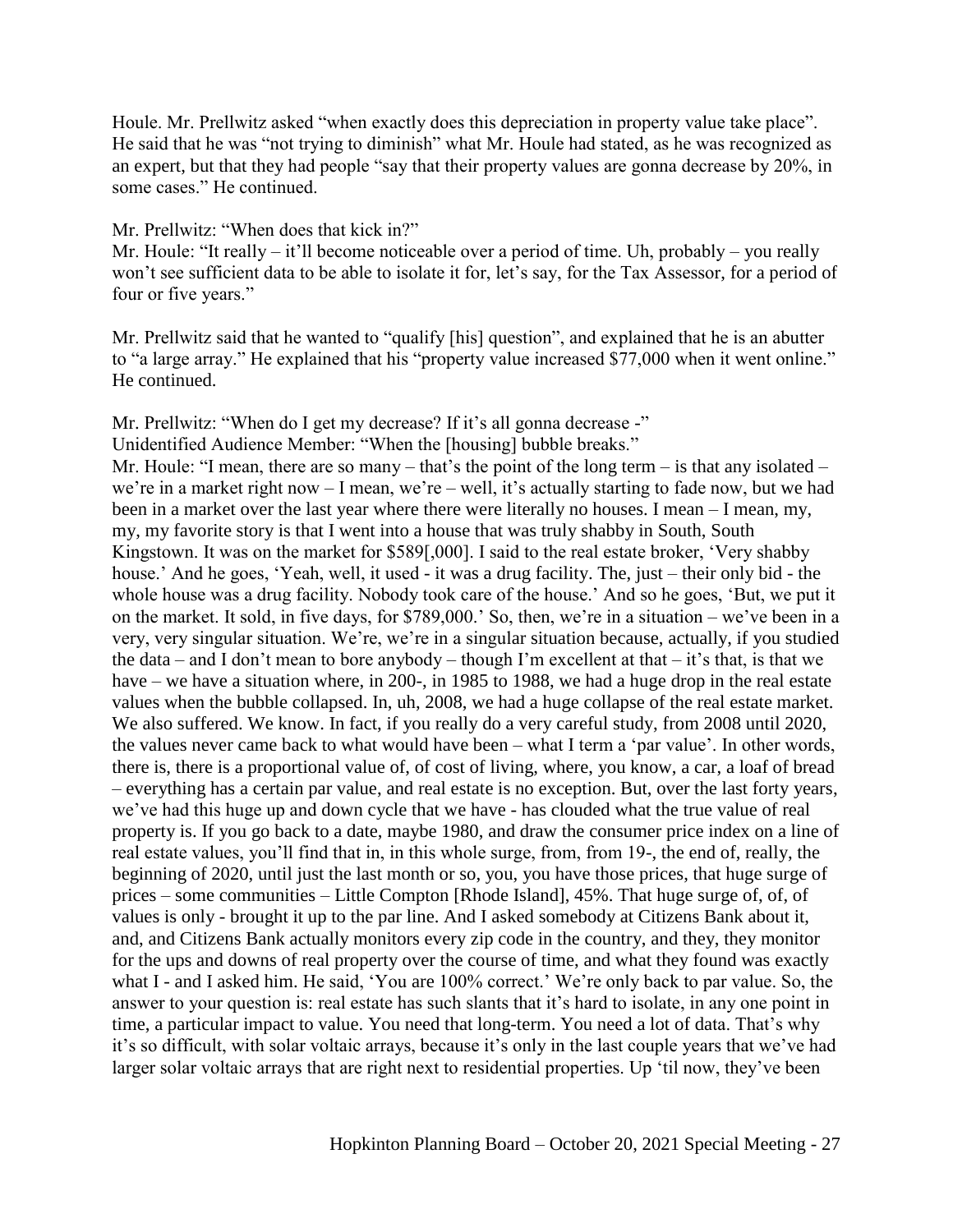primarily prevented from existing in that situation. I don't know if that's – I mean, that's the answer. It takes time."

Mr. Prellwitz replied "not to [him], it's not", and said that the Board had "heard a lot of 'It could happen', 'It could not happen', 'Maybe', 'Maybe not', 'Who knows'". He said that that was "acceptable", and that he could "understand that – it's just that we hear a lot of 'Well, this is gonna happen.'" He said, "I haven't seen it. I haven't seen it." Mr. Houle replied that his point was "that it will." Mr. Prellwitz thanked him. Mr. DiOrio thanked them. Ms. Light spoke next.

Ms. Light said that "it might be safe" that Mr. Houle "might agree that 2021 might not be a good year to talk about real estate trending, because [he] mentioned the housing shortage." She noted that the nation is "facing a new stock shortage, because of the raw material shortage." She said that "as far as a property value is concerned, and what's it gonna be worth, it's worth what it is today when somebody says, 'I'm gonna give you half a million dollars for your house.'" Mr. Houle replied that that was right. Ms. Light continued.

Ms. Light: "I don't think we can quantify the impact of a solar array during a time like this. They mentioned putting houses in that same community area. Those houses would bring tons of value – but you can't, you can't conclude that a different application – I'm not saying solar, it could be storage facilities put on the property – you can't say that a different application isn't going to negatively impact the real estate market in any community, U.S.A., because of the conditions of the market. Okay?"

Mr. Houle: "You, you do have to take them into consideration. I don't argue that."

Ms. Light: "Right. So, in consideration, in Hopkinton, this year – it's a great year for real estate."

Mr. Houle replied that, "for what it's worth", he cited structures like "power lines" or "substations and things like that" because "that's done over an extended period of time, so you have that luxury of being able to, to see it in, in sort of long-term time." He said that if someone put a nuclear power plant next to someone's house, that "probably wouldn't be awfully attractive to the next buyer". He said that "until somebody actually has a use in place, and you've had a long, long enough history of sale and resale, a sufficient number of properties", Ms. Light was right – "it's very – you can't take one year" – regardless of the market - and make a concrete determination or "extrapolate a definitive number." He reiterated that "these are taken over long periods of time." Ms. Light replied that Hopkinton "does have, um, power – a solar field" that has been "active for a few years" in the community. She said that "for, uh, factual purposes, or purposes for making a decision" she said that she "would like to know, um, what was the impact after that solar field went up – in this very community." Mr. Houle replied that he did not have that information, but that he would be "happy to" return with an answer. Ms. Light said that she was not going to be the one to make that decision, but that would seem, to her, "to be more relevant to what we have to discuss and decide on here." Mr. Houle replied that he thought that that was good. Ms. Light thanked him, and concurred. Mr. DiOrio added that Mr. Houle had "made the comment" that he "didn't have data about, uh, large scale solar, uh, in the context of residential properties". Mr. Houle replied that they may find that "there's not sufficient data." Mr. DiOrio replied, "Well, you might have come to Hopkinton because we've got plenty of them for you to study." Mr. Houle answered that he did, but that the "problem is, again" that the process is "more intensive than just looking at the sales." He said that he'd have to "look at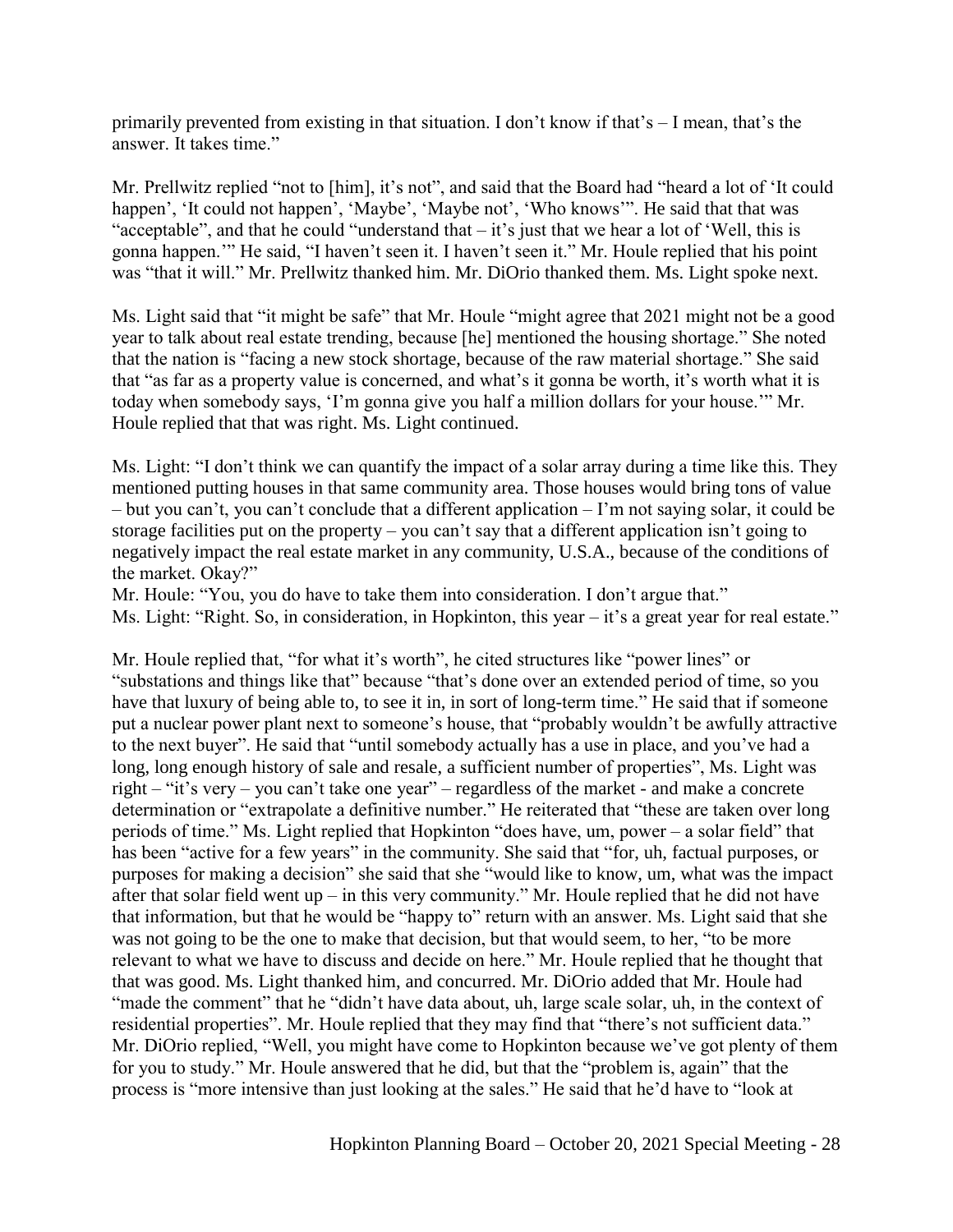compared sales" as well as the "history of the property", and "how it compares" to other properties in the area. Mr. DiOrio thanked Mr. Houle, and asked the Board if they had "anything else" for him. Ms. Shumchenia said that she had a question "on that line". She said that she was very interested in knowing more about "the impact of one town having numerous - of these types of installations in residential neighborhoods". She said that she could go on a ten-mile bike ride through the Town and "pass five of these things" - and see them from her bike. She continued.

Ms. Shumchenia: "So, is there a way to determine, um, you know, it's probably not fair to, to ask this cumulative impact question of one project, but that's part of our Board's responsibility, I think, to the community – is to consider cumulative impacts for these types of projects."

Mr. Houle said that he thought that her question was "really valid", and he said that the first thing one would have to find would be "what the zoning was on each of these, um, when they were installed". He said that it would matter "if they had been industrial prior to, or commercial prior to" the installation of the array. He referenced a case in Johnston, Rhode Island, where he "testified in favor of the large-scale solar voltaic array." He explained that it was a "nonconforming commercial property that had been abandoned", and that it had "significant, uh, environmental issues that were gonna be rectified by the installation."

Mr. Houle: "You know, you have to isolate that kind of data as well, because in that particular case, they got rid of flooding, which was inhibiting property values in the area. So, oddly enough, because it was behind the former commercial building, and because, uh, they now eliminated some of the flooding, uh, I think, in that particular area, might actually find that – it, it actually helped property values. You have to isolate – that's the point that I'm trying to make about the larger data. You can't just target one particular thing and say, 'Okay, let's find out about that one."

Ms. Light replied that the Town did have "good examples" of properties that had been rezoned for solar that Mr. Houle could examine. He asked how many had been built on such properties Ms. Light named a few, but Mr. DiOrio replied that his head "spins" thinking of the number. They turned to the Planner. Mr. Lamphere began to delineate the properties in question, including a 60-acre solar field off of Alton Bradford Road, as well as the Maxson Hill Solar project. Mr. Lamphere said that his question for Mr. Houle would have been if he had taken "a look at sales in the area". Mr. Houle replied that he had, but that he "really didn't, at the time, find [a] sufficient amount of data, um, but, uh, again, based on the whole concept of longevity and, and the, the long-term comparison, prior to and that kind of thing – uh, there wasn't a lot that really jumped out at [him]." Mr. Lamphere replied.

Mr. Lamphere: "Um, you may, you may not have sales, but, if, if I was attempting to do a project like this, I would at least start by saying how many people attempted to sell their homes around those areas."

Mr. Houle: "Okay."

Mr. Lamphere: "And maybe took 'em off the market because they couldn't sell them."

Mr. Lamphere then asked Mr. Houle "what activity did [he] see here". He replied.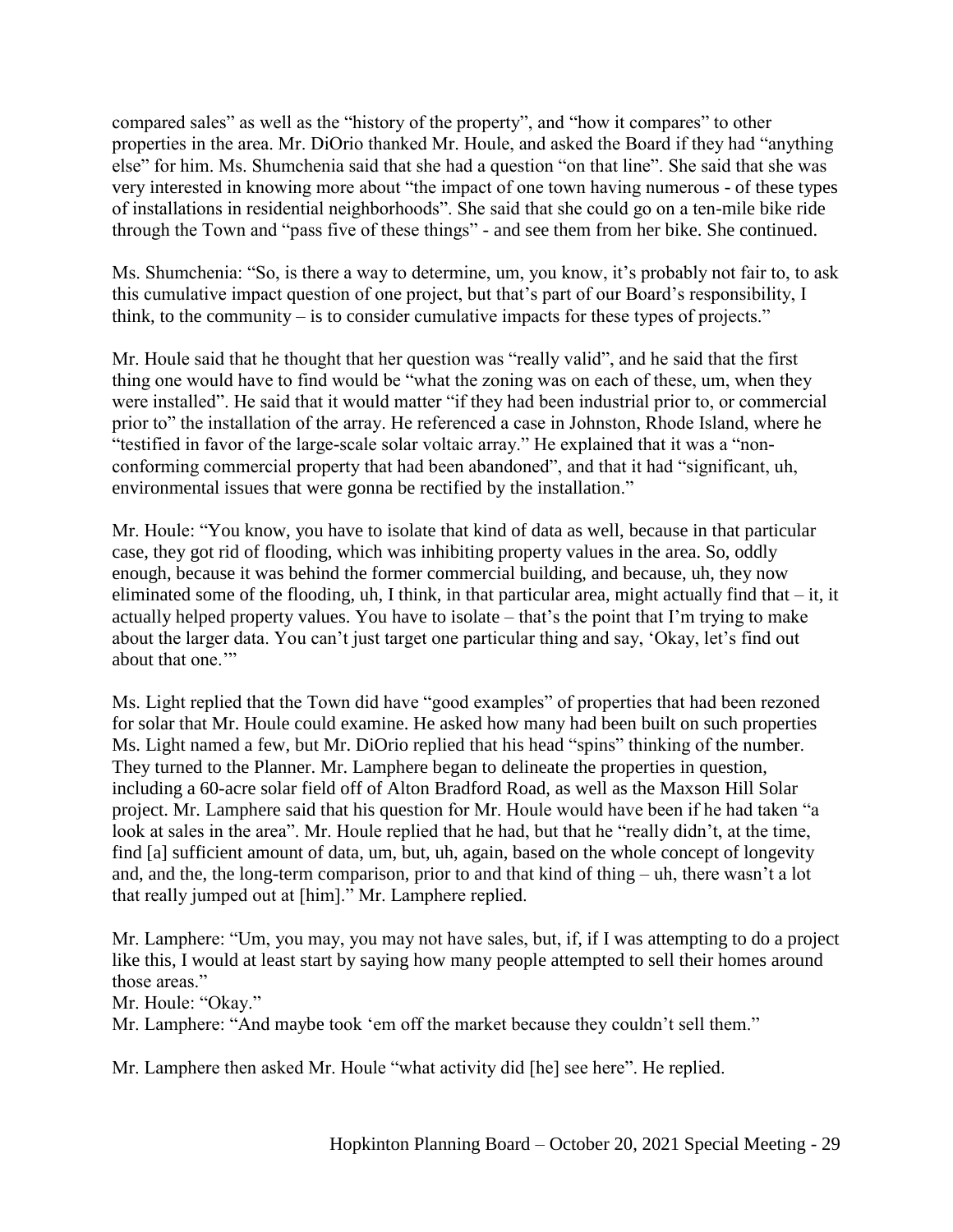Mr. Houle: "That - the interesting thing about it is, typically, nobody's going to, um – one of the problems with diminution, proving diminution, is that every property you mentioned didn't sell."

Mr. Houle suggested that if someone "had a house on the Love Canal back 30 years ago" that was for sale for a dollar, "somebody would take it just on speculation." He said that "diminution is a very difficult thing to, again, to target in a single entity". He said that one would "need to have large data to really be able to determine it". Mr. Lamphere replied that even if they had large amounts of data, "there's so many variables that could affect that." Mr. Houle agreed. Mr. Lamphere said that he would find Mr. Houle's job "almost impossible to do", as it's "pure conjecture." Mr. Houle said that "there are some things that don't stand out" until later. He referenced a piece of property that he appraised that was selling for what he thought was "kind of a low value" for the home. He looked at "the previous two sales, and then compared them to all the other sales in the town during that period of time, and found that each time, it sold for about 10% less than all the other properties." He said that it didn't make any sense, until he revisited it and noticed that "the kitchen window overlooked a 10-foot wide yard." He said that the "children's play area was down [at] the end of the house", so they could not be seen like they would in more "typical rooms". He said that he thought that people "didn't like the idea of isolating their children", and that he "couldn't find any other particular factor". He said that "some of these things seem really odd or obscure", but that if someone had looked at that "one sale at one time, you would not be able to make any kind of a reasonable assumption that there was something wrong with that house." He said that it "took two previous sales to be able to come up to that, that type of, um, you know, conclusion." He said that's "why it's very difficult" – "most of the solar voltaic arrays in residential areas are reasonably new", and, as Ms. Light had mentioned, the country was in a market where "you're not gonna make a lot of sense out of the data anyway". Mr. Lamphere replied that the applicant had asked Mr. Houle a hypothetical question, which was whether 110 homes would impact the abutting property owner's property values, and said that he was "pretty quick – without, without really looking at a lot of data" to state that "the values in the area would be enhanced." Mr. Houle agreed. Mr. Lamphere continued.

Mr. Lamphere: "Well, being familiar, a little bit, with supply and demand, okay, when you increase your supply, doesn't that have a, a, an effect on dropping, dropping rates – and also, too, also, too, isn't it a factor of what type of housing is gonna go there?"

Mr. Houle said that that was right. Mr. Lamphere said he had seen many housing projects, and that "people are afraid of their values when a housing project goes next to 'em." Mr. Houle said that if a person was selling their land to a developer, "and makes it known that a developer is, is it's now available to a developer – there are a lot of developers that are out there, and they're very interested in buying this project – the definition of 'market value' is when a buyer and seller are reasonably informed, and are working in his or his and her own best interests, so, we have to assume that the seller of the land is going to maximize his return. Therefore, the person buying the property, in today's world, and do a development, is unlikely to build a cheap development. They're very, very likely to build, at least, average to near average – if not superior to the area." He said that it was "not the first time" someone had asked him a question like that. He said that he had a "tremendous amount of data" from "long-term paired sales analyses" that he had completed "to show that in the new development areas, that they tend to raise the value of the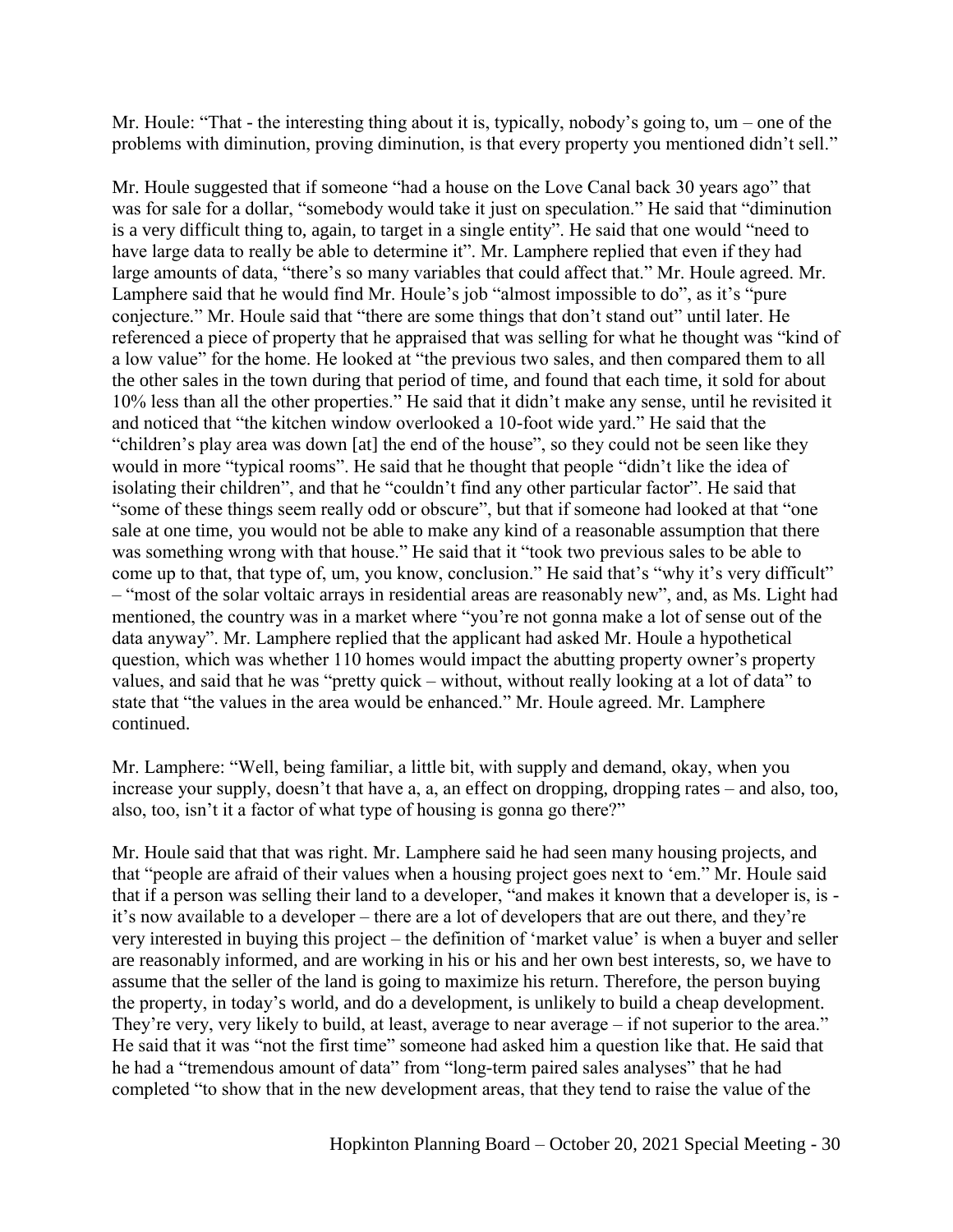property – the existing, surrounding properties." He said that there was a "certain energy" that was "brought into new development." Mr. Lamphere asked if a developer building \$500,000 homes in an area already filled with \$500,000 homes would cause "downward pressure" on homes. He also said that there are "other factors involved here – the market", and that there are "so many variables in this equation – it's really tough to, you know, sort it out." Mr. Houle agreed that it was "very hard", but that, typically, when asked that specific question, what is being built would "usually be better". He continued.

Mr. Houle: "The average new house in 1977 was 1,620 square feet. The average new house in 2020 was 2,620, so, you know, we typically are building better and newer all the time."

Mr. Lindelow jokingly asked when he could use Mr. Houle's points to go to the Town and ask for a tax abatement. Ms. Light laughed. Mr. Houle explained that he had been approved to "do city-wide pre-valuations" in the past, and that he worked with tax assessors all the time, including on tax appeals. He said that he had done the "full commercial reevaluation" for the city of Hopkinton, Massachusetts on "repeated occasions", and that he was presently employed by Northeast Reevaluation, "who does a number of the cities and towns in the area". He said that it was a business he knew "in-depth" – and that he had been the deputy tax assessor in the city of Newport, Rhode Island. Mr. Houle said that he would go with Mr. Lindelow "in a heartbeat to get the abatement", and that they would find "areas in which they make this kind of a general, uh, diminution". He said that "all the properties" in the area around Salve Regina University "get a 10% reduction – boom! – just flat out, because they have college in the neighborhood." Mr. Prellwitz joked if Mr. Houle was available tomorrow. Mr. Houle jokingly replied that it would not be a problem. He then said that he had just completed a "big case" for the city of West Warwick, where he had defended them on tax abatements. Mr. DiOrio had another question.

Mr. DiOrio: "So, uh, perhaps one final question – you use the term, uh, 'sampling large quantities of data', so before we go off on a tangent, what's 'large'?"

Mr. Houle: "I think you'd really need a minimum of fifty to a hundred that we can, we can put in that category."

Mr. DiOrio: "Okay. We might be shy on that one."

Mr. Houle said it would not be "just flat sales", as there are "so many other factors". Mr. DiOrio replied that he understood, and thanked Mr. Houle. He then asked the Board if they had any further comments. When they did not, he turned to the Planner. Mr. Lamphere said that he had one last question. He said that Mr. Houle had referenced the Lang study, but that he had not gone into the details of the study. He asked Mr. Houle what the "overall, general characteristics" of the neighborhood were. He asked if they were looking at values "in a predominantly rural area, like Hopkinton", a more suburban setting, or an urban one. Mr. Houle replied that he did not know the answer to that. He said that his problem with Mr. Lang's study was related to the fact that Mr. Lang is not an appraiser – he's an economist. He said that he wasn't "diminishing" the work that had been done, "but they use a regression analysis that they developed, uh, that takes in all the different types of characteristics of the property that we're talking about". He said he was "okay with all of their things", except he did not remember "the type of solar array that they were adjoining."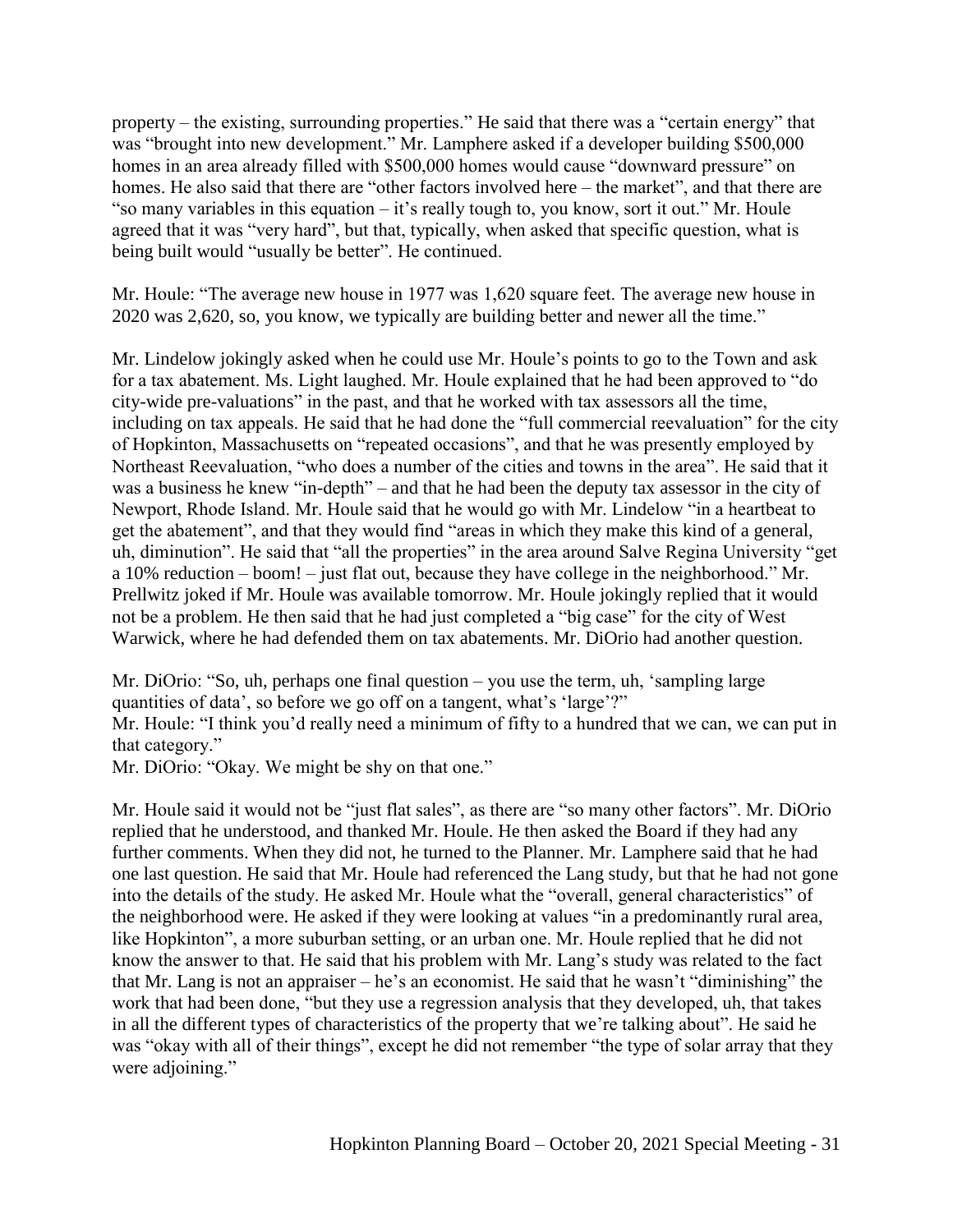Ms. Shumchenia interjected that she did know, as she read the study "some months ago." She explained that Mr. Lang and his associates had "sent out surveys to people", and that it was a "hypothetical, uh, question."

Ms. Shumchenia: "They said: 'If you lived next to a solar array, what would you be willing to pay for your house – or not?' So, what was the difference, in the amount that you're willing to pay your - for your house, if a solar array, or some other type of development was situated next to it. So, that's what the 'hedonic' means. It's your enjoyment of the property – what's the value of that to you?"

She said that it was "a little bit more subjective than the types of studies" that Mr. Houle would conduct, "which are collecting data about observations of property value change." Mr. Houle agreed. She said that "in a context of this", maybe Mr. Lang's hedonic study was "perhaps a little more valuable", as it was "asking people directly" what they would be willing to pay to live next to a forest versus a solar farm. She said that they could "learn a little about people's preferences" from a study like the one conducted by Mr. Lang. Mr. DiOrio thanked Ms. Shumchenia for her comments. He then asked Ms. Hogan if she had anything to add. When he did not hear from her, Mr. DiOrio allowed members of the public to ask Mr. Houle questions.

James Dillon, of 23 Lisa Lane, spoke first. He explained that he is an abutter to the propose project.

Mr. Dillon: "You said, to this gentleman, Mr. Houle, that we have large parcels that he could do his – and you mentioned all of them – Alton Bradford – is that the 60-acre one? Okay, we're a lot bigger than 60 acres, and that's Point 1, one point about that. Number 2, how many abutters are there on that Alton Bradford? Anywhere near the number we have on this one?"

Mr. DiOrio replied that he did not remember, but before he could finish his sentence, Mr. Dillon said that he "didn't think so." Mr. Dillon then said that "those are things that [he'd] like" the Board to examine. He said that if what Mr. Houle had said about the 7% diminution was true, what they were looking at was "big". He continued.

Mr. Dillon: "What we are looking at is big. Our homes are our investments. It's the biggest investment any of us make."

He said that he wanted the Board to "consider that". Mr. DiOrio replied that he understood, and thanked Mr. Dillon for his comments. He then invited other members of the public to ask questions of Mr. Houle.

A woman who did not identify herself asked Mr. Houle what his "reference was to the housing shortage." She wanted to know how many "units we are short" in Rhode Island. Mr. Houle explained that it was a study that had been done by the Rhode Island Housing and Mortgage Finance Corporation, and that it was "just a general, um, statement about housing shortages." He explained that the United State was "experiencing housing shortages" overall, and that, in Rhode Island - prior to the onset of the COVID pandemic – "30,000 new houses a year for ten years" would be needed to meet the demand for housing. The speaker expounded upon that number, and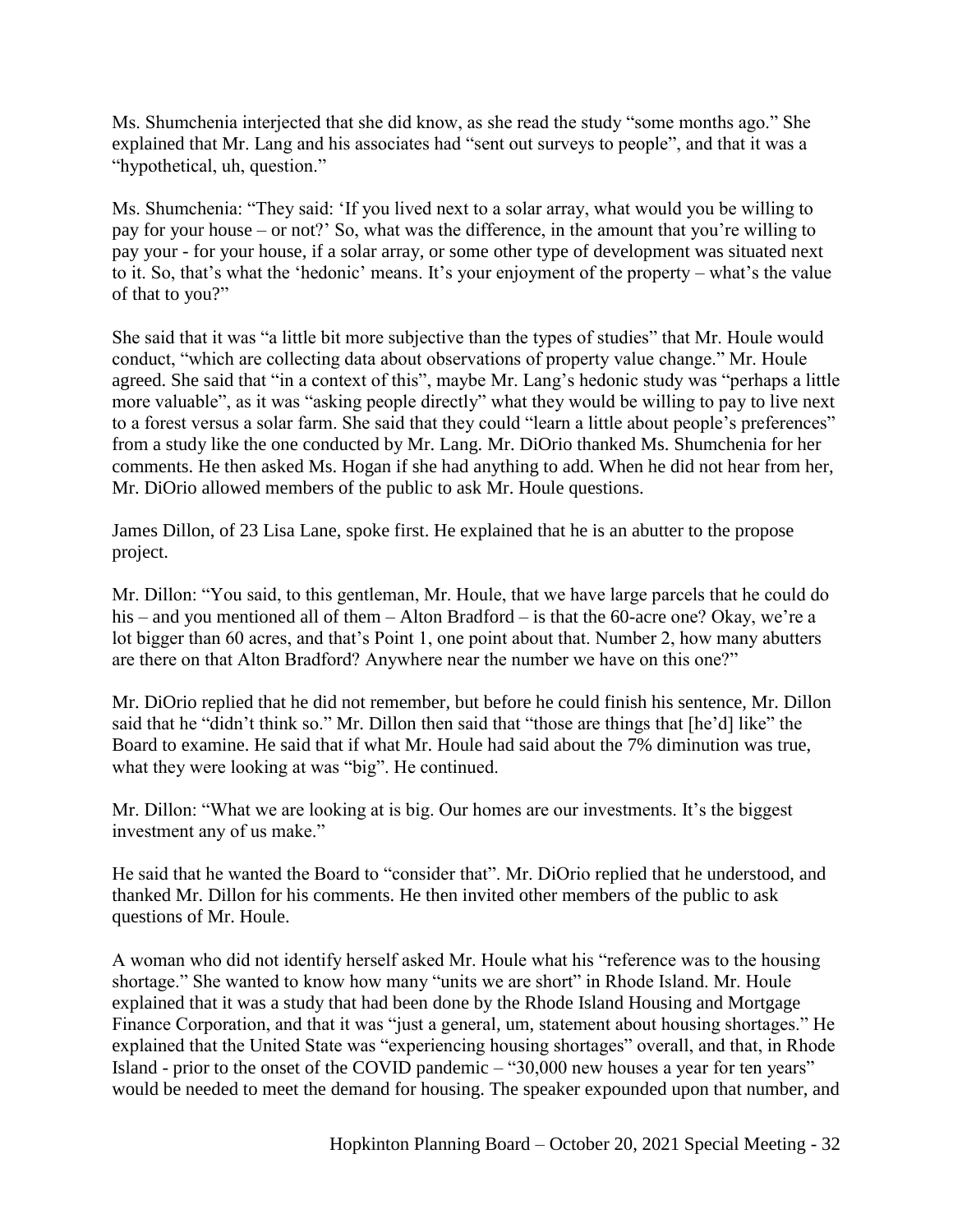stated that Rhode Island would need 300,000 homes to meet the demand. Mr. Houle agreed. She then suggested that the State wanted to address that through multi-family housing. He replied that, to his knowledge, "Rhode Island has made no effort" on employing that kind of mechanism, and that, primarily, it "hasn't changed that single family dynamic". He cited examples of the push for multi-family housing in other states, including in Oregon, Los Angeles, and Minneapolis. The speaker suggested that those localities were "addressing a homeless problem" in those areas, but Mr. Houle replied that the results were "way exponential." She then suggested that the "homeless problem" is greater in those places than it is in Rhode Island, but Mr. Houle rebutted that by saying she would "be surprised". He said that he had had a discussion with the Housing Authority in Newport, Rhode Island, and they had communicated to him that "they have a long list of people who are living in cars, waiting for" housing. Mr. DiOrio interjected and said that he didn't mean to be rude, but that he wanted to know where the conversation was going. She explained that she wanted to know about the housing situation because she is an Atlantic Solar abutter. She said that at a previous meeting, Mr. Grundy had said that "if he wasn't gonna be allowed to put in a solar array, he was gonna put in multi-family housing behind [her]." Mr. DiOrio replied that she was "in the wrong application", as they were discussing the Skunk Hill proposal, not the Atlantic Solar proposal. She continued to reiterate that she wanted to know "the amount of how [the State is] short", as she is "also interested in the housing, and being short, and if Hopkinton is willing to address that as well, due to the student count and the tax base and all of that." He said that he understood, but that he thought that she was "still in the wrong application." Mr. DiOrio asked the speaker if she had gotten an answer to her question. She replied that she had. He then asked if there were any other questions from the public for Mr. Houle.

The next member of the public to comment was Richard Noel, of 39 Lisa Lane. He began to speak before he reached the podium, but he was directed to appear at the podium and state his name for the record by Ms. Jalette. He said that they had been talking "about anecdotal evidence here", though a study had been done.

Mr. Noel: "And my understanding of the study was that there were very large numbers – we don't have to talk about these 12 houses in Hopkinton. My understanding was that that was a very large study of several hundred thousand homes. Is that correct?"

He did not receive a response. He then continued. He said that the "second misunderstanding" was related to Mr. Lang's profession. He said that he was a professor of economics, not an appraiser, so he "doesn't deal in house appraisals, he deals in sales." He said that it was his "understanding that the data that they analyzed was 400,000 sales" in Rhode Island and Massachusetts. He reiterated his belief that the study incorporated data about thousands of homes, and that it had been conducted over the course of a "10, 11, 13-year study". He said that there were "fluctuations in the market", but that "a professor of economics controls for that data – so he does arithmetic that we mere mortals" could not readily examine or understand. He said that Mr. Lang had looked at "nearly half a million homes, and was able to conclude" that over those 400,000 sales – "not appraisals, not asking prices, not houses that went off the market" that "this is the fact." He said that Mr. Lang didn't need to know information about the property, like if it had a new roof, or about the size of the array because he "controlled" for those variables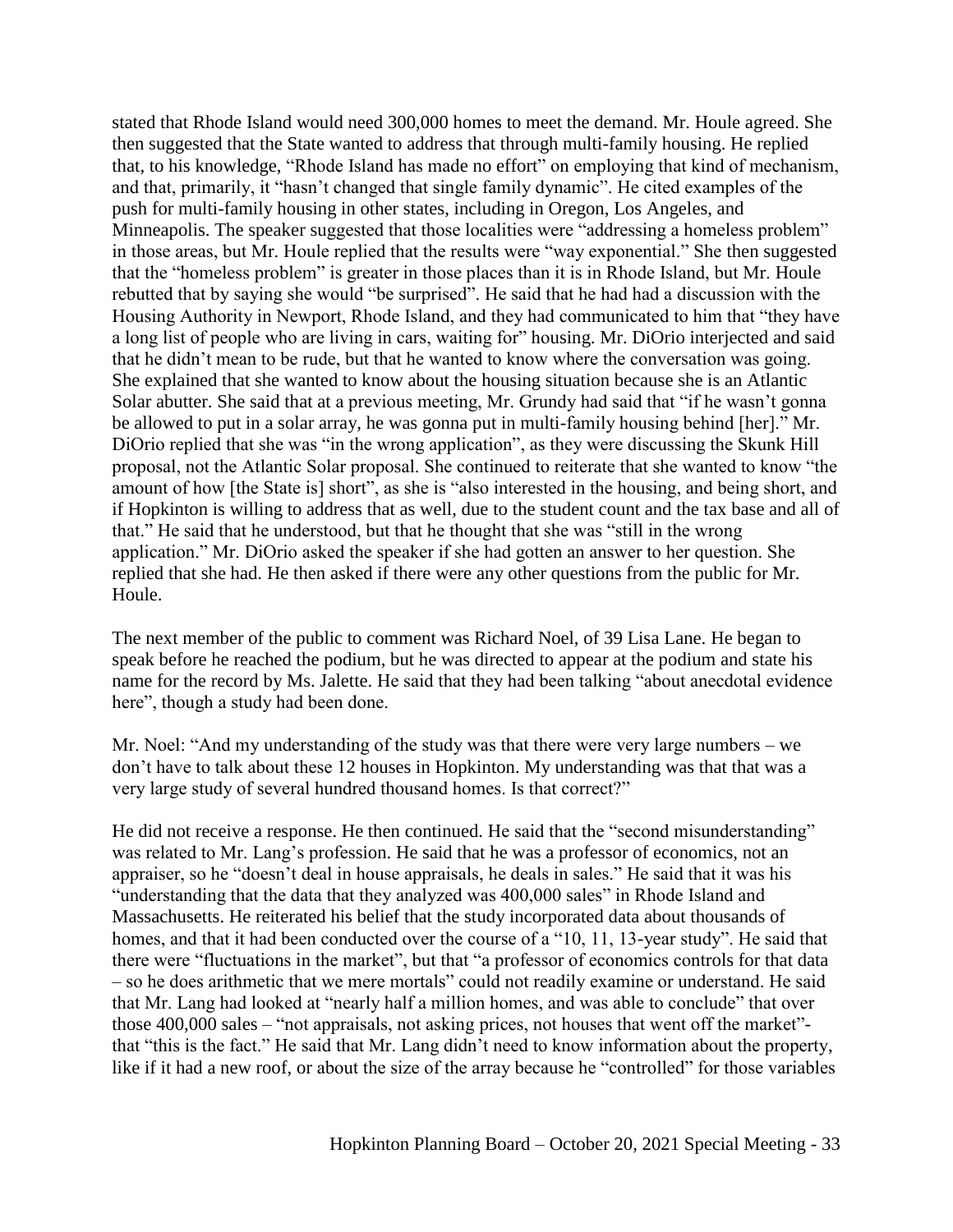"mathematically." He said that there were "literally hundreds of factors" that Mr. Lang did not "need to take into account" as he "controls for them."

Mr. Noel: "But, the idea of chasing down this rat hole about,  $uh - so I$  just want to make sure my understanding, what I said, is correct – there's nothing anecdotal about it. There was no – how people felt about it. I didn't actually go into the detail of the study, and I also don't think that he's saying the value of your homes are gonna go down – he's only saying that relative to other owners, that is, all the homes around you increase, your house will not increase as much. So, even though, for example, there were many sales of houses around my neighborhood, because people were beatin' feet – they were gettin' out of dodge, you know."

He said that he had "three neighbors" who moved out of the neighborhood within six months of the proposal coming to light. He said that he liked and missed them all, and that he had considered moving as well. He also stated that none of them had communicated to their prospective buyers that a solar array was proposed nearby. He then turned back to Mr. Houle for confirmation that the study conducted by Mr. Lang was related to "sales, it is 400,000 sales, over a period of nine years, in Rhode Island and Massachusetts." Mr. Houle replied that Mr. Noel, or anyone else, could easily find Mr. Lang's report online, and that he thought that it would be better for them to do that than "trying to dissect it right now." Mr. DiOrio thanked Mr. Noel.

The next speaker was Alexander Denette, of 19 Frances Barber Drive, who identified himself as a direct abutter to the proposed project. He asked Mr. Houle "what would the rate of sales of abutters of this property have to say about it, uh, as opposed to the number of sales in these sur-, surrounding neighborhoods in years past say about it." Mr. Houle asked Mr. Denette to repeat his question slowly. Mr. Denette asked: "What were the rate of sales in the abutting neighborhood say about the valuation or proposed valuation, understanding that they know this solar, uh, project is coming – um, from the time of proposal and zoning approval, to the number of people who have listed and sold their houses, as opposed to looking at those neighborhoods in years past, prior to the, um, proposal of this solar array?" Mr. Houle replied that he "really hate[d] to say" it, but he was "not quite sure exactly what [Mr. Denette was] asking." He said that "the previous gentleman brought up a very good point", which was that, right now, there is not a solar array standing in that location. He continued.

Mr. Houle: "You're dependent, on the seller, to bring up, to the prospective buyer, 'Oh, by the way, there's gonna be a huge, um, there's gonna be a huge solar development right next to you.' You know, we deal with - all the time – where appraisers, you know, I, I, I deal with other appraisers, you know, everybody misses things occasionally, even when they're doing bank appraisals, um, and, and you know, it's a very common thing. I do appraisals for title companies – that the title examiners have missed, you know, major easements or major property problem[s]."

He continued, by stating that these title examiners can miss "something that is impacting the deed of the property." He said that the "problem" was that if Mr. Denette was "asking what" a prospective buyer "is going to say, or what they're gonna think, I, we – we have no idea." Mr. Denette replied that he was "more referencing the number of people who have listed and sold their houses in those neighborhoods – whether it's higher or lower than would typically be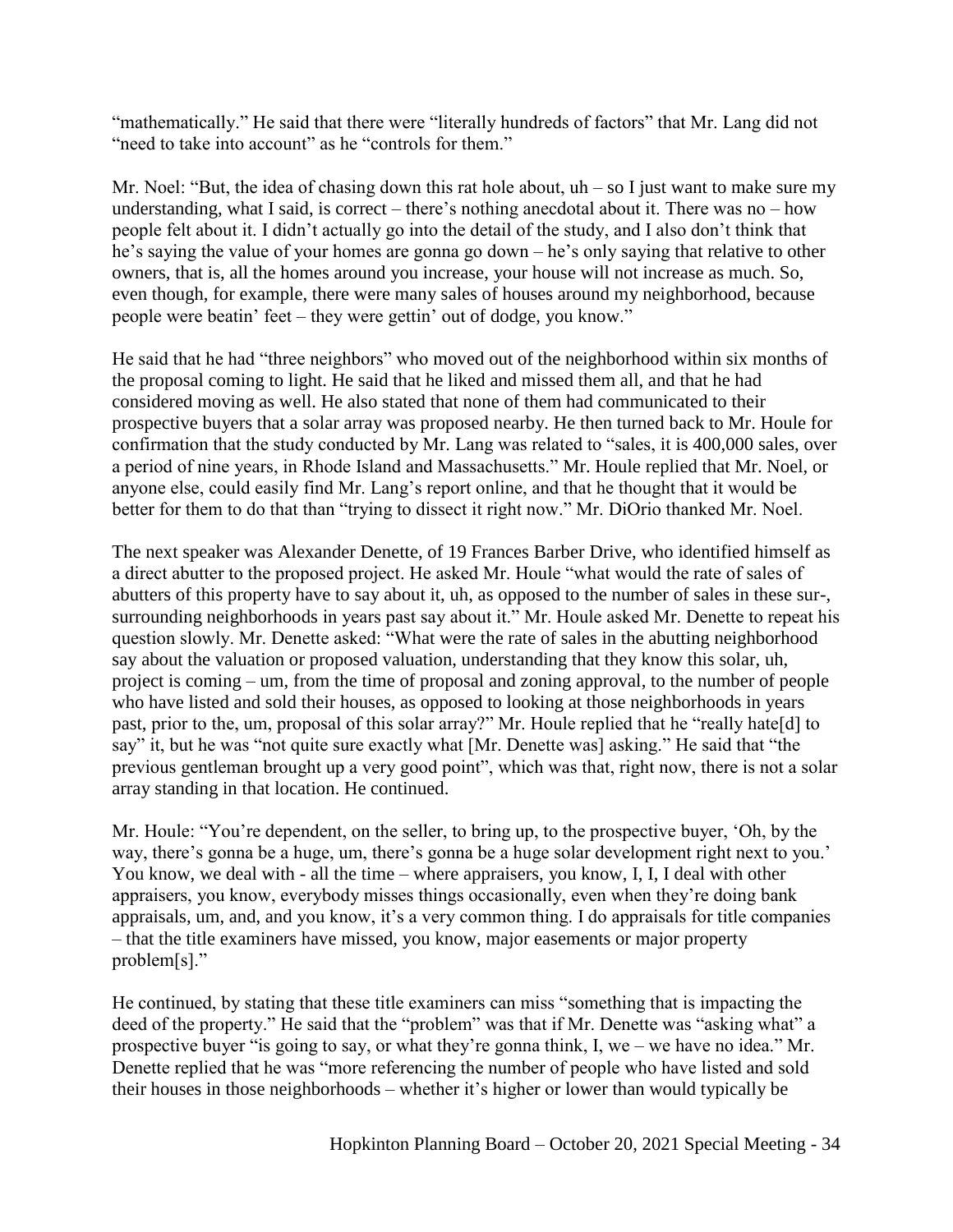expected. Something that shows how many people are moving out who know about it, and not informing sellers." Mr. Houle replied that he thought that the Planner had "brought up" Mr. Denette's point. He then said that the previous speaker had also brought up a good point, which was that there were an "incredible number of people who decided to take advantage of the boom, and, you know, suddenly go to Florida forever, so it, it makes it, it makes it really difficult to, um, over the last year, to come up with very specific information." He asked if that answered Mr. Denette's question. Mr. Denette replied that he understood that that made it more difficult to get that information. Mr. Houle said that, based what was asked by the members of the Planning Board, he was "definitely going to examine that." Mr. Denette said that he had one other question. He said that Mr. Houle talked about how he had "to reference something else", and he wanted to know if Mr. Houle had found anything, even with "small sets of data for, uh, a similar, large-scale solar project in the middle of such a densely populated area, as far as the number of surrounding neighbors and abutters." Mr. Houle replied.

Mr. Houle: "I, I didn't – and I wouldn't want to depend on a small number of sales, because there are too many characteristics that can vary." Mr. Denette: "Okay." Mr. Houle: "Okay."

Mr. DiOrio thanked Mr. Denette. He then asked those assembled if they had any further questions for Mr. Houle. Mr. Craven said that he had "one additional question", "based on the questions that have been asked" since he had appeared before the Board. Mr. DiOrio allowed him to proceed.

Mr. Craven: "I'm looking at Page 10 of your report. Do you recognize it?"

Mr. Houle: "I do."

Mr. Craven: "And I circled Paragraph 4."

Mr. Houle: "Yes."

Mr. Craven: "And, if I can read it into the record, uh, 'There are 64 residential abutters, located within 200 feet of the site of the proposed Skunk Hill solar project. All of these properties – and many more – fall within the 1/10 of a mile radius' – which you calculated as 528 feet – 'identified by Professor Lang as showing an average negative decline in value of 7%. This amounts to an average decline in value of \$21,000 for a \$300,000 home, with some individual homes incurring greater (or lesser) losses."

Mr. Houle: "Yes."

Mr. Craven: "Is that based on your research, or is that based on Professor Lang's?"

Mr. Houle: "No. I, I would make the statement about the variation, and I think I said that earlier in the testimony – is that we're not talking 7% if you, if you happen to be within about a  $1/10^{th}$  of a mile. There are too many other factors. Their analysis that, you know, they have an elevation, it goes down – and can't even see the solar array, they may never be impacted. You have a house that, you know, is up high, and overlooks it – it may have a  $13\%$  impact. So, we're just doing that – but the 95 – the refined number, after I did that, the refined number, which I have, uh, is actually 95 within  $1/10^{th}$  of a mile – and they were a little bit higher, on average."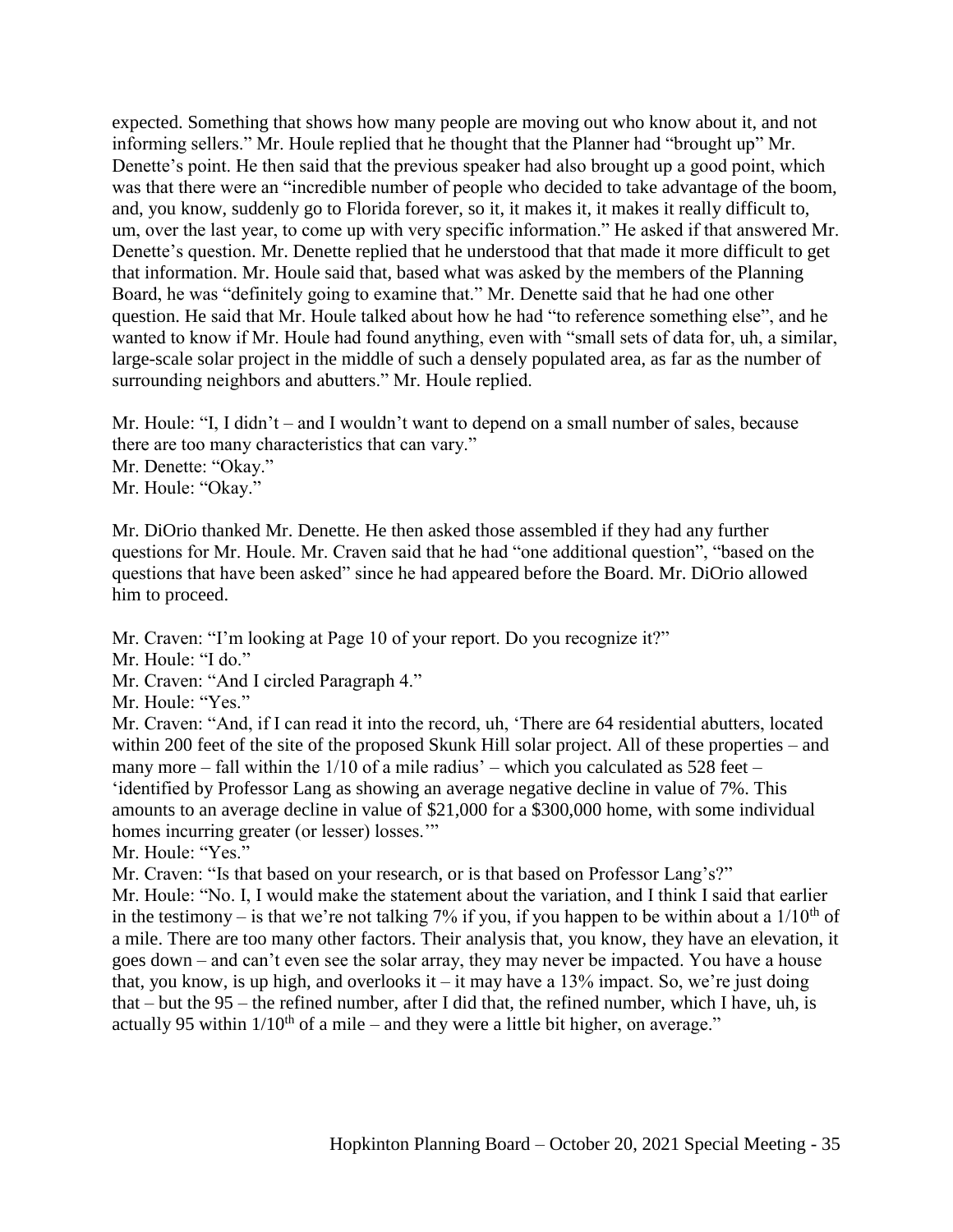Their following exchange was unintelligible, until Mr. Craven suggested that there haven't been a "7% decline [in values]", and, instead, there had "actually been an increase in value." Mr. Houle replied.

Mr. Houle: "No. We don't have it. We don't have it. It's all – no matter how many times I say it, if it's not standing, you can't measure it."

Mr. Craven: "If somebody said they were gonna take 7% of the money out of my wallet -" Mr. Houle: "Yes."

Mr. Craven: "That would be a real 7% - I'd lose 7% value, correct?"

Mr. Houle: "Yes."

 $\overline{a}$ 

Mr. Craven: "In this instance, that wouldn't happen - based on your testimony."

Mr. Houle: "No. You're, you're, you're absolutely incorrect. Up 'til now, we don't have – we don't have the, the factor that's cre-, generating the diminution. We just don't have it. Do-, doesn't exist. So, up until now, as I said earlier when you brought up the sheet with the number of sales on it, that's irrelevant until we find it here. But that's why we need long-term data, and larger data to be able to make that kind of a statement."

Mr. Craven asked Mr. Houle if he would say that the statement that he had just made, in turn, made his "opinion less accurate, or less definitive, versus more accurate, or more definitive." Mr. Houle replied that his most recent response made his opinion "more accurate." Mr. Craven replied, "You do?" Mr. Houle replied in the affirmative. Mr. Craven thanked Mr. Houle and said that he did not have any further questions for him. Mr. DiOrio thanked them, and asked if there were anyone else had questions for Mr. Houle.

Mr. Bibler appeared before the Board again. Mr. Moreau yelled that he needed to state his name for the record. Mr. Bibler introduced himself, and then introduced Mr. Moreau, who was still seated. Mr. Moreau then asked Mr. Bibler for the "facts only, please". Mr. Bibler asked Mr. DiOrio to "tell Mr. Moreau he's out of order." Mr. DiOrio declined by waving his hand. Mr. Bibler spoke. He said that they had "spent a lot of time churning about whether the project is built or not built, and the effect that might have, but we have one Planning Board member say that his appraisal went up by  $$77,000$ , and we've had, um, Senator<sup>1</sup> Craven repeatedly allude to the massive increases of housing prices everywhere", so he wanted to ask Mr. Houle if he was "making the point about the impact of a large-scale solar installation, after it's built, having relative impact on those properties, versus comparable properties." He continued.

Mr. Bibler: "So, in other words, if a comparable property, over, and over a longer time, timeframe, right, which smooths out all these factors – so I think the point – I wanna ask if I have it right, from the witness – is, isn't the point that, let's say, if comparable properties, that didn't have solar installations increased in value by \$200,000, over some period of time, just to pick a number, that these properties would lag, and that's your diminution of value. If they go up by 100, he's not saying that they'll absolutely decline in value in absolute terms – he's saying in relative terms – if I have his testimony correctly. Could you clarify?"

Mr. Houle thanked Mr. Bibler, and said that he thought that he had "said that earlier". He then said that he had said "exactly that – that we have to look to see what other properties are doing,

<sup>&</sup>lt;sup>1</sup> Mr. Bibler incorrectly identified Mr. Craven as a State Senator. He is a State Representative.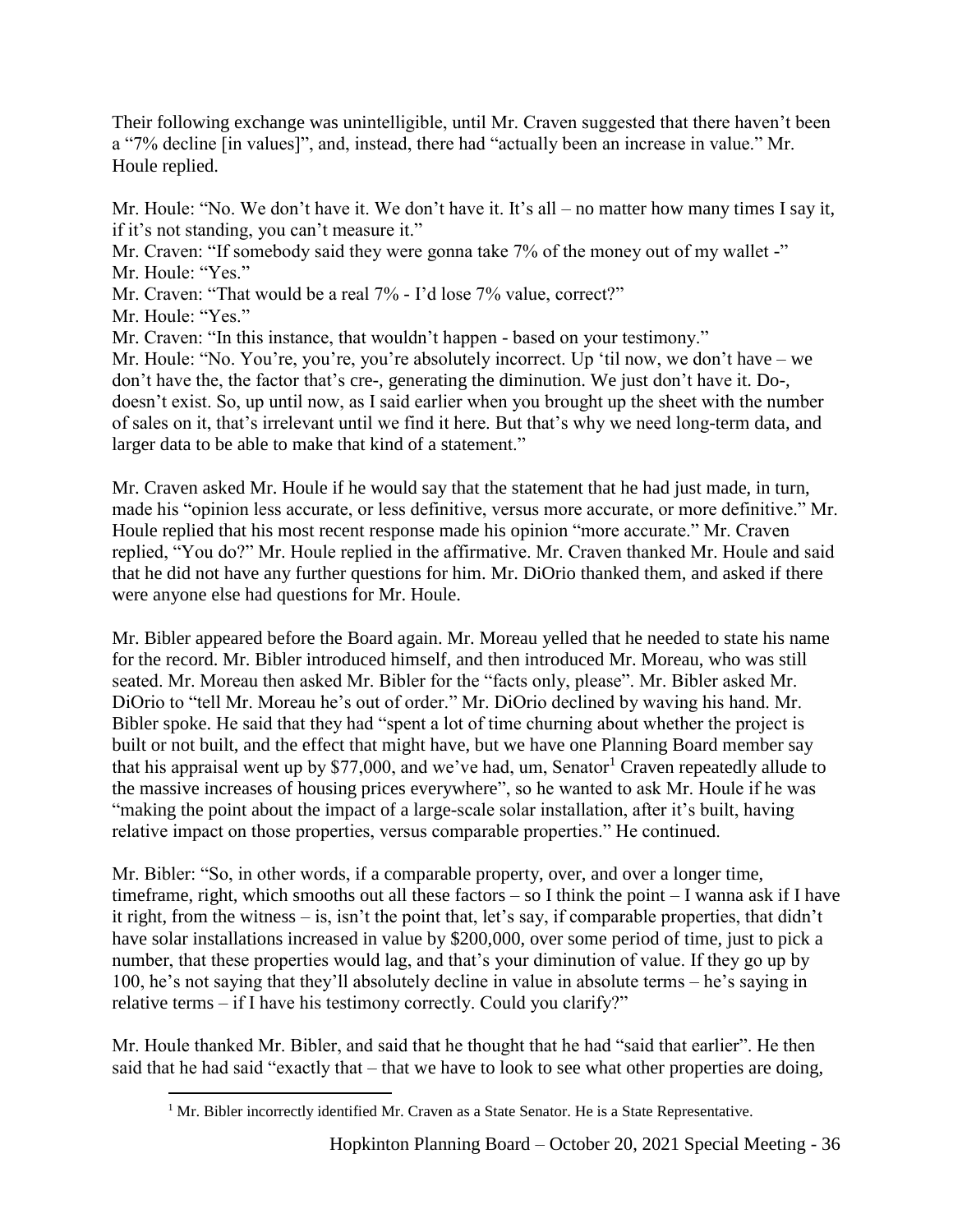and we have to compare them". He said that "the only way that you can draw any kind of a paired sales analysis is to compare it to other properties that are not sharing the same factor." He continued.

Mr. Houle: "So, if you have a raised ranch – and I use this specifically in the, in my earlier testimony - if you have a raised ranch that sells for \$400,000, and it's right next to the solar array, and the last time it sold, it sold at \$200[,000], and you go across town, and you find a house that sold at the same time, that looks exactly the same, is sold at the same time as the first house sold for \$200,000, and it's now selling at \$500[,000], then you clearly have a diminution of value."

Ms. Light: "Not to be funny, but wouldn't a true comp – if there was a solar project behind my house – a true comp would be getting an evaluation conducted on a true comp, which would be similar, similar home, with that industrial solar farm next to it?"

Mr. Houle replied that if he was "appraising a property", he would "wanna have any many houses that look exactly like that house, that are as close to the solar farm as possible", because he would "wanna prove, to whomever is the reader of this report, and user of the report, that [he was] comparing eggs to eggs." He said that he had "seen appraisals where they, you know, have a colonial house in Hopkinton, and they compare it to a house in Martha's Vineyard – not quite the same." He said that he had "really seen things like that", but that the "whole point is that what we're – what we're trying to get is the diminution, not the value". He continued.

Mr. Houle: "In other words, if I was trying to, to demonstrate what the market value of a property is, I'd want all my comparable sales to be twins, to have come out of the same peapod, okay, but when it comes to making, um, uh, factor how much is a garage worth, what's the diminution of value – you wanna find houses that are identical, that don't have garages or don't have a solar array right next to them – compared to yours, and the difference, the delta – you get enough of those deltas, you start to find a pattern that then allows you to, to opine a diminution of value."

Mr. Houle then joked that he could "bore anybody" with his testimony, and Ms. Light told him that he was doing a "great job". Mr. DiOrio noticed that there appeared to be someone in the audience who wanted to ask Mr. Houle a question. He invited him to speak before the Board. It was John Marsella, of 18 Lisa Lane, who stated that he was an abutter to the project.

Mr. Marsella: "Um, to make this simple, I'll ask all of you a question. I have a 2,300 square foot home, valued \$450,000. If, uh, I offered you that house now, would you pay \$450,000? In one year's time, would you pay \$450,000, or would you go down the road, three, four miles, find the same exact square footage, 1-acre lot. Would you give me the same value for my house, or would you give me the same value for that house? I don't think you would. I think my house would not be sold. I think you would be asking less for my home, and I think you would probably go three miles down the road, and buy that comparable house that's not overlooking a solar farm."

People in the audience clapped. Mr. Marsella returned to his seat. Mr. DiOrio asked if there were any other members of the public who wanted to ask "this particular expert" any other questions.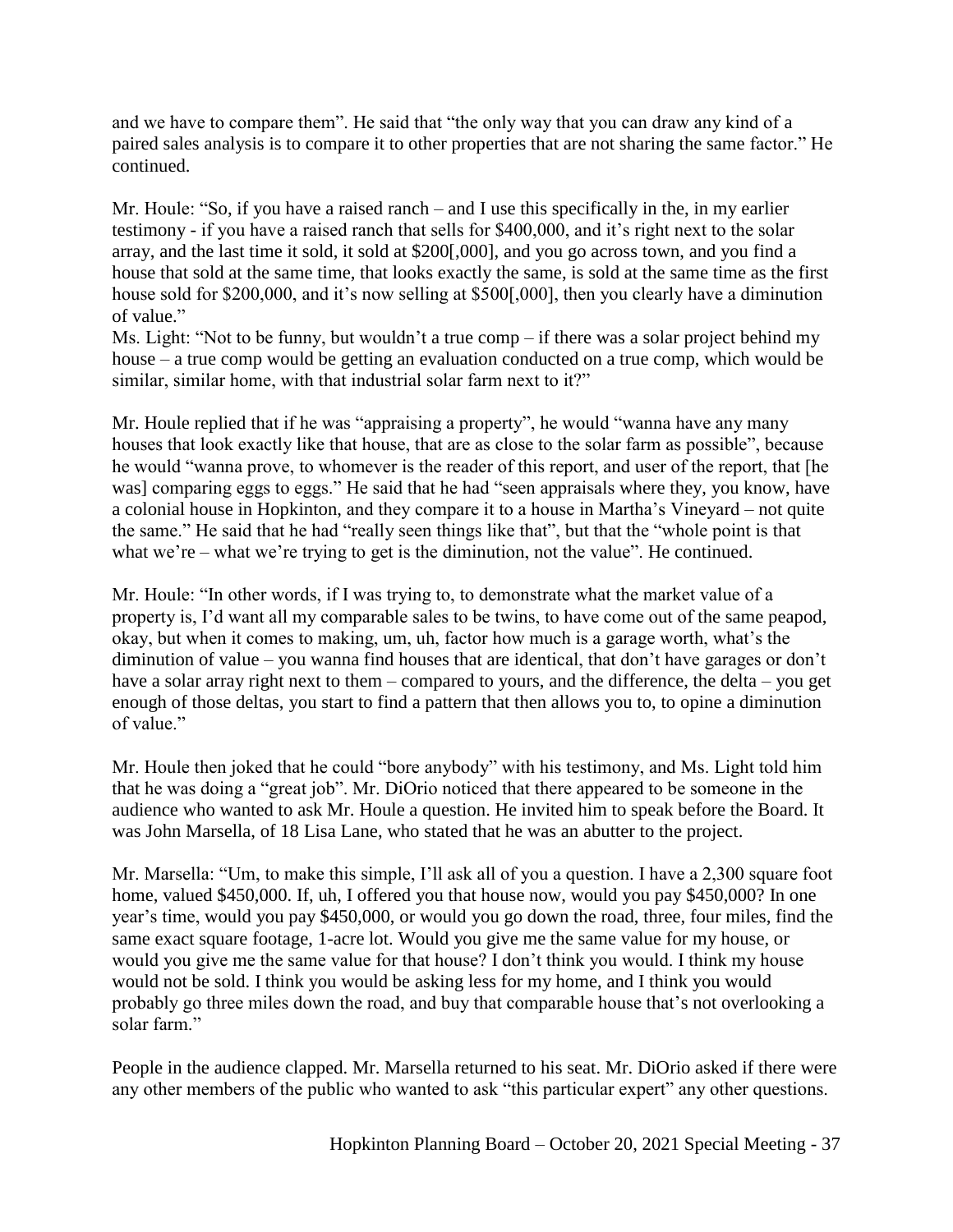People in the audience clapped again. Mr. Ryan appeared before the Board. He explained that, in July, the objectors had "presented a witness on planning" – Peter Friedrichs – who had been given the opportunity to speak around 9:45 p.m. Mr. Ryan then stated that to refer to Mr. Friedrichs at that time as being "caught flat-footed would be a massive understatement." He explained that Mr. Friedrichs was now a law student at New York University, "so he is obviously not available to attend any more hearings on this case." He said that he had asked the Board to incorporate Mr. Friedrichs' opinion "by reference" in July, which was done. He said that a great deal of Mr. Friedrichs' opinion "related significantly to" the Comprehensive Plan, "and he went through highlights as to what he thought, uh, violated the Comp Plan, as to this specific application." He referenced a "legal issue [that] then arose" – namely, that "the Council changed the Comp Plan", which called into question "how relevant" Mr. Friedrichs' testimony was. Mr. Ryan "suggest[ed] to the Town" that the changes to the Comp Plan "permitted com-, condustrial, or industrial, commercial solar on this property", and that what he would "suggest to the Board, actually, is that the configuration – specific configuration of this project, um, approved by the Council, is still subject to [their] review and approval." He continued.

Mr. Ryan: "And one example that was classic – and you've heard testimony on it tonight – is that the DEM's [Department of Environmental Management] notice of deficiency – I'm gonna take the other hypothetical. Let's presume that DEM [Department of Environmental Management] holds fast to all the points they raised in their deficiency letter. This project unravels like a ball of yarn. In fact, it won't even be similar to what the Council approved back in – when this was passed. It's always been my position that the Planning Board, as a Planning Board, in dealing with Planning Board regulations can deal with the specifics of the project – the engineering, the environmental impacts, uh, the 12-foot berm, uh, because we know from that DEM [Department of Environmental Management] letter, not from you, that, that DEM [Department of Environmental Management] really disagreed in their deficiency letters – letter with some of the points that the Council placed in the ordinance itself, in those 20 conditions. So, given that, I had a couple of suggestions. Going a step further than earlier in the evening, I suggest to the Board that the DEM [Department of Environmental Management] review, and/or the peer review occur before you vote on Final – on Master Plan. Ordinarily, everybody's right – it's done right before Preliminary. But, in this case, again, if that project changed significantly, it's not gonna look anything like what you have before you tonight, and so, I respectfully ask that the Master Plan approval, or disapproval, be delayed until you have more information related to issues that are gonna potentially, substantially change this project from what you have before you tonight. And with that, uh, I'll conclude. I just have one issue, uh, that I have to admit – that many lawyers miss things – and, unfortunately, the lawyers – and including me, for the first umpteenth months of been involved in this case – the leading case that Judge Taft-Carter used against us was this case of *Hall v. the Town of South Kingstown* – I discovered only in the month of July that the footnotes in the decision were, for some reason or another, not included in most of the publications that related to the decision, and Judge [Edwin J.] Gale, in his decision, on Page 2, uh, Number 3, and I'm just gonna read the first sentence – 'An amendment to the Comprehensive Plan requires approval by both the Planning Board and the Town Council.' I wanna repeat that – 'An amendment to the Comprehensive Plan' itself 'requires approval by both the Planning Board and the Town Council.' As you're all aware, this Board voted unanimously to not approve the Comprehensive Plan, um, specifically, uh, this Board found that certain elements of the Comprehensive Plan were not met in the proposal. Goal #1 – now, I'm not gonna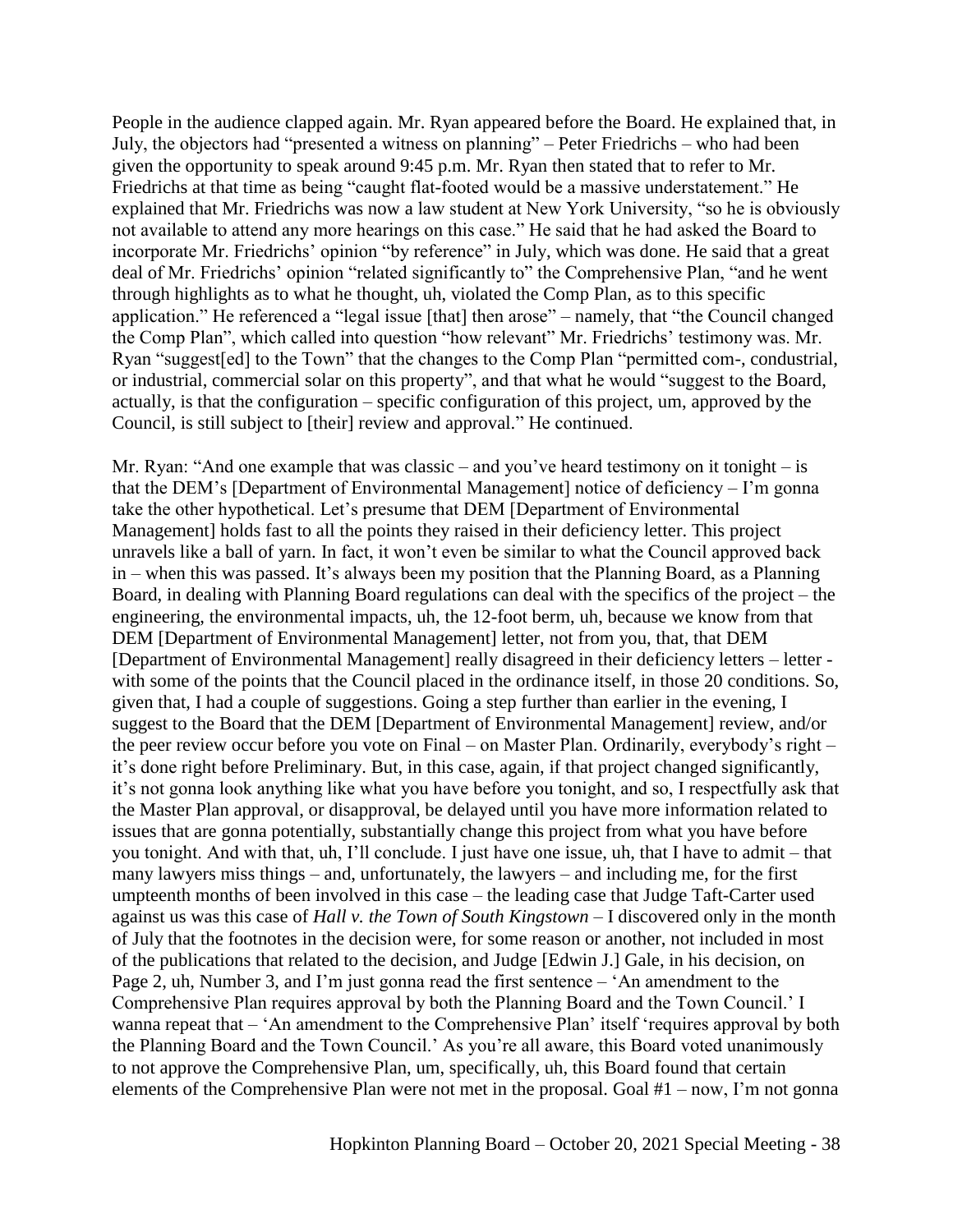read it all to you, 'cause it's your decision, you've seen it many times, but the issue at hand is whether a Planning Board, in derogation of another case, which is *Monroe v. the Town of East Greenwich*, can be supplanted by the Town Council in this kind of a proposal, with the Town Council deciding all the issues, and then handing it to the Planning Board, in effect saying, 'You can't do anything with this. Now, you can change the petunias, or ask for a six foot higher, um, evergreen trees, but there's nothing else you can do. You're stuck with this project, as is.' And my position is obviously you're not stuck with it, and, again, I still ask, respectfully, that, before the Master Plan approval is granted, we at least find out, from the peer review, and DEM [Department of Environmental Management] whether this project is gonna look anything like what it looks tonight. Thank you."

Mr. DiOrio thanked Mr. Ryan, and began to confer with the Planning Board Solicitor, Ms. Hogan. Their discussion could not be heard. Mr. DiOrio then began to offer "a thought on that" when Ms. Hogan interjected that Mr. Craven could have wanted to respond. Mr. DiOrio asked Mr. Craven if there was "a thought" that he had. Mr. Craven replied in the affirmative. Ms. Light jokingly asked if it was "just one." Mr. Craven appeared before the Board again.

Mr. Craven: "He's incorrect. That's not the law of this case. The law of this case was decided by, uh, Judge Sarah Taft-Carter, with these facts, on this issue, and the footnote that is contained in a redacted portion of the full opinion – I think it's on a page, Page 2, where it says 'Facts and Travel'. Judge, uh, Gale refers to that quote – 'Amendment to the Comprehensive Plan requires approval by both the Planning Board and the Town Council' – we don't know what the facts of that case are. More importantly, we do know that Judge Taft-Carter said that the, that the theory that was set forth by the abutters in this case was incorrect, and not only did she decide that – she decided that on summary judgement. She said there are no facts. On the law, they're wrong – and granted my motion to dismiss their appeal. You can't have any more of a definitive answer from the Superior Court Judge, who's the same level as this Judge, and is not bound by his opinion. I think your counsel will tell you that. In this case, there's a Latin term that is used in law school, and some of you may have heard it – '*res judicata*' – 'the matter has been decided'. And, in this instance, is was decided by Taft-Carter, and, uh, I don't believe that any of this will be relevant in the context of, 'Maybe DEM [Department of Environmental Management] is gonna make substantial changes and stick to their guns', or whatever the anecdotal, uh, information Mr. Ryan was laying out for you as a possibility. We agree to a peer review, and we certainly have to agree, and intend to agree, and are looking forward to reviewing this application with – uh, poor choice of words, DEM [Department of Environmental Management]'s vocabulary – 'deficiencies' in the application – but that's the words they use. So, they are suggestions, they are, uh, what the State regulators are supposed to do – that's their job, uh, and that is routine in a project of this nature. So, that process is gonna continue. I suspect that we're gonna get an appraisal from, or an additional appraisal of some sort, from Mr. Houle, of, uh, uh, maybe even of the project in Richmond, maybe some of the projects in Hopkinton, and we're gonna have some more information that's gonna illuminate the two witnesses, the two experts that the, uh, objectors presented before you tonight for your consideration. But, in that instance, I have a rebuttal witness, if the Chairman wouldn't mind me, uh, to, uh, Linda [Steere]<sup>2</sup>, and if I could present that witness now – or you want to take a break?"

 $\overline{a}$ <sup>2</sup> Mr. Craven referred to Ms. Steere as "Ms. Steele".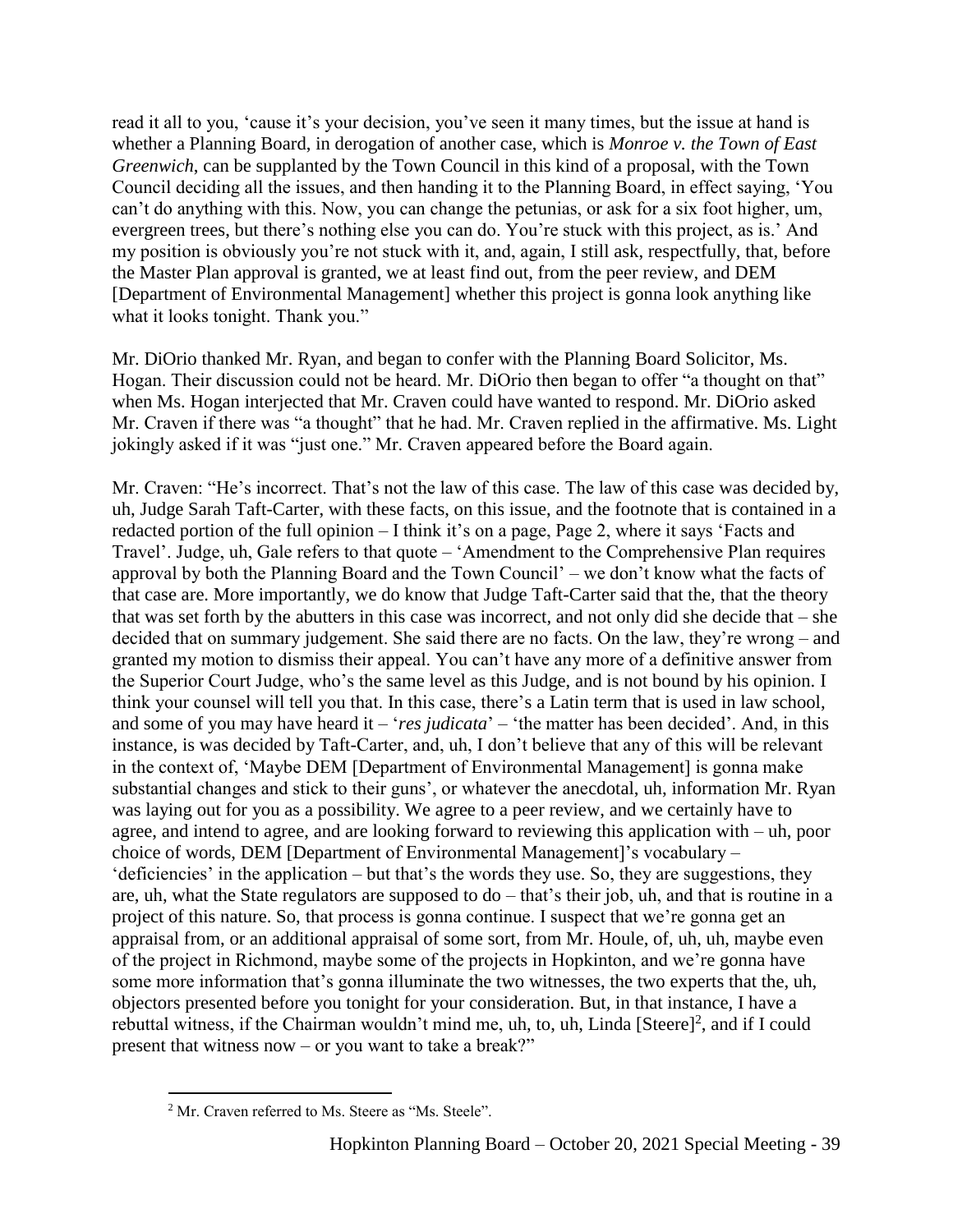Mr. DiOrio: "Let, let's just put that second request on hold for a minute, and let's deal with your first comment. So, I just wanna be clear, for folks in the audience – is there any question about the representation that's being made here, because I don't want anyone to walk away, thinking, like, working under the misconception that the Planning Board is a Court of Law. We are not here to adjudicate these two opinions. That is not our job. We do not have that latitude. And if someone thinks that we have it, now would be a good time to talk about it. So, I don't want folks to be disappointed. The Planning Board has a role here. It's not really about petunias, but we are not in a position to overturn what your previous Town Council put on the table for us. If you think that we can, you're in the wrong room. Comments? Questions? This is the time. It's a very important issue. I'm not seeing any hands. Okay. Good."

Mr. DiOrio told Mr. Craven that he could bring forth his witness. Mr. Craven called Edward Avizinis to the podium. Mr. Avizinis was asked to speak on the topic of environmental science. Mr. DiOrio asked for Mr. Avizinis to introduce himself. He explained that he is a "professional wetlands scientist", as well as a "certified professional soil scientist." He stated that he had "over 10-years' experience, uh, dealing with wetland issues [and] permitting issues", and that he had testified as an expert "in front of this Board" as well as other Boards and Commissions in Town and beyond. He said that he has a Master's Degree in Environmental Science with a "specification in soil science" from the University of Rhode Island, as well as a Bachelor's Degree in Wildlife Biology. Mr. Craven then began to question Mr. Avizinis. He asked him if he had testified before Courts in the State of Rhode Island. Mr. Avizinis replied in the affirmative. Mr. Craven then asked if he had appeared before other Boards and Commissions. Mr. Avizinis replied in the affirmative again. Mr. Craven asked if that had been in the capacity as an "expert in this field of endeavor". Mr. Avizinis replied in the affirmative a third time. Mr. Craven asked Mr. Avizinis if it was a "scientific field", and Mr. Avizinis replied in the affirmative a fourth time. Mr. Craven then stated that Mr. Avizinis had had "previous work experience" – that he had "worked for, actually, a pretty prestigious firm that's, uh, in this field of endeavor, and has been for a long time." Mr. Avizinis confirmed that, and explained that Scott Rabideau was the principal associated with the firm, Natural Resource Services. Mr. Avizinis said that he had worked with Mr. Rabideau for about 10 years before starting his own firm, Avizinis Environmental Services, "approximately a year ago." He explained that for this project, he did "all of the field work", and that he was the "basically [the] project manager" for "wetland delineation, and, uh, uh, site visits", so he "did all the, all the wetland flagging, in, uh, early to mid-2018." He said he had spent "a number of days out there" on the site, and that he was "very familiar with the area." He also said that he "grew up about two miles away" from the site, and he went by it "every day on the school bus." Mr. Craven jokingly confirmed that he had not done any site work at that time. Mr. Craven said that Mr. Avizinis had done the "scientific investigation, uh, that was part of the DEM [Department of Environmental Management] applications", like the Rhode Island Pollutant Discharge Elimination System (RIPDES) permit. Mr. Avizinis said that that was true – that he had been involved in the "preliminary determination application that was submitted to DEM [Department of Environmental Management]". He said "there's been a lot of talk about the, uh, findings of that letter, because, uh, you know, it's four pages long", but he thought that it was a "good letter, in [his] opinion." He continued.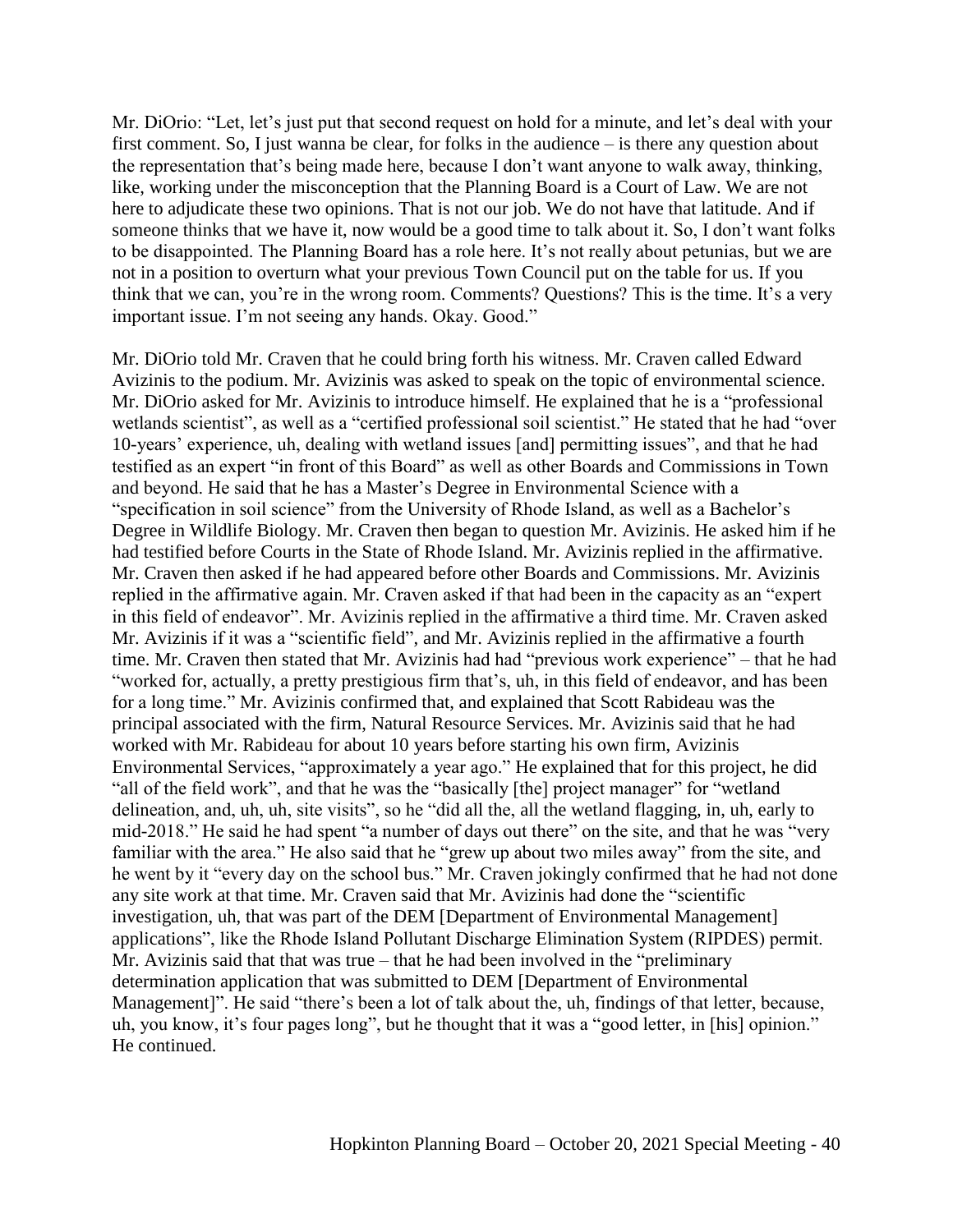Mr. Avizinis: "We get these letters all the time, when we submit applications like this, and, um, so, I put up 640 wetland flags on the property. The DEM [Department of Environmental Management] reviewer asked that three get moved 20 feet each, so that's, that's a big win for someone in my – in the field, you know, trying to get out that many wetland flags, and, uh, you know, trying to be efficient, and as accurate as possible, and DEM [Department of Environmental Management] comes back and says, 'Yeah, basically all of 'em are correct,' so?" Mr. Craven: "Okay. Um, there was some testimony that you had an opportunity to read a little bit

about, and hear from Linda [Steere]."

Mr. Avizinis: "Yeah, uh, Linda Steere."

Mr. Craven: "Steere."

Mr. Avizinis: "Yep."

Mr. Craven: "Do you have any reaction to that, in reference to the work that you did, uh, on this project?"

Mr. Avizinis: "I have a lot of respect for Linda Steere. She's been in the industry for a long time, um, and, you know. There's a few things she said that weren't accurate, um, and things that she said that, I, you know – she just maybe didn't have the information for, and some things that I just disagree with – and there's also things that I do disagree with, um, but – for example, she references with Wildlife Action Plan, which, you know, it is classified as an 'ecological land unit' in the Wildlife Action Plan. The Wildlife Action Plan is not a regulatory document. There's, there's no regulations behind it. The regulations don't refer to it. Um, there's nothing we can do to it, do with it as, uh, planners, environmental scientists. So, it's nice information, but, as far as regulatory implications are concerned, DEM [Department of Environmental Management] did not map any Natural Heritage areas by the Rhode Island Natural Heritage and Endangered Species Program. There's no mapped critical or uncommon habitat out there either. Um, I have a few things to say – do you want me to just kind of go down my list?" Mr. Craven: "Yes."

Mr. Avizinis: "Okay. So, yeah, as an environmental scientist, I just wanna, you know, kinda explain why I support a project like this, and she talked about carbon sequestration. Um, there's a lot of carbon sequestration in forests like this, um, but a lot of the, the actual activity happens in the soil microbes, so there's, uh – pasture soils are great sinks for carbon, so -" Mr. Craven: "Why don't you describe what carbon sequestration is?"

Mr. Avizinis: "So, that's when you have  $CO<sub>2</sub>$  in the atmosphere, which there is too much of – CO2, CH4, and it gets bound up into long-life carbon molecules in the soil, so microorganisms that live on soil particles break down the organic matter, which is, uh, brought into the soil, uh, it, it's - actually can be breathed in by the microbes and processed and converted to, uh, humic substances, they're called, so it's kind of long-chain, complicated carbon molecules that are gonna stay in the soil for a long time, so it's more beneficial to have them bound up in the soil than free out in the atmosphere."

Mr. Craven: "And how does that relate to, uh, Linda [Steere]'s testimony?"

Mr. Avizinis: "Well, she emphasized the fact that the forest is a sink for carbon." Mr. Craven: "Yep."

Mr. Avizinis: "So are pasture soils, so, this site is still gonna be a sink for carbon. Um, in addition, there's research out there that, uh, old growth forests actually – the older the forest is, the less carbon is, uh, sequestered, as compared to, to young growth forests. Not sure how it compares to pasture land, but, you know, the other reason I support solar projects, from an environmental[ist]'s per-, perspective, is that, on a site like this, uh, the topsoil's gonna be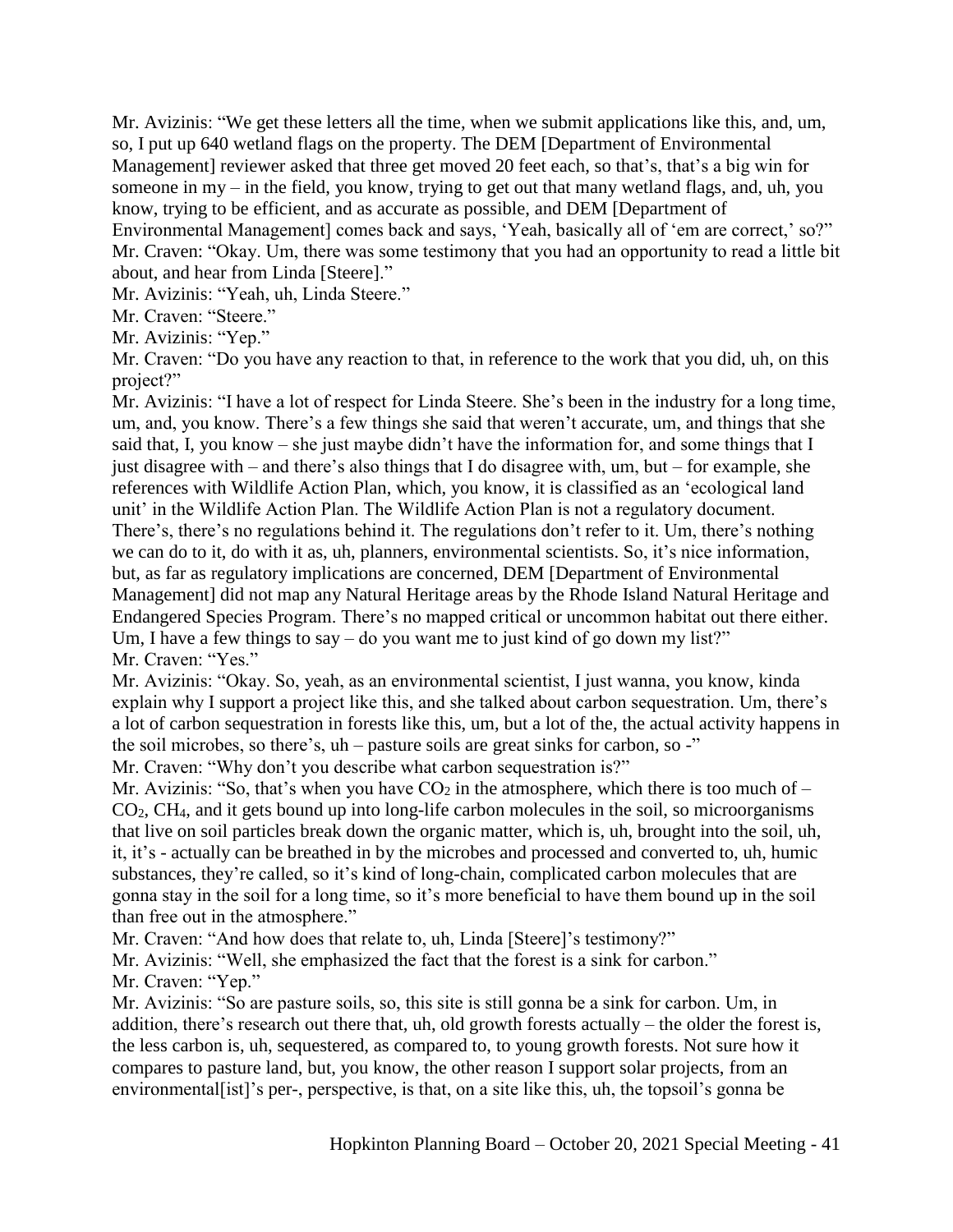retained. It's not gonna be sold, as she said. It's gonna be held on-site, kept on-site, disturbed as minimally as possible, and, at the end of the life of the solar field, they could take the solar panels out, farm it again, so, 30 years from now, when you realize you can power your house with rhubarb, they can clear the whole lot, out to the wetland edge, and plant rhubarb, so they could do that today, if they wanted – that's kind of the other side of it. You're talking about the loss of upland habitat, which is true, but, if they're a farm, farms don't have to respect the 50 foot wetlands, uh, perimeter wetland. They can farm right up to the edge of the wetland. So, if they wanted to go out there tomorrow and plant rhubarb, they don't have to have a meeting about it, you know? This doesn't happen. They just go do it."

Mr. Craven: "And your first, uh, comment, in your last, uh, uh, answer to my open-ended question was that the, uh, use is not permanent. It's 30 years."

Mr. Avizinis replied that that was "right", as it was "not houses, it's not foundations, [and] it's not pavement" – essentially, that there were not "impervious surfaces" that would serve to "disrupt the soil." Mr. Craven continued.

Mr. Craven: "And, in 30 years, by, by the Ordinance, by the decision of the Town Council, the panels come down -"

Mr. Avizinis: "Right."

Mr. Craven: "They're gonna be removed, and it has to be replanted."

Mr. Avizinis: "Right, correct."

Mr. Craven: "Okay, so, the farm will be back."

Mr. Avizinis: "Right."

Mr. Craven: "It's been land banked, in a way."

Mr. Avizinis: "Right, and a hundred years ago, it - all this forest was open land, so, a hundred years from now, it could be the same as it is today. It's, it's – you kinda have to look at the large scale. You know, out there, basically everything was tilled. There's indicators in the soil where it's – basically, you can see the till line, so I can tell that, when I auger into the ground, where it had been plowed a hundred years ago, and it's, essentially, the entire site. So, if there's stone walls out there, um, it's also evident by the numerous white pines, which are kind of an early successional species, so if you have a farm field, you let it go fowl, fowl, fallow, the white pines are gonna kinda come up and take over first, so, if you've got a white pine forest, it means it used to be a farm field. So, that, in combination with what's called an Ap horizon, which is a plowed line in the soil, and the stone walls out there, it's evident that it was all farmed at one point."

Mr. Craven asked Mr. Avizinis if he was aware that "this project has a reforestation plan" in place. Mr. Avizinis replied that that was "fantastic." Mr. Craven said that the applicant would "remove the panels, [and] reforest" the area. Mr. Craven then asked Mr. Avizinis if he had anything else from Ms. Steere's testimony that he wanted to respond to. He replied that Ms. Steere had "referenced four crossings", though there were only "two crossings to [his] knowledge". He said that those two crossings were "essentially existing cart paths, that go through the, the entire lot, and can be seen in historic aerial photos in the 50s", as well as a 1939 aerial photo. He said that he did not know what the "final design will be for the crossings", but he knew that they would be "to DEM [Department of Environmental Management] specifications" – specifically "the open bottom, uh, design, where, essentially, the substrate of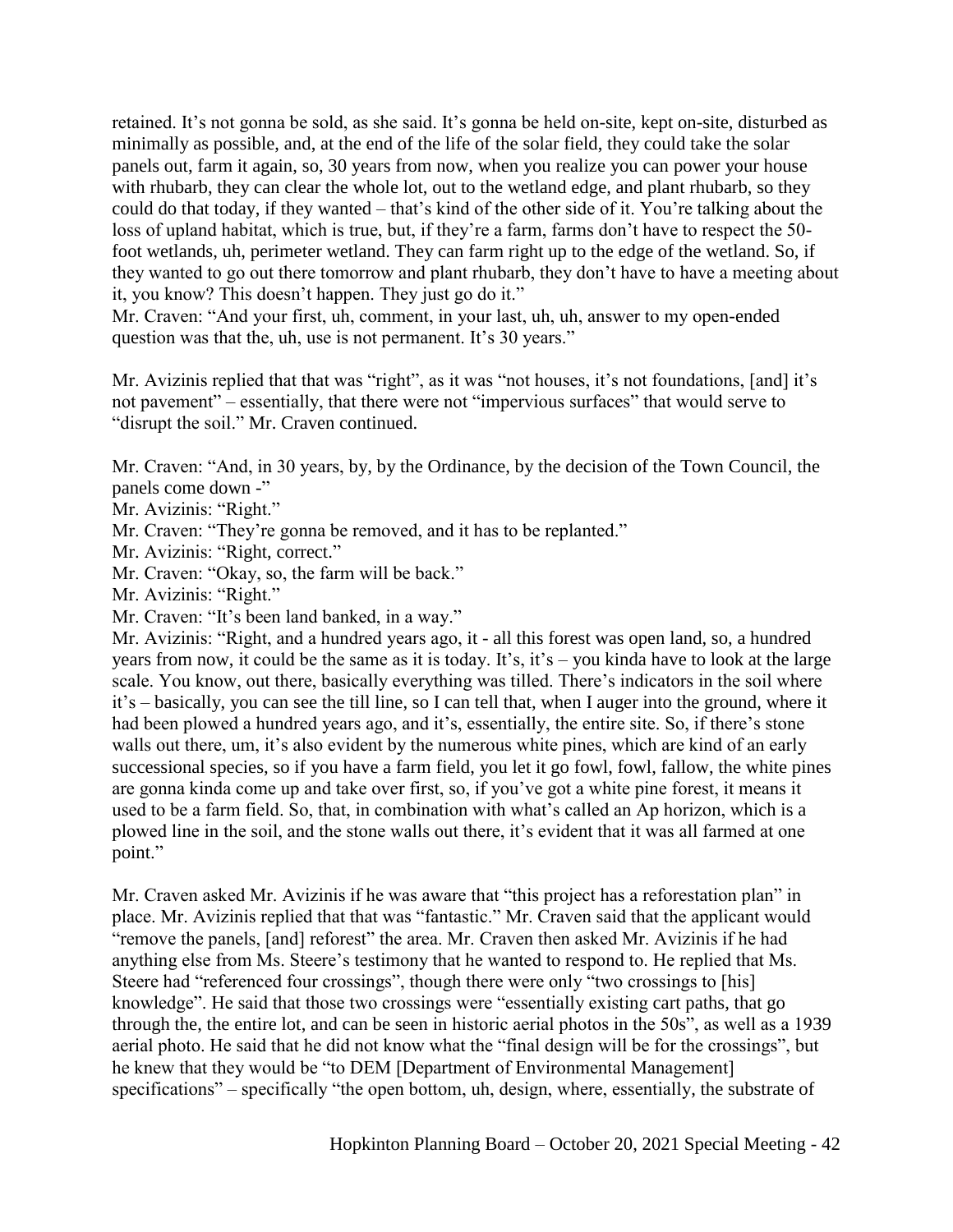any crossing is natural material, which is important if it's, um, you know, if there's a stream going through there, you want to maintain that gravelly, cobble-y, sandy substrate, so that there's no disruption, and it, um, facilitates wildlife passage, um, all that good stuff." Mr. Craven then asked if he had anything else. He replied that there was "no blasting" to his knowledge, as there "would be no need for blasting" on the site. He said that he wanted to "emphasize" that Department of Environmental Management letter.

Mr. Avizinis: "I, I don't know why there's a lot of concern about that. I don't see any drastic plan changes based on that letter."

Mr. Craven: "And you're aware of the content of the decision of the Town Council?" Mr. Avizinis: "Yes."

Mr. Craven: "And you are obviously aware of the content of the DEM [Department of Environmental Management] deficiency letter."

Mr. Avizinis: "Right. Yeah, I, I addressed, uh, portions of the comments that were in my realm of expertise. Which are -"

Mr. Craven: "Based on your realm of expertise, you don't see any significant changes that would deviate from the Council's original approval, from the use of this property?"

Mr. Avizinis: "That's right. Yeah."

Mr. Craven: "Great."

Mr. Craven then asked if there were any questions for Mr. Avizinis. Mr. Lindelow spoke first. He said that he had seen some of Mr. Avizinis' work firsthand on a site walk. He then said that he was going to play devil's advocate, and asked Mr. Avizinis if he would purchase Mr. Marsella's house if he was buying a house tomorrow – or would he buy a different house miles away from the array. Mr. Avizinis replied.

Mr. Avizinis: "I would have no problem buying a house next to a solar field. I, from my understanding -"

Here, there was a great deal of noise from the crowd. Mr. Avizinis continued.

Mr. Avizinis: "From my understanding, is that there's not gonna be – it's not really gonna be visible. Uh, it - they don't make a lot of noise -"

Here, Mr. Avizinis was interrupted again. Mr. DiOrio asked those assembled to not make him "drop the hammer." Mr. Avizinis continued.

Mr. Avizinis: "Again, it's – it, it could be farmed. It could be cleared, and, and be corn. Um, corn is no benefit to the environment. Um, a monoculture, a plant species that's sprayed with herbicides – uh, not herbicides, but pesticides, um, nitrogens, phosphates. Yeah, uh, I'd rather have a solar field, for sure." Mr. Lindelow: "Thank you."

Mr. DiOrio said that he had one question, which he had posed to Ms. Steere. It was about "the issue of water quality." He said that there was a "concern about storm water erosion in the cleared areas." He asked Mr. Avizinis if he had heard that discussion. He replied that he did. Mr.

Hopkinton Planning Board – October 20, 2021 Special Meeting - 43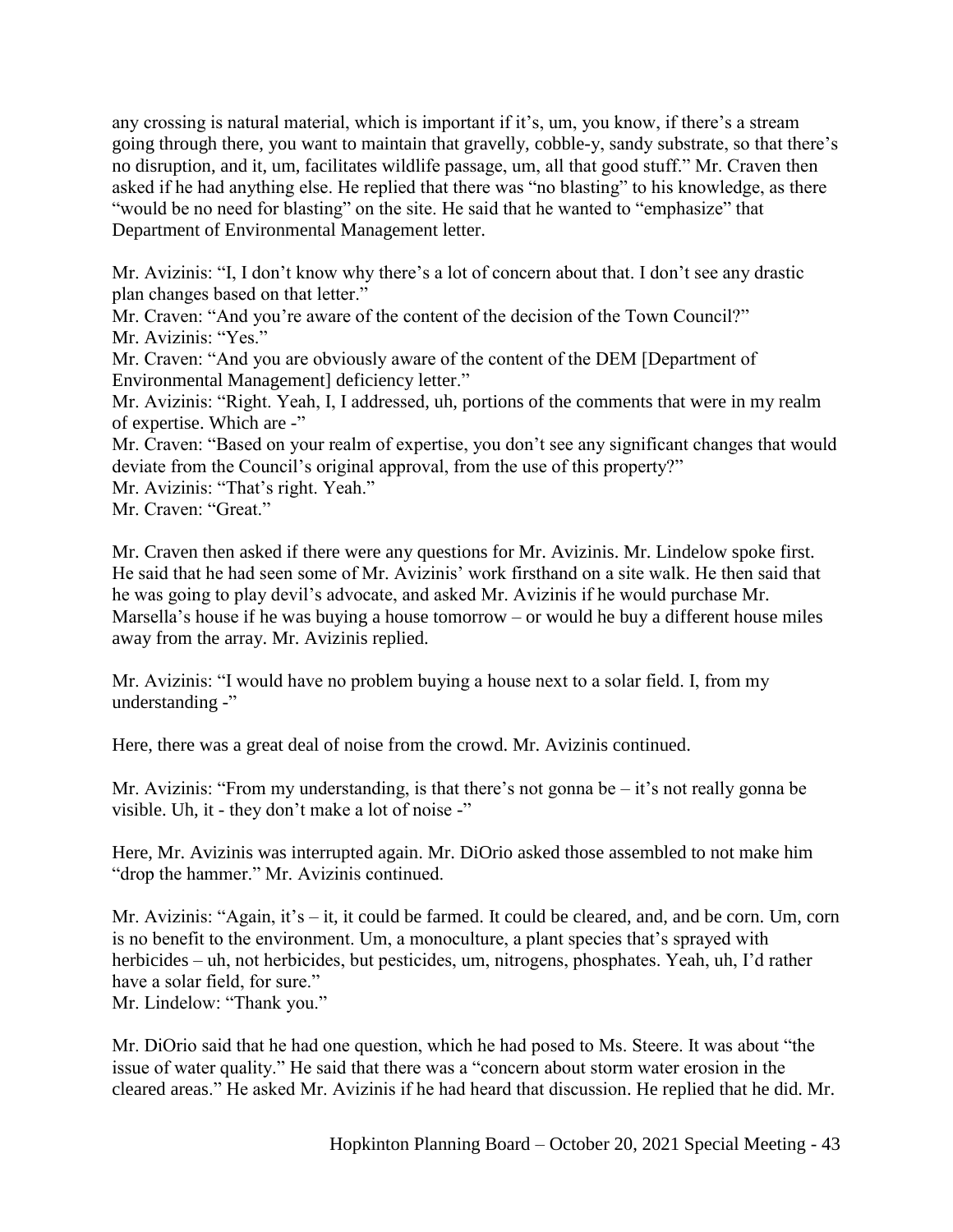DiOrio said that his question was that he "wasn't quite certain" if Ms. Steere was "concerned about the storm water erosion simply because it was being cleared, or the storm water erosion after the panels were constructed." He asked for Mr. Avizinis' thoughts on that. He said that he had "read that paragraph as well", though he couldn't remember exactly what Ms. Steere said. He said that, to him, it sounded like "it was a concern during construction because of steep slopes." He continued.

Mr. Avizinis: "She referenced 35% slopes, which I don't believe there's gonna be any construction on 35% slopes. Um, furthermore, she – I believe she said, uh, that they were a concern if not properly mitigated – something to that effect, meaning, yes, erosion controls have to be implemented, they have to be checked. There has to be an approved erosion and sedimentation control plan. Um, nobody disagrees with that – that erosion will be a concern that will be mitigated. And, and water quality, as far as the long-term life of the panel, um, there's no pollutants, contaminants, coming off the panels. Uh, there are storm water mitigation measures proposed that will mitigate any increase in runoff from the site, to maintain, uh, you know, a net zero change in watershed effects, essentially, so, storm water running off the panels will be collected, and, uh, held in some type of basin to, uh, attenuate the water, promote infiltration and treatment, um, and then infiltrate into the ground, back into the water table to, to maintain preproject characteristics."

Mr. DiOrio replied that he understood, and that he was not trying to put Mr. Avizinis "on the spot". He said that his understanding was that "during the construction, as with most of these projects, appropriate storm water management controls will be in place." Mr. Avizinis replied in the affirmative. Mr. DiOrio said that "subsequent to construction" and after "vegetation has been established, those storm water management practices probably don't need to be as rigorous, simply because the site will have revegetated." Mr. Avizinis replied that that was right. Mr. DiOrio continued, and asked if there would "still be some, uh, treatment measures in place for the long-term." Mr. Avizinis replied in the affirmative. Mr. DiOrio then asked if anyone else had any further questions for Mr. Avizinis. Mr. Ryan did.

Mr. Ryan asked Mr. Avizinis if he would agree that a "significant amount of forest [is] being removed" for this project. Mr. Avizinis said, "Yeah." Mr. Ryan asked Mr. Avizinis if it was his testimony "that, after 30 years, when the panels are removed, it'll be reforested." Mr. Avizinis nodded. Mr. Ryan asked Mr. Avizinis "how long in the reforestation will it take for those trees to be of a significant height", and suggested that it may be ten years. Mr. Avizinis replied that he didn't know what Mr. Ryan would define as "significant", but "to get to as it is today" would take "probably close to a hundred" years. Mr. Ryan said that "130 years from now, this forest will be back to its – what it is today." Mr. Avizinis replied that would be the case "if, if that's the intention of the property owner at that time", but that he was "not sure". He said that the property "could also be cleared and become farmed" in that timeframe. Mr. Ryan said that he had no further questions for Mr. Avizinis. Mr. DiOrio thanked Mr. Ryan, and asked if anyone else had any questions for Mr. Avizinis. Mr. Marsella, of 18 Lisa Lane, appeared before the Board.

Mr. Marsella: "How many solar fields in the area, or in general, have gone through the entire process of having soil removed, and then having vegetation grow, without pollutants, over the 30 years? How long have the solar fields – or how much experience do you have with studying solar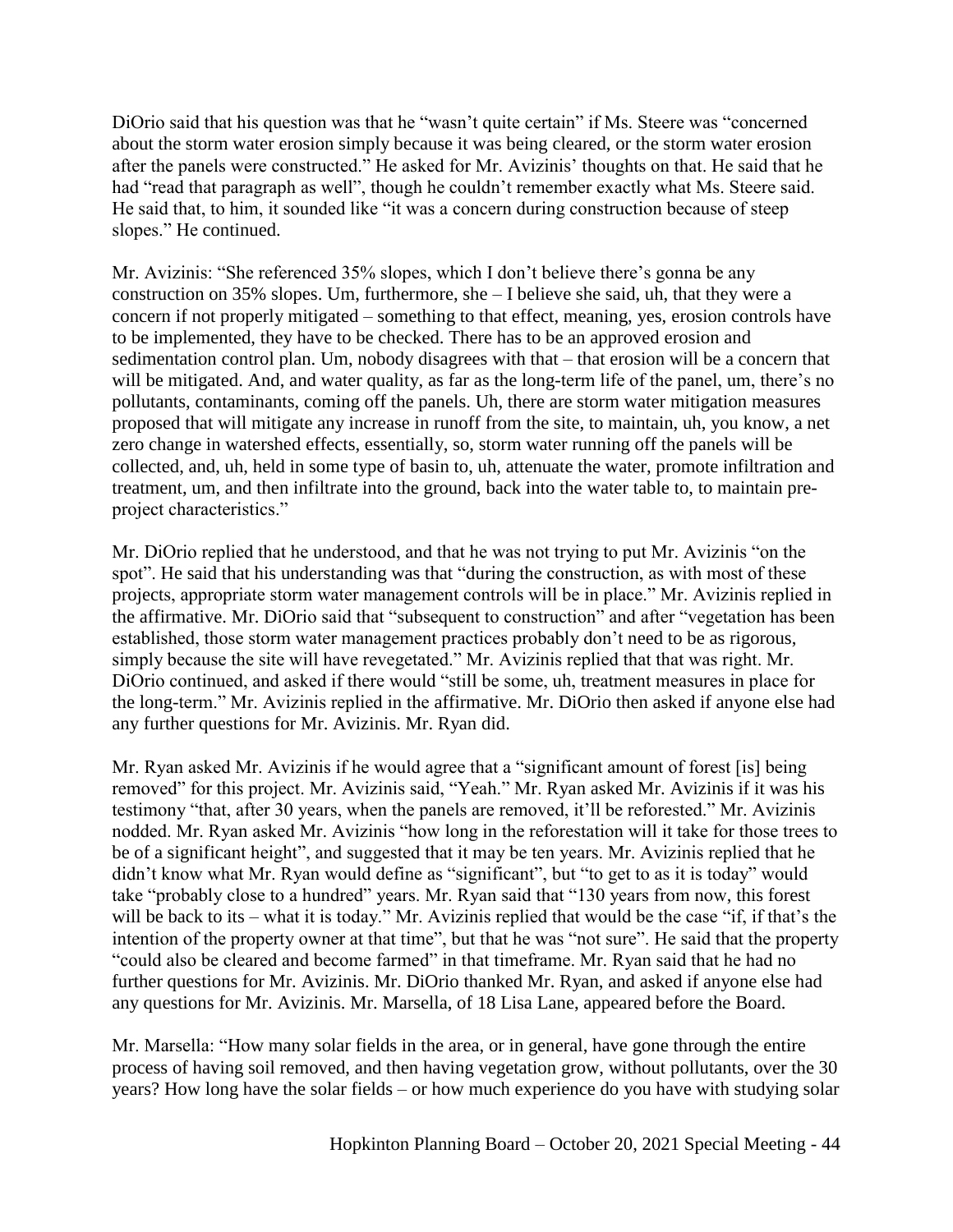fields, solar farms, to this extent, that, over 30 years, we know, conclusively, that the soil's not gonna be impaired, harmed? Um, I have deer, going through, back and forth in my yard – I have video of it. I have wild turkeys going back and forth. How conclusive are you that, in 30 years, and how many other solar fields have been around 30 years that we know, for sure, that that land will be restored?"

Mr. Avizinis replied that solar was "obviously a newer technology, so there aren't a lot of 30 year-old solar fields around", and that he hadn't "been involved in any of the conclusionary ends of tho-, these projects". He said he didn't know if there were any 30-year-old solar fields in the state had come to a conclusion. He continued.

Mr. Avizinis: "Um, but, you know, you bring up a concern of soil disturbance, whereas this has all been plowed, and the soil, when you plow a soil, the, the intention is to disturb it. Um, I, I don't, I, I – yeah, I have no concern that it wouldn't revegetate. Um, as far as the deer and the turkey – deer can hop over that fence no problem. Turkeys can go through the wildlife cutouts if those are what's proposed. Um, there's an adjacent tract of State conservation land in Arcadia and Pachaug Forest that is vast and those animals are gonna come into that solar field."

Mr. DiOrio thanked Mr. Avizinis. He then asked if there were any other people who had questions for Mr. Avizinis. Mr. Craven interjected that he wanted to add to the record. He wanted Mr. Avizinis to be qualified as an expert. Mr. DiOrio replied that that was a "foregone conclusion", but thanked him for his thought. The Board accepted him as such. The next member of the public to appear before the Board was Lynn Lapierre, of 100 Maxson Hill Road.

She said that while she did not have a Master's in hydrology or environmental engineering, she and her neighbors "knew enough that when you took down all the trees at the solar farm" that she lives next to, there would be "water problems". She referred to herself as "an expert witness on living next to a solar farm". She continued.

Ms. Lapierre: "There, there are springs there. We were told there's gonna be no soil erosion, my – this, this solar farm is costing me money. It has destroyed my driveway from the st-, from the water runoff. I heard all these promises before about how everything's gonna be retained, and things are gonna be diverted. It doesn't happen. So, what – what's your confidence in this actually coming to fruition?"

Mr. Avizinis said that he was not sure which solar project Ms. Lapierre was referring to, and that he did not believe that he was involved in it. He said that he was "confident in this group, and in this design team". He said that "emergencies happen", and he apologized to Ms. Lapierre for what happened to her property, but noted that her experience "has no real bearings on our planning going forward, other than to ensure that it's done properly". He then said that he believed that it has been done properly. Ms. Lapierre replied that it did not happen during emergencies – the flooding "happens consistently." She continued.

Ms. Lapierre: "There's consistent water runoff every time it rains. I get anxiety when the weatherman tells me it's gonna rain."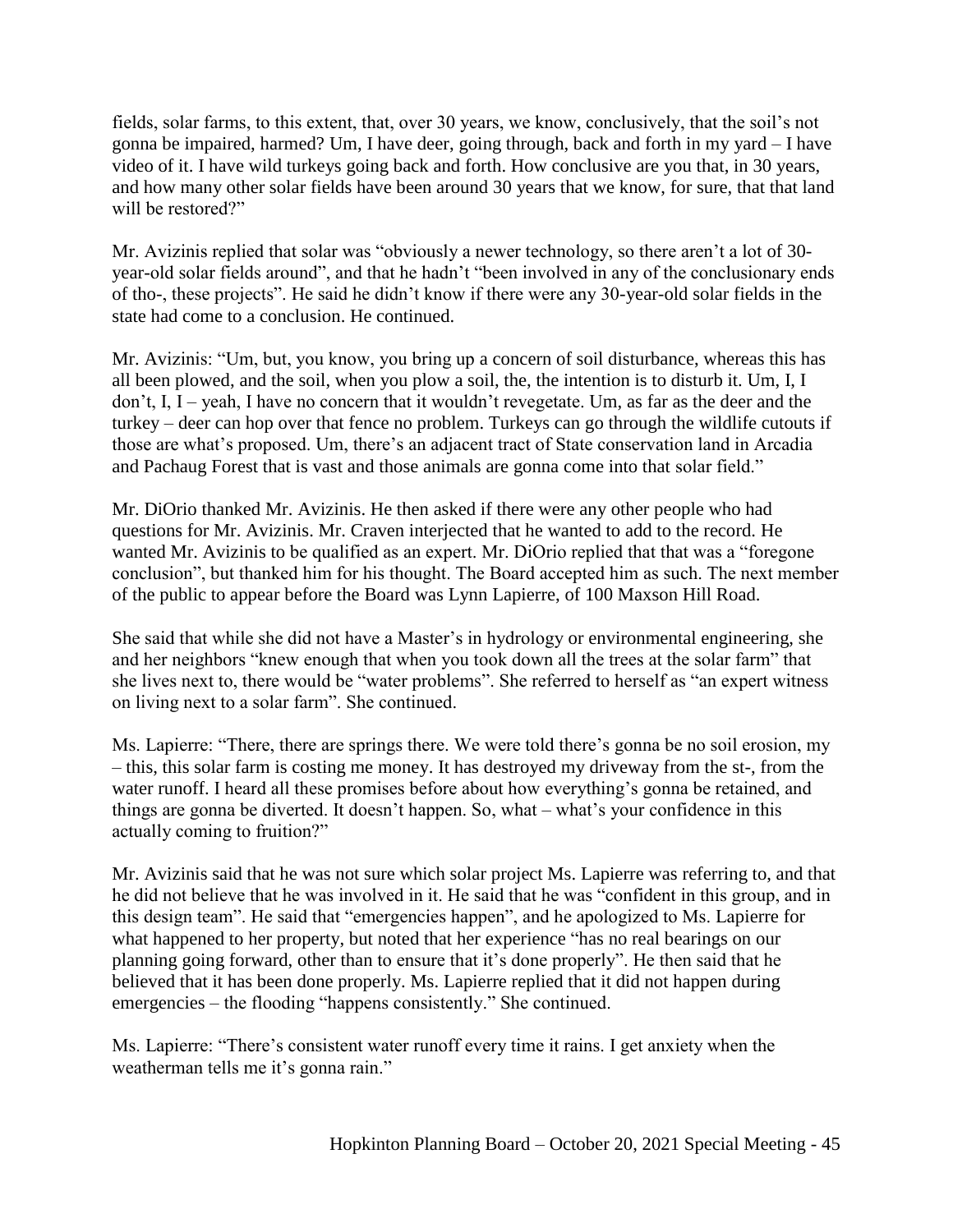She then explained what some of her neighbors were experiencing, including "water coming up through their driveway" and "soil eroding out of their own property". She said that that applicant promised that that water was going to be "retained" in retention ponds. Mr. DiOrio interjected to state that what Ms. Lapierre had said had not been captured on the record, and that if she had something to say, she would need to approach the podium. She said that she understood. Mr. Avizinis replied that the project was going to be "peer reviewed, and that's what we can do", but that he could not address "problems of another project." Mr. DiOrio replied that he understood, and that that was correct. He then asked if there were any other people who had questions for Mr. Avizinis. Mr. Bibler appeared before the Board.

Mr. Bibler: "So, um, Linda Steere testified that this, these parcels lie within an unfragmented forest. Is that correct?"

Mr. Avizinis: "Uh, she did."

Mr. Bibler: "And how large is that parcel of unfragmented forest?"

Mr. Avizinis: "She said it was 250 acres, which is, uh – I don't believe that's correct. Uh,

someone else from – uh, let's see – I have 39 acres will be cleared."

Mr. Bibler: "No, that's -"

Mr. Avizinis: "And 89 acres will be preserved."

Mr. Bibler: "That's not what she said. She was talking about – it's within an unfragmented forest that's not on the property, that is over 250 acres because -"

Mr. Avizinis: "I see."

Mr. Bibler said that the "unfragemented forest doesn't care about property lines", and that it was "about being contiguous." Mr. Avizinis replied that he understood. Mr. Bibler said that Ms. Steere "did not know how many acres would be cleared", and asked Mr. Avizinis what that figure was. Mr. Avizinis that his understanding that 39 acres would be cleared, before retracting that, as that number "includes the fields". He said that Sergio Cherenzia might have more accurate numbers than he did, but that his understanding was that it was "39 total acres will be cleared at the conclusion – 23.59% of the lot." Mr. Bibler noted that Mr. Cherenzia was nodding, and said that he understood that to mean that 39 acres would be cleared. Mr. Avizinis said that was correct, and that it included the fields. Mr. Bibler continued.

Mr. Bibler: "So, um, you agree that unfragmented forest, contiguous habitat, in the form of unfragmented forest is, in fact, considered valuable and rare. Linda [Steere] said there's six tracts in Hopkinton. There's one less now, after this summer, or will be, because, uh, you know, [a] large solar project in an unfragmented forest was approved by the Planning Board, but, um, so, my question then is, um, is it an environmental benefit or detriment to clear 39 acres within an unfragmented forest? Is that an environmental benefit or detriment?"

Mr. Avizinis: "I – that's not, uh, a really clear question to answer, because the question is: #1, it could be cleared tomorrow, right? So there goes your unfragmented forest. It's fragmented. No meetings, no abutter notification, cleared. It's a farm. Um, in my opinion, clearing the forest to put in solar field, an early successional forest, that's only a hundred years old, to, uh, allow solar, um, generation of energy, uh, is a benefit, a vo-,  $a -$  to deny a solar field is to approve continued burning of fossil fuels."

Mr. Bibler: "Okay. So – but you are aware that the Rhode Island Department of Energy – the solar siting guidelines, uh, say to avoid, uh, clearing unfragmented forests, and you are aware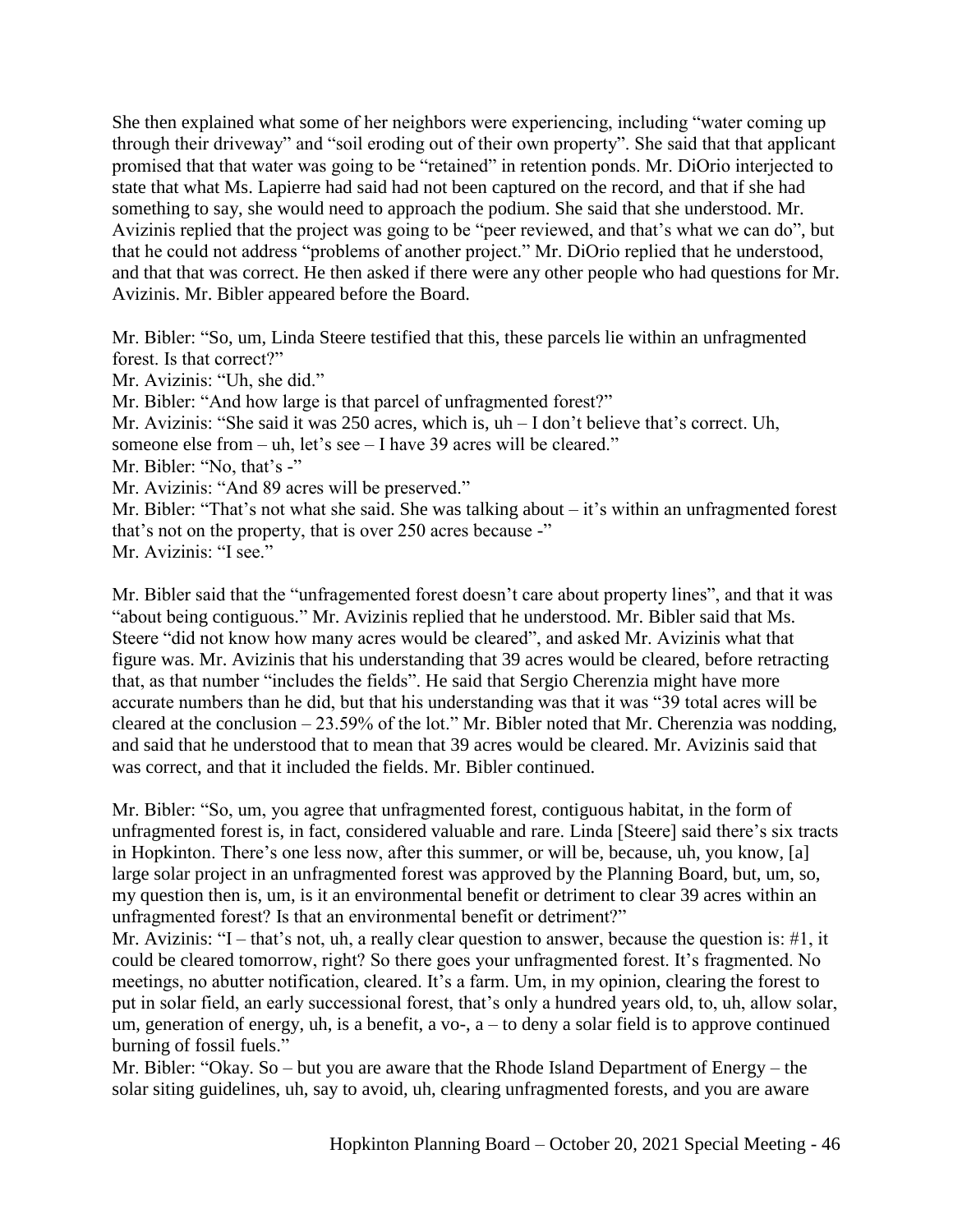that the State recently issued RFP [Request for Proposals] for energy, uh, decided to preclude sources of energy that came from rural areas that were previously uncleared, um, areas of forest and rural farmland, for the express purpose of not incentivizing the clearing of forests for, uh, solar energy. You're aware of that, right?"

Mr. Avizinis: "I'm not aware of any of the, the monetary implications of buying and selling solar energy, but I do know that the DEM [Department of Environmental Management] does not regulate that portion of upland outside of their DEM [Department of Environmental Management], uh, defined wetlands and jurisdictional areas."

Mr. Bibler: "Do they have solar siting guidelines?"

Mr. Avizinis: "Yes."

Mr. Bibler: "And do those guidelines recommend against clearing forests in re-, rural areas for solar?"

Mr. Avizinis: "I honestly don't know, but they will approve that – they will review, they've commented on, on the proposal, and uh, they did not make mention of that."

Mr. Bibler replied that he believed that there were "solar siting guidelines" that had been issued. He believed that they were created in "conjunction with [the] Department of Energy", and he advised Mr. Avizinis to "look into that", as he believed that they "recommend against" developing in the aforementioned areas. Mr. DiOrio thanked Mr. Bibler before inviting the next person up to the podium.

The next person to speak before the Board was Town Council Liaison Sharon Davis, of 100 Cedarwood Lane. She said that she had one question. She said that they had walked the property as part of a site walk, and she wanted to know what they were going to do about the stream crossing on the Gordon property. She asked if the applicant was going to "build it up" to access the Gordon property. Mr. Avizinis replied that he was not one of the engineers, but, as an environmental scientist, he had "input into that design, and it's not fully designed at this point, and at this, uh, stage of the game, essentially, um, but it will meet DEM [Department of Environmental Management] requirements". He said that based on the "discussions we've had, it's going to be a spanning, like a spanning bridge, to maintain the, uh, existing substrate in that area, for environmental purposes, but provides stability and decrease any potential of erosion, breakdown of the soils into the wetland or anything like that." Mr. DiOrio replied that that was a "good response", and said that when he was on the site, he asked that question. He asked the applicant if they wanted to expand on that explanation. Jason Tefft, of 33 Fenner Hill Road, appeared before the Board.

Mr. Tefft: "The bridge that's in there right now's a log bridge. Everybody keeps talking about the wood on these projects – I own 'em. I own all the wood on both [of] these projects. I can clear cut them tomorrow. I have the intent to cut 'em. I can show you that. Before  $I - it$  came from my father to me, but Donny Gordon – I bought the timber rights. So, everybody wants to say, 'Oh, you can clear cut it', 'You can't -' – I can clear cut it all the way up, almost [to] the wetlands, and take 40% of the wetlands. Marc Tremblay's a forester – he can explain that to you. I can cut it tomorrow."

Mr. DiOrio: "No -"

Mr. Tefft: "You guys are worried about clearing for just the solar field? I can clear more than the solar field. I can go there tomorrow and start cutting."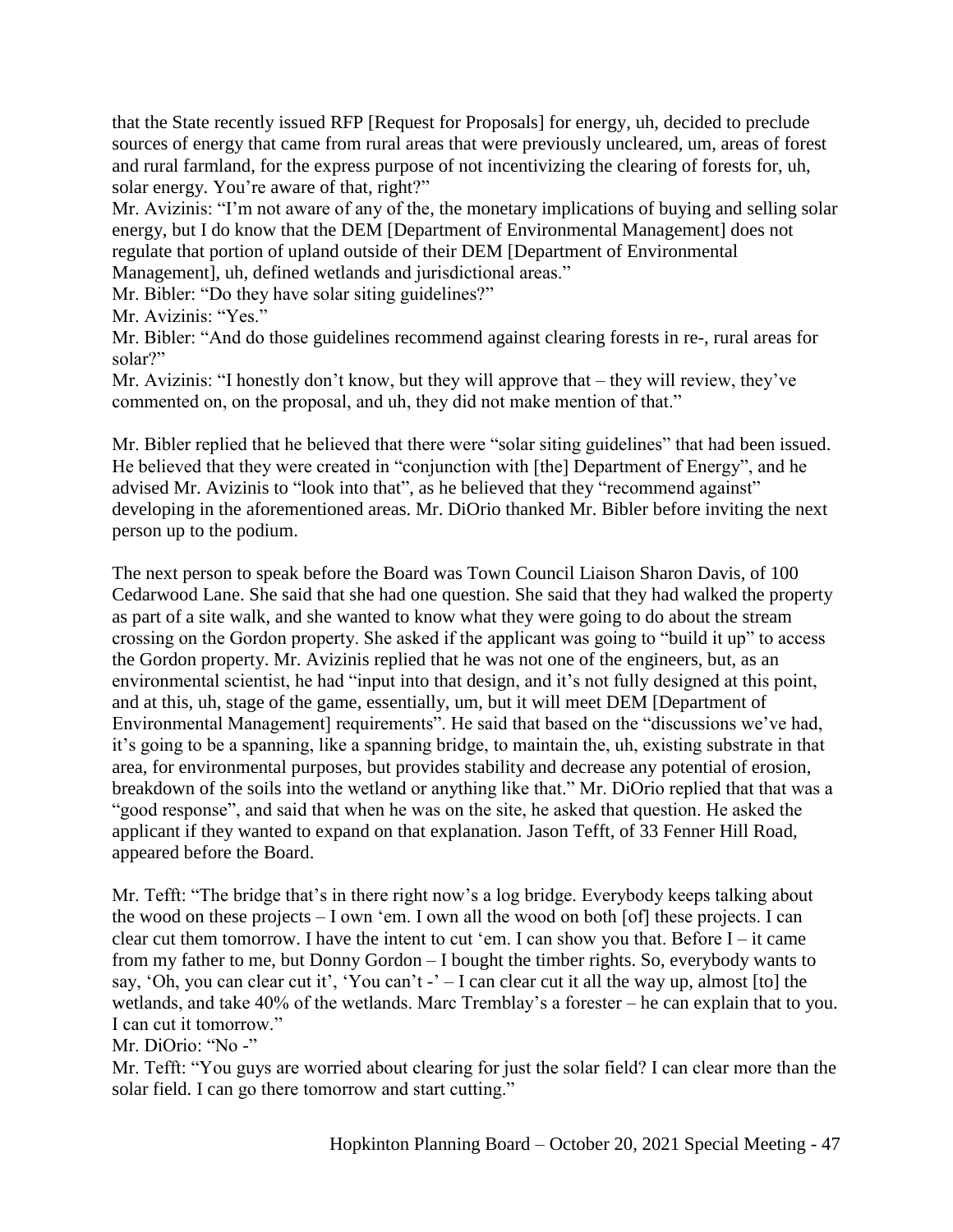Mr. DiOrio: "All I care about is the bridge right now."

Mr. Tefft replied, again, that it was a log bridge. Mr. DiOrio replied that Mr. Tefft had given those who had attended the site walk "a more, uh, elaborate explanation" – "even though it's not designed - of how you're gonna cross that stream." Mr. DiOrio said that that was the question he was asking Mr. Tefft. Mr. DiOrio referred to it as a "box culvert", and Mr. Tefft said that was correct. He then said that he was replying to Ms. Davis' question about the bridge. Mr. DiOrio asked Ms. Davis if Mr. Tefft had answered her question. She replied in the affirmative. Mr. DiOrio thanked Mr. Tefft. He then asked if there were any other members of the public who had questions for Mr. Avizinis.

Mr. Denette appeared before the Board again. He wanted to know "what the effects of blasting would be" if the applicant had to conduct blasting on-site. Mr. Avizinis replied that that was "outside of [his] wheelhouse", but that it was his understanding that there would not be any blasting on the site. Ms. Light interjected that the Ordinance stated that "no blasting on this project will be permitted", so it was "not gonna happen", and Mr. DiOrio concurred. He said that it was a "great question", but that he thought it was "moot." He then asked if there were any other questions from the public for Mr. Avizinis. Mr. Marsella appeared before the Board again. He said that Mr. Avizinis had mentioned "that you're not gonna remove any of the topsoil on that" property. Mr. Avizinis corrected him.

Mr. Avizinis: "It will not be sold, and it will not be removed from site, and it will be preserved in terms of, uh, no topsoil will be displaced on-site if it doesn't need to be." Mr. Marsella: "But you are gonna clear the top portion of it off?" Mr. Avizinis: "There's certain areas that there's going to be some grading required, where it will be, yeah."

Mr. Marsella asked if, "down the road, 30 years from now", anyone would "be able to plant trees on that site." Mr. Avizinis replied that the soil would be "preserved on-site", and that it could be "re-topped once graded to the appropriate elevations". Ms. Light interjected, and said that she could help explain. She said that it was her "understanding that the topsoil has to be retained, and redistributed" on the site. Mr. Avizinis replied that he did not think it had to be, but that they were going to do that. Ms. Light said that that was a "good financial investment – repurposing" material from the site on the site. She then said that they were "also told that some of the soils were going to be used to build the berm." Mr. DiOrio said that that was correct. Ms. Light said that they couldn't "take [the soil] away from its neighborhood, and they can't sell it."

Ms. Light: "They need it, but it's also a requirement. Okay."

Mr. DiOrio thanked Ms. Light. He then asked if there was "anything else for this expert". There were not any other members of the public who had questions for Mr. Avizinis. Mr. DiOrio thanked him. He then asked if they were "done, for the time being". No one in the public objected. Mr. Ryan did not object, either. Mr. DiOrio then turned to Mr. Lamphere, and asked if Board would need "to address an extension" on the project. He said that that was correct. Mr. Craven approached the podium. Mr. Lamphere explained that in his memo to the Board, this matter could be continued to November  $3^{rd}$ . He explained that they were going to send the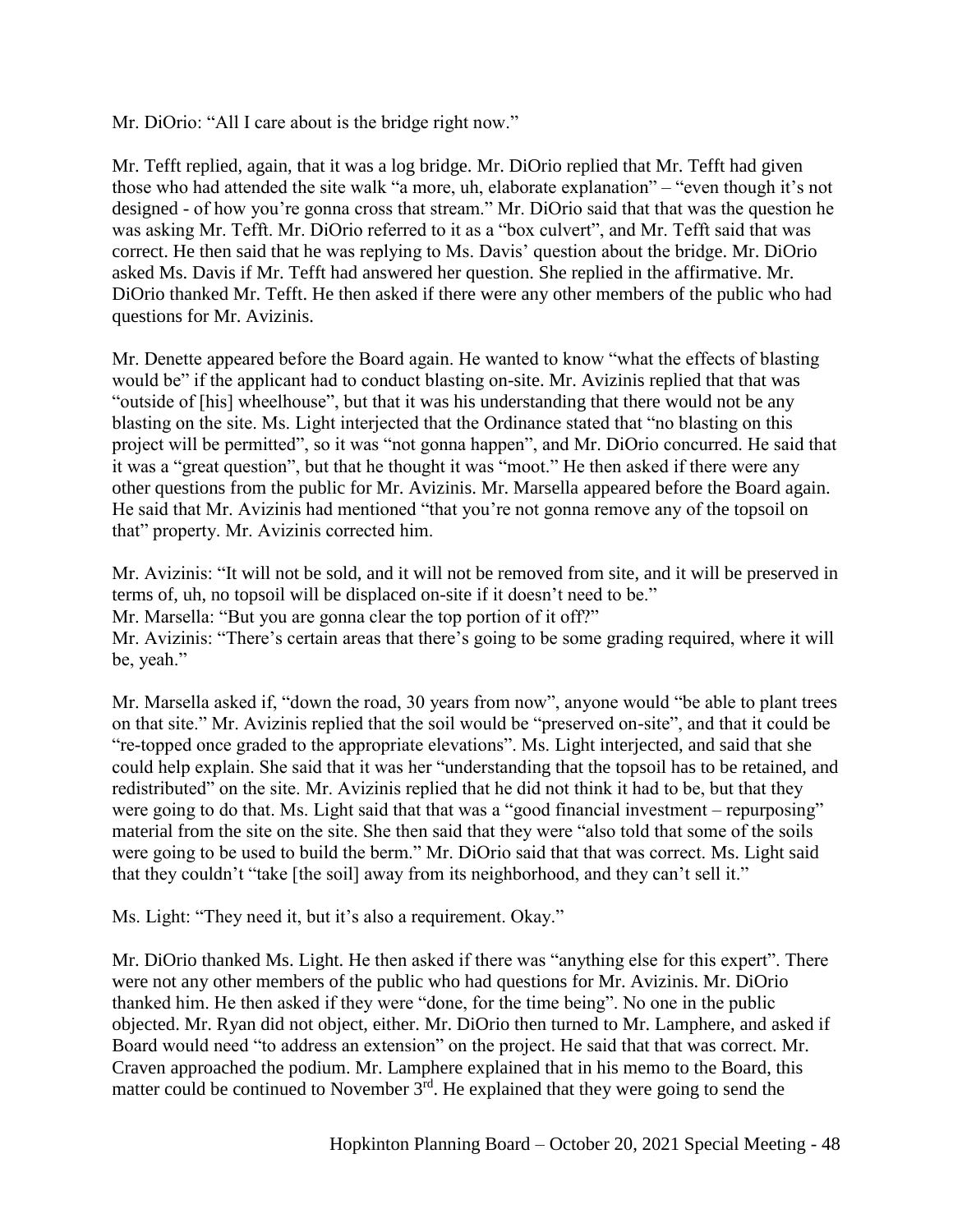proposal out for peer review with Crossman Engineering, and that he didn't know if Crossman Engineering was "going to have enough time to get up to speed on this". He said that he didn't know what the applicant had in mind. Mr. Craven replied that he did not think that Crossman Engineering would "get up to speed" on the project in two weeks, and suggested a date later in November or December. Mr. Lamphere asked the Board if they were "inclined" to have a second meeting in the month of November. The Board was against that suggestion. Mr. Lamphere explained that they were still in the midst of a Public Informational Meeting, so if any members of the public wanted to comment on the proposal, they could still do so. He said that if the applicant wanted to bring forth other experts, they could still do that. Mr. DiOrio said that he did not mean to "conclude efforts" if there were people in the audience who wanted to speak, but that he did not want to "inadvertently lose a deadline". Mr. Lamphere said that they would need an extension, as the current extension was until November 3<sup>rd</sup>. Mr. DiOrio asked if they could agree to an evening beyond the December meeting. Mr. Craven asked if that limit was in reference to the statute of limitations on the Board's review of the project, and suggested December  $7<sup>th</sup>$ . Mr. DiOrio replied that that was not going to be sufficient. Mr. Lamphere said that, first, they would need to continue the Public Informational Meeting "to a date certain". Mr. Craven agreed to November 3rd, which had been proposed by Mr. Lamphere. He said that the second thing was to establish an extension for the decision period. Mr. Lamphere asked if he wanted to go to December 2<sup>nd</sup> when Mr. DiOrio interjected that that was "not good enough." Mr. Craven asked Mr. DiOrio what he would like. He said "at least December 18<sup>th</sup> or 15<sup>th</sup>" would be workable, and that it would be used in the event that a "glitch occurs". Mr. DiOrio asked Mr. Craven to choose one of those two dates. Mr. Craven picked the  $8<sup>th</sup>$  of December. Mr. DiOrio reiterated that he did not "mean to clo-, close anyone down." He continued.

Mr. DiOrio: "If there's going to be further comments, that's perfectly okay, but, at the conclusion, we're gonna continue this to November 3rd." Mr. Lamphere: "At 6 p.m." Mr. DiOrio: "At 6 p.m."

Mr. Craven asked if it was going to be held in the Town Council chambers. Ms. Light jokingly asked if it was going to be held at his house. He replied that the location had to be included to avoid the "aggravation" of re-advertising. Mr. DiOrio then said that he was reminded that the applicant would not be able to provide the results of the peer review for the November meeting. He said that if there were parties who wanted to be heard on the application, they could participate at the November meeting. He said that there was a December 1<sup>st</sup> meeting, and he said that at that point, Crossman Engineering could have "something ready to review", but he noted that there was a possibility that their report would "not be ready." He told those assembled that they would need to "stay tuned" to be aware of when the project would be discussed before the Board. Mr. DiOrio then asked if there were any other members of the public who wanted to comment "on this application this evening." LouAnne McCormick, of 9 Lisa Lane, appeared before the Board.

Ms. McCormick: "And I'm also a retired real estate agent. Um, I practiced real estate in California, southern California, for over 20 years, and I can tell you that if I had people in my car, going out, looking for real estate, in a certain price range, and I showed them a house that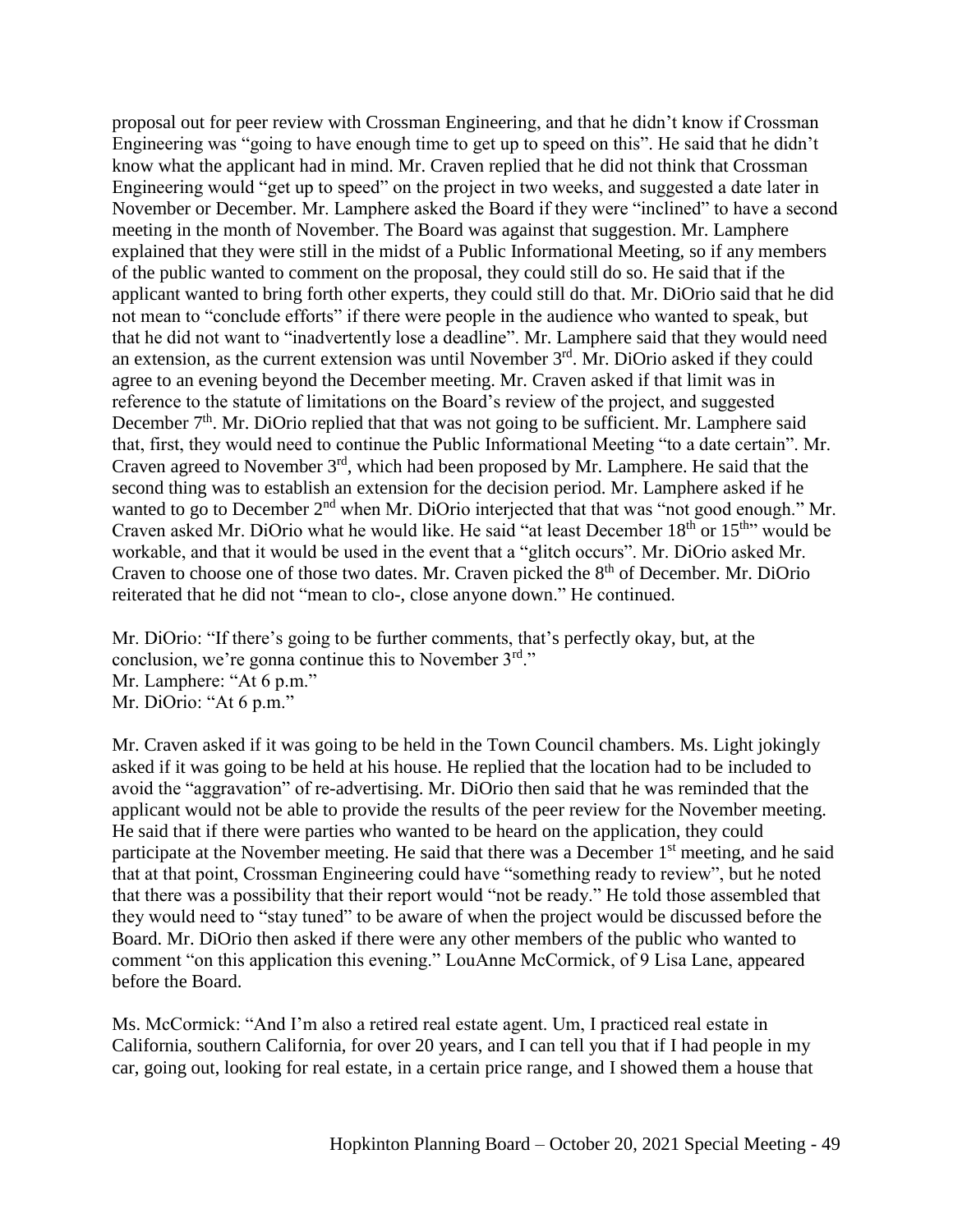was next to, uh, a solar array, and then I showed them a house that was not next to a solar array, they would pick the house that wasn't next to a solar array. It's that simple."

She then said that she knew, "for absolute certain", that the buyers of properties that Mr. Craven had referenced "were not told of this solar farm comin' in." She said that the sellers were "perfectly aware of it, but, unfortunately, uh, Rhode Island real estate law does not have a disclosure of material facts." She said that California does, and that those sellers "couldn't have gotten away with it in California, but you can get away with it here." She said that as she walked through her neighborhood and told her new neighbors about the proposal, "they were just beside themselves that they had purchased these properties from people that knew that the solar fie-, you know, the solar thing was being, you know, proposed." She said that the sellers "left because of it, and didn't tell the buyers." She said that this was a "situation that's happening over and over and over again in our neighborhoods", where people were "moving in and finding out after the fact." She rhetorically asked if those buyers would have "paid that for their properties", or if they would have even bought them at all. She said that she thought it was "pretty easy to say that, you know, there would have been different choices made, had they had a full picture of what was going on, behind their houses and next to their houses." She said that she was grateful to the Board that they "initially, um, had a negative opinion on this proposal", and "for the fact that [the Board] could see, you know, the big picture". She continued.

Ms. McCormick: "You know, the fact that the Town Council made this decision, even though we showed up in record numbers, night after night, for these hearings over at the Town Council – I mean, people pleaded, they reasoned, they brought reasonable questions, they brought reasonable concerns – more than one person cried, you know, as we were going through this. They received countless e-mails and letters and it, it's like – it's hard to imagine a worse siting position – other than Maxson Hill, mind you. Um, I think that they're, you know, they certainly have, um, you know, have had, also, a very, very difficult situation, and a raw deal, in my opinion. Um, but the Town Council approved it anyway, so here we are. Um, the fact is, is that – and I have read the Comprehensive Plan, and nowhere in there does it legitimize the rezoning of residential land to com-, to commercial to facilitate any private, industrial-scale electrical utility. It talks about, um, using solar for the Town, for the Town's usage, potentially, you know, looking into developing that. It talks about people being able to put solar panels on residential property for their own use, but it, this, this whole thing has just been perverted into this bizarre solar, you know, utility, plunked into the middle of a residential neighborhood. Um, you know, we've been forced to spend our time and money to defend our homes and neighbors from the threat of enc-, you know, this encroachment – by the actions of our own Town. That, that's just – I mean, I don't, I don't get it. We're the taxpayers, you know? We, we detailed our safety concerns, uh, the environmental impacts, the effects on the surrounding property values, and, and it's like, I just - I feel like we're,  $um - it$ 's just very frustrating. I, I, so, that, that's the best way to put it. It's very frustrating. And to have somebody question whether or not it would impact property values is just – I, I don't get it. How could it not? You know? Um, com-, this commercial – no commercial - this is, this is my opinion, and obviously I'm extraordinarily biased – but I don't believe that any commercial plan should be allowed to impact, or interfere, with the quiet and peaceful enjoyment of the surrounding properties that were purchased in a wholly residential neighborhood, without a commercial zone in sight, when those properties were purchased. Zones are separated for a reason, and putting a commercial zone directly abutting homes is asking for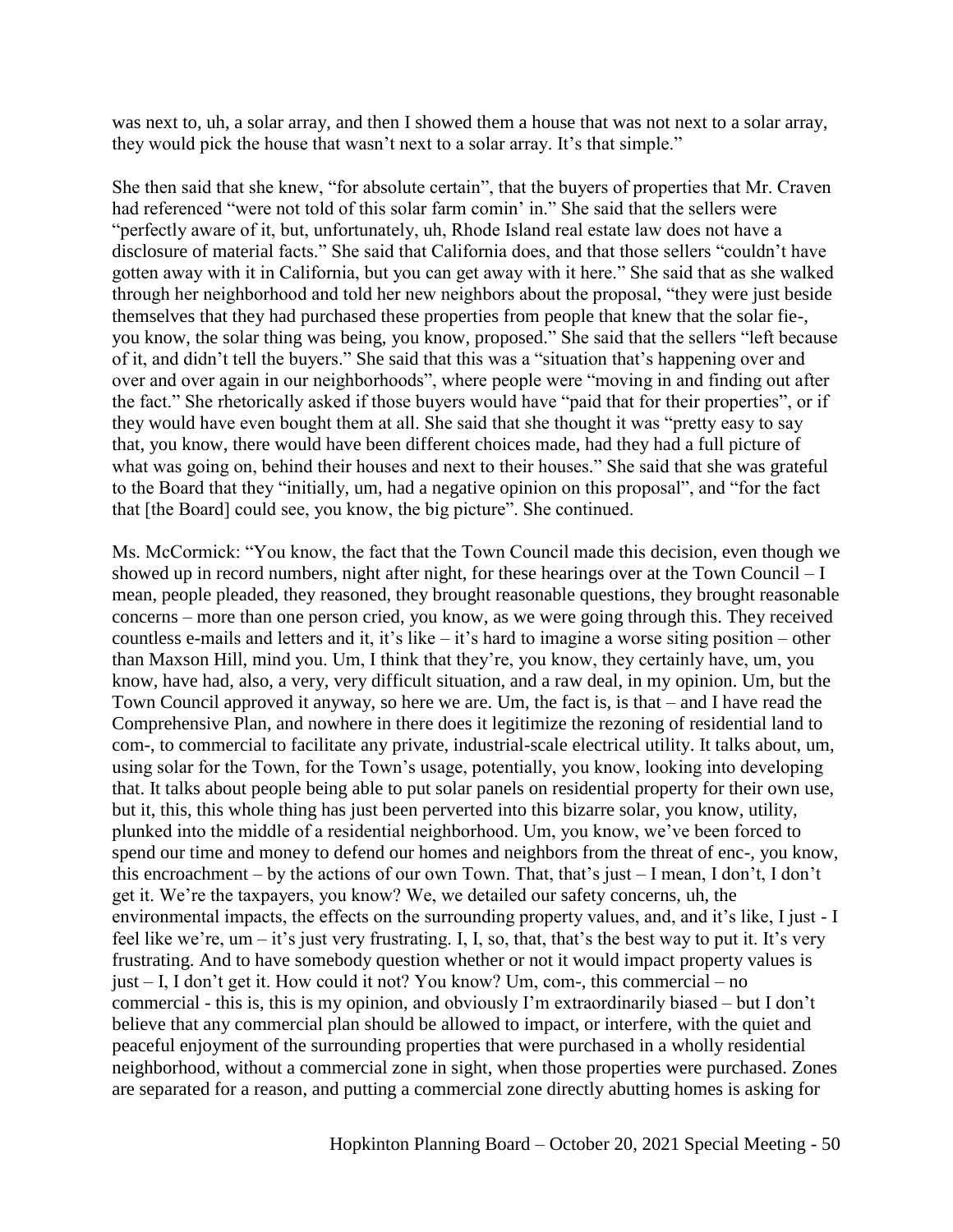trouble. How about kids? I mean, we - we're talking about something directly abutting a neighborhood where kids are out playing. What's gonna keep a kid from climbing, uh, a chain link fence, and going to, you know, play, play f-, you know, forts in the middle of a solar field? Okay, so what could go wrong there, right? I mean – it just doesn't belong against our homes and against our neighborhoods. No, no homeowners – no property owners should be forced to have any property value decline in order to facilitate someone else's gain. Not one home should take a hit based on someone else's gain. There shouldn't be any line of sight. There shouldn't be any noise. No water runoff. No change in natural light – which a berm would definitely do – nor should they have to look at a 12-foot dirt wall. So, I mean, we're – we're coming to you. You guys know we're frustrated. You know what we've been through. You know how long this has been. You know the fact that we've been out, we've been talking to people. You know, this has probably been goin' on three years now, and, um, the fact that, you know, that we're, that we're at this stage, and that there are questions of whether or not, you know, this is, this would impact our neighborhood just blows my mind. Of course it's gonna impact our neighborhood. You know, and, and we're counting on you guys, you know, our Planning Board, to, you know, to apply your knowledge, your expertise, and, quite frankly, your common sense, to protect us, protect us from this. Thank you."

Mr. DiOrio thanked Ms. McCormick. Those in the audience clapped for her. He then responded.

Mr. DiOrio: "So, listen, I don't wanna rain on your parade, but you realize that many of the concerns that you raised – there's not very much that I, as a Planning Board member, am gonna be able to do for you. You know that, right? As much as my heart would like to, that horse has left the barn. This Planning Board did what it was supposed to do at the outset of this project, which was say, 'This is not a good idea.' Our concerns were overridden, and we are left holding the bag, and there's only so much that we can do. I think I made this statement just a few minutes ago. So, I hear everything you're saying - my heart bleeds – but, I don't want you to expect that we can turn lead into gold. That – that's just not gonna happen here. So, just want to make sure that that's on the table. Anyone else that wishes to be heard on this application? I see no hands. This is supposed to be a controversial project. Nobody cares?"

A woman, later identified as Lisa Huftalen, of 13 River Meadow Drive, joked that Mr. DiOrio had "made [her] afraid to speak". Those in the audience laughed. Mr. DiOrio replied that he was just trying to "speak candidly." Ms. Huftalen then appeared before the Board. She explained that she "a mile past" Lisa Lane, "where [her] property can be affected, but not quite so greatly." She explained that she lived on the river, and cited a number of animal species that she had seen – turkeys, deer, and "a bear this week – or last week" on and around her property.

Ms. Huftalen: "Um, and the people who use the river – I mean, it's, you know, the fishermen who come through. It's the kayakers who come through. It is such a resource for this Town, that could be taken advantage of, but I'm afraid - if you're putting in solar arrays around the river, that it's going to hurt it, and it's gonna hurt everything that goes along with it. So, you know, I realize what you're saying is it's a little late now to, to do anything, but, by golly, to me, the Wood River is one of the greatest resources we have, along with some of our hiking trails, and people come from all over the State to enjoy what we have in Hopkinton, so I just hope that there's something you can do to preserve some of that, and wrecking the, the way the deer walk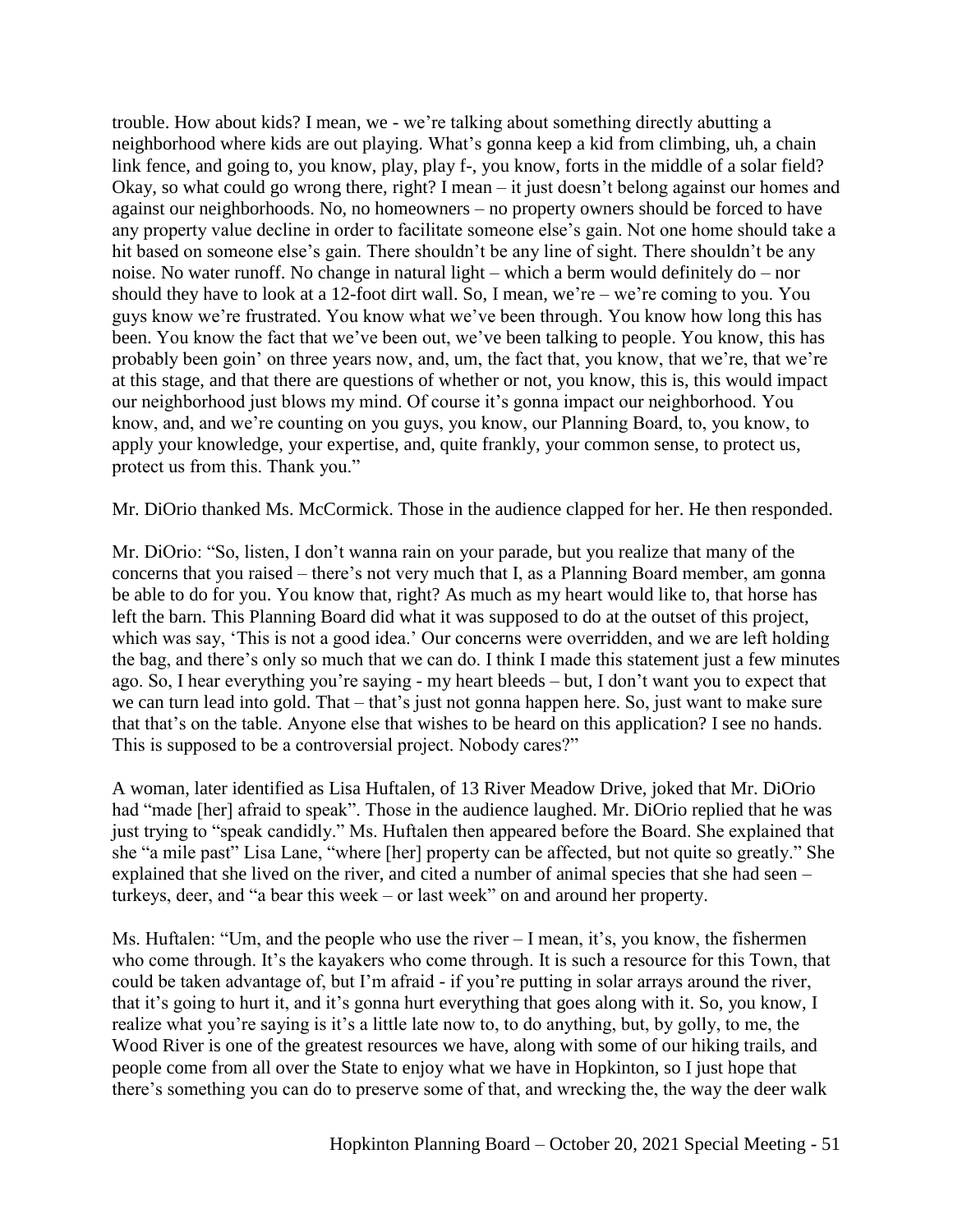through and the turkeys come through, and I know, I was told, 'Oh, there's a lot of animals in Pascoag', or whatever. You know, it's like – yeah, but that's pretty far away. That's not here. So, that's all I have to say. Thank you."

Mr. DiOrio thanked Ms. Huftalen. He spoke again.

Mr. DiOrio: "And please don't misunderstand my comments. I didn't say there was nothing that we could do." Ms. Huftalen: "Okay."

Mr. DiOrio: "Okay."

Mr. DiOrio then asked if there was anyone else who wanted to comment on the proposal. Joann Serydinski, of 19 Malo Drive, appeared before the Board. She began speaking before she reached the podium, and Mr. DiOrio reminded her to speak into the microphone. She explained that she is not an abutter, but that her "family is." She said that they were "probably the largest abutter, as a next-door neighbor, on 173 Skunk Hill Road." She continued. She said that she was "concerned, as a future grandparent" about the environmental impacts of the proposal that would be "felt greatly, by [her] grandchildren". She said that 173 Skunk Hill Road was "in the topography, uphill" from the array. She said that if they didn't "look at the top of the solar panels, they're gonna look at the top of a, a berm." She said that she couldn't "imagine what that will look like." Mr. DiOrio asked Ms. Serydinski to identify where her property again. Ms. Serydinski reiterated that she lived on Malo Drive, and that it was her daughter who lived on Skunk Hill Road. He asked if she had "the plat and lot, perhaps", so they could identify the parcel in question. Ms. Serydinski said that the last name would be "Johnson". Ms. Serydinski's daughter, Johnna, then appeared before the Board. Ms. Serydinski stated that her daughter did not know about the proposed array when they purchased the property, and that a neighbor told them. She said that she was "getting also nervous" based on Mr. DiOrio's comments, and asked what her daughter could do. She wanted to know "what recourse do they have", as the "kids" bought that house." She said that the house that they purchase "was not livable, and they're turning it into a beautiful place, and their property values will decrease". She said that she agreed with Mr. Houle. Ms. Hogan asked Ms. Serydinski to point out the property on the map. Ms. Jalette interjected that it was the former Jacques H. Delaporte Irrevocable Trust property. Ms. Hogan thanked her. Mr. DiOrio spoke again.

Mr. DiOrio: "So, again, don't, don't misunderstand my comment. The, there's – the Planning Board can do everything within its jurisdiction, okay? But for those folks in the audience – and I know that they're out there – who think that the Planning Board can overturn, and undo the actions of the Town Council – that's not happening. That's not our authority. If we try to do this, we're just gonna get whipped. So, we're not going there. So, I don't wanna disappoint anyone who has a misunderstanding of what the Planning Board can do at this stage of the game." Ms. Johnna Serydinski: "Okay, so, I hear a lot about a vote. So, at the end of all of this, there's a 'yes' or 'no' vote if I'm understanding correctly. So, I guess, what exactly is the 'yes' – what is happening if it's 'yes', and what is happening if it's a 'no'?"

Mr. DiOrio: "Well, we don't know that. We are a long way from a decision on this project." Unidentified member of the audience: "No."

Ms. Joann Serydinski: "So, the project is approved, is what I'm hearing from the gallery."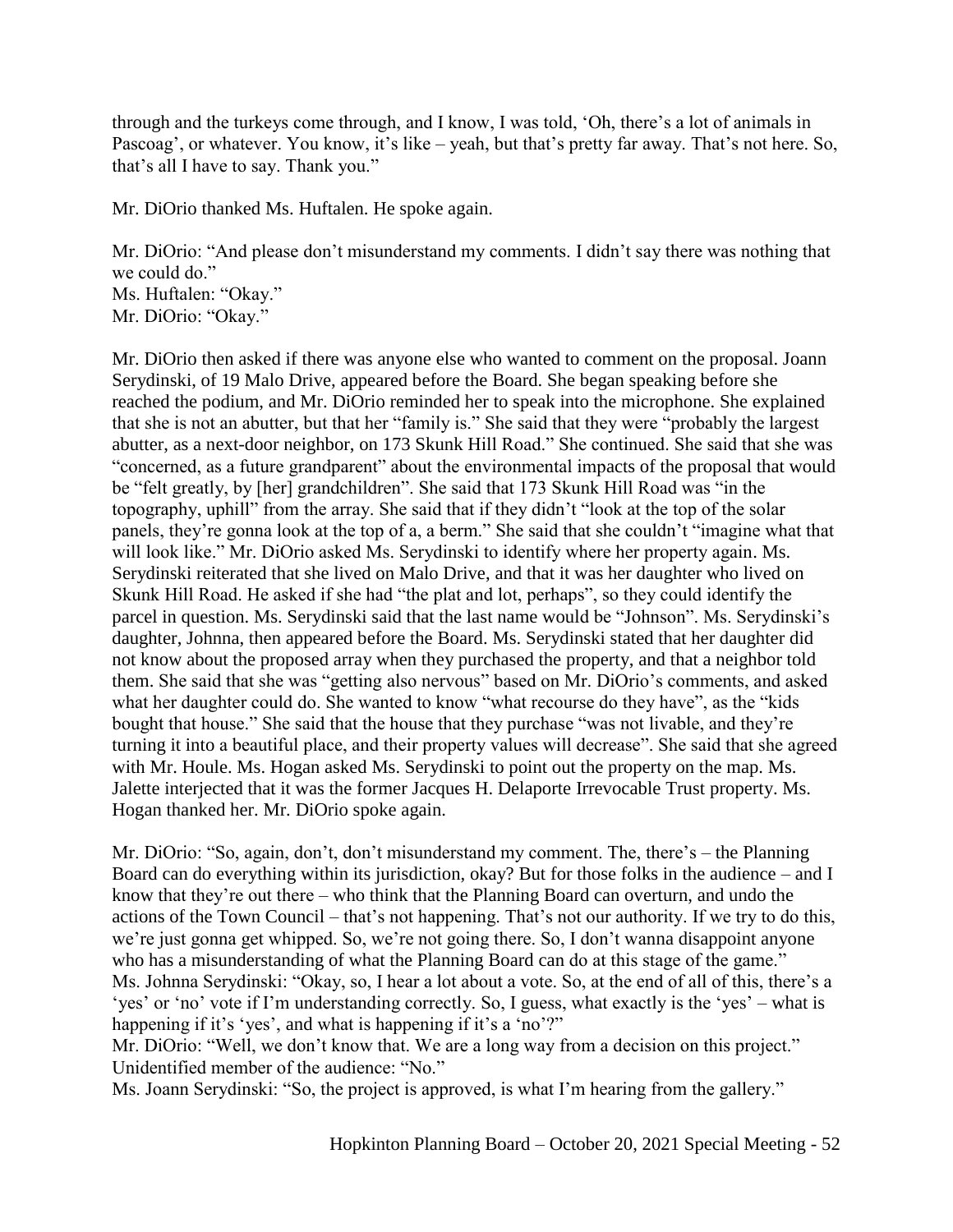Mr. DiOrio: "No, the project is not approved."

Ms. Joann Serydinski: "That's what he just said. He said 'project's approved'."

Mr. DiOrio: "He's not at the podium. I have no idea what he's saying."

Ms. Joann Serydinski: "Okay."

Mr. DiOrio: "The project is not approved."

Ms. Joann Serydinski: "Okay. Okay. So, there is some mitigation that might happen for these folks that are the closest abutter -"

Mr. DiOrio: "Absolutely."

Ms. Joann Serydinski: "Whose name does not even appear, um, so there's been no consideration as to what would happen between their property and the solar fields, which I, again, arguably think, are the largest abutter, um, so, I'm just wondering -"

Here, Mr. DiOrio and Ms. Hogan were conversing about the map. They asked if there was a house on the property. Johnna Serydinski replied that there is a house, and that it is close to the road. Mr. DiOrio asked Joann Serydinski what her question was.

Ms. Joann Serydinski: "My question is, um, because they were very late in the game, they didn't know a solar field's going in until a neighbor told them, um, after they had already purchased the house, and this project is where it is, and what is the mitigation between their property and if, if, if they object, and they don't even know what it looks like – it's hard to tell, um, so what does it look like, for them? Do they have any  $- I$ , I'm worried that this is a kinda done deal -" Mr. DiOrio: "It's not a done deal."

Ms. Johnna Serydinski: "I guess that's the confusion, then."

Ms. Hogan: "So, I would suggest – this is Mr. Craven right here. He's the attorney for the applicant. I'm sure that he would give you his business card, and if you'd like to reach out to him, to discuss what your concerns are, and what mitigation measures might be appropriate for your property, I am sure that Mr. Craven will talk to you."

Mr. DiOrio: "Thank you. And I will add that, so far, this applicant has been to, to their credit, this applicant has been receptive to addressing concerns, so, if there's something that you'd like to see done, you wanna talk to the applicant, and then the two of you want to come before this Board to see if we can implement those, that thinking. But you've gotta make your requests known. If we don't speak up, I don't hear anything – nor does the applicant. So, take advantage of that invitation."

Mr. DiOrio then asked if there were any other members of the public who wanted to comment on the proposal. Ms. Johnna Serydinski appeared before the Board again. She explained that she had sent a letter to the Planning Department. Ms. Jalette added that they had received that letter, and that "it would be included in [the Board's] next packet where this will be heard", as she knew that the Board isn't "crazy about getting material, like, right before a meeting." She reiterated that Ms. Johnna Serydinski's letter would be disseminated to the Board. Mr. DiOrio said that that was good. Ms. Johnna Serydinski had another question. She said that in her letter, she did "address the fact that there is no vegetation screening", and that she wasn't sure what the reasoning was for that. She said that there was "nothing planned" for the area of the subject property that abutted her property. She wanted to know if what she brought up in her letter would be "automatically addressed at the meeting", or if that was "something still separate" that she should ask about. Mr. DiOrio replied that he was only speaking for himself, but that he would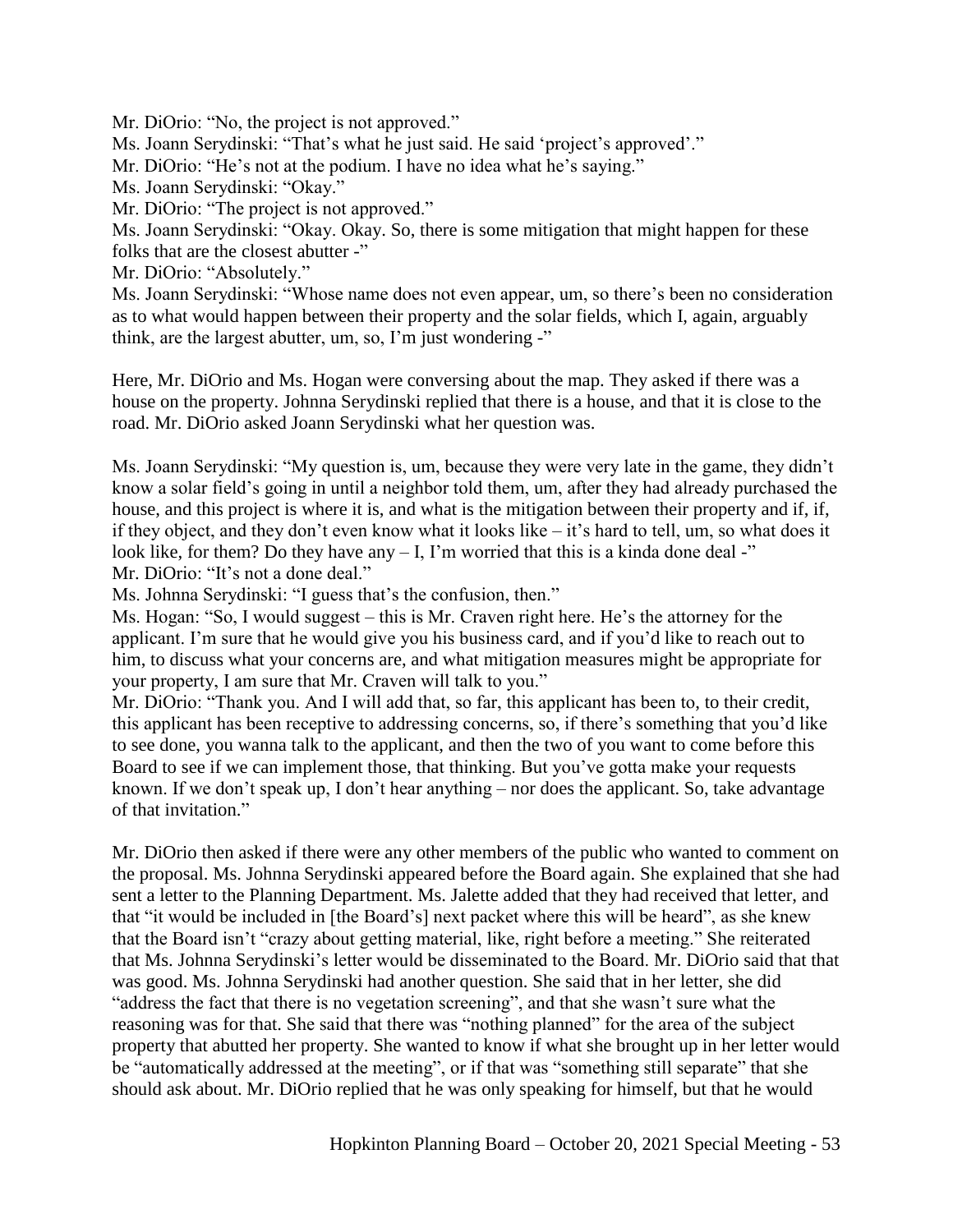"open up conversation with the applicant's counsel immediately". He said that it was "great" that she had sent the Board an e-mail, but he said that they should get her "concerns to the applicant, and give them the opportunity to assess whether they can implement it". He said that he was "confident that if they can, they will" – and said that if they did not, she should "come back here and tell us." Ms. Johnna Serydinski thanked Mr. DiOrio. He then asked if there was anyone else in the audience who wanted to be heard. Ms. Shumchenia weighed in. She said that it wasn't "normal, right, for a homeowner to have this happen to them when they buy a house for the first time, and have to deal with these issues". She said that she "encourage[d] people to come to these meetings and learn about" the process, and that they "don't explain [the process] at the beginning of every meeting". She said that people weren't familiar with the Planning Board process, and that they didn't have "a packet in your mailbox that explains how this goes". She then encouraged people to ask questions, and said that she wanted people to "feel like they can ask", which she wanted to be clear about. She said that she didn't "feel the need to apologize, 'cause [she's] just a Planning Board member", but that she thought that it was "really unfortunate" that "half the people in this room, probably, have had to hire a lawyer, as a resident of this Town, to just address normal issues that they encounter as a homeowner". She said that she had considered hiring legal counsel herself, and that "a lot of people have, just because of the actions of, of the previous Town Council and other things that have happened." She said she "just wanted to express that". She thanked those assembled for attending, and reiterated her encouragement for those who wanted to ask questions. Mr. DiOrio thanked Ms. Shumchenia. Ms. Davis spoke next. Ms. Jalette asked Ms. Davis to speak at the podium. Mr. DiOrio thanked Ms. Davis for approaching the Board.

Ms. Davis said that she thought that it was "a little confusing when you say something like, 'The Planning Board's hands are tied because of what the Town Council voted.'" She continued.

Ms. Davis: "You have to take this project as far as it can go. That is your charge - and to make sure that, along the way, it, it adheres to the, the guidelines that are in the Planning section, of all the statutes, as etcetera – and, that you take into consideration what the abutters are looking for. But, the bottom line is – this is going to go forward. It just – you know, you - the only thing you can do is shape it. You cannot get rid of it. And so when you say, 'It's not a done deal', but in a way it is – so don't tell them that it's not a done deal."

Mr. DiOrio: "Wait a minute – we - I think we have a disagreement here. You folks voted to change the zone."

Ms. Davis replied that she did not vote to change the zone. Mr. DiOrio replied that he understood that, and that he was using the collective "you". He continued.

Mr. DiOrio: "I don't have to vote to approve this project."

Ms. Davis: "No? Not, not ever?"

Mr. DiOrio: "I can say no. Now, I'm sure that they'll be in Court the next day, but I can say no. If I buttress my argument properly, I can say no. This is the Planning Board. All you did was change the zone."

Ms. Davis: "Okay!"

Mr. DiOrio: "So, I'm gonna stand by my position that this is not a done deal."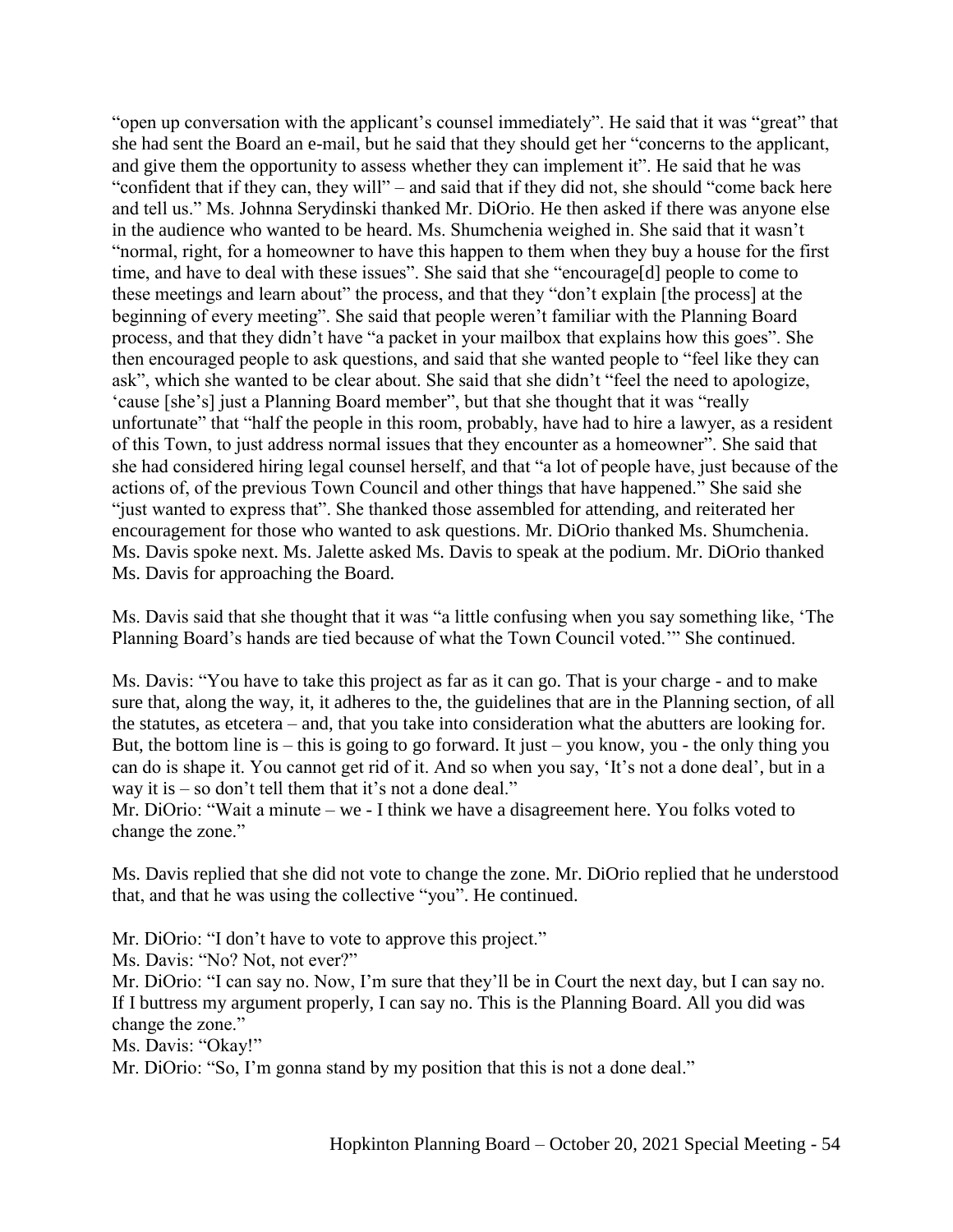Mr. DiOrio then said that he was "not predicting that that's going to happen – don't, don't misunderstand." Ms. Davis replied that she "really thought that all you could do was kind of shape it." Mr. DiOrio replied.

Mr. DiOrio: "Change the color of the fence? No, that would not be correct. Not in my opinion."

Ms. Davis replied that she thought that it was "more than changing the fence", and Mr. DiOrio said he understood what she was getting at. Ms. Davis expressed surprise, and said that if Mr. DiOrio said that they could "say no", she was "amazed." Mr. DiOrio reiterated that that was his position. Ms. Davis thanked him. Mr. DiOrio replied.

Mr. DiOrio: "Otherwise, why would we have a Planning Board here? You should have just – the Town Council, the Town Council should have just approved the entire project, and they would be building by now. That's not the way the process works. My opinion. I have my Solicitor here. She hasn't hit me yet, so…"

Those assembled laughed. Mr. DiOrio continued, and asked if there were any "last minute" comments. Mr. Bibler appeared before the Board again. He said that he was "glad" that Mr. DiOrio had said that, and that he thought it was "crystal clear." He continued.

Mr. Bibler: "I had to step out for a moment, and I just passed a couple of people who left the room in tears – who felt that your previous dis-, statement, um, that, 'My hands are tied', 'I can't change this', implied that the – it was the belief, your belief, that the, the opposite – that the Planning Board was obligated to approve this project, so, um, as you can see, you know, a considerable amount of expense has been, has been laid out, and people are here, you know, pleading their case for the opposite, and the way we read those [Land Development and] Subdivision Regulations are that you have to make a series of findings that the Town Council can't dictate your findings for you on, you know, um, the environmental issue, the Comp[rehensive] Plan issues and so forth, so, um, I guess I just wanna be totally clear that the Planning Board has the authority to approve or deny this application, correct? And then the, and then the – either side has the, has the, uh, right to appeal, but it's really important that people in the neighborhood who may or may not come back to the next meeting, or people in Town to express their views, understand, very clearly, that this Board is open-minded, and this Board has independent authority, and this Board has separate authority from the Town Council, and that they may either approve or deny – based on the specific criteria, laid out in the Town ordinances, and the State statutes  $-$  is that correct?"

Mr. DiOrio: "Well, listen – that's my understanding. If folks misinterpreted – my comment was more along the lines, and I, I've been approached many, many times – folks think that we can undo what the Council did, and that is -"

Mr. Bibler: "Zoning?"

Mr. DiOrio: "Not accurate."

Mr. Bibler: "But that's zoning you're speaking of."

Mr. DiOrio replied in the affirmative. He said that zoning was "pivotal to our discussions." He continued.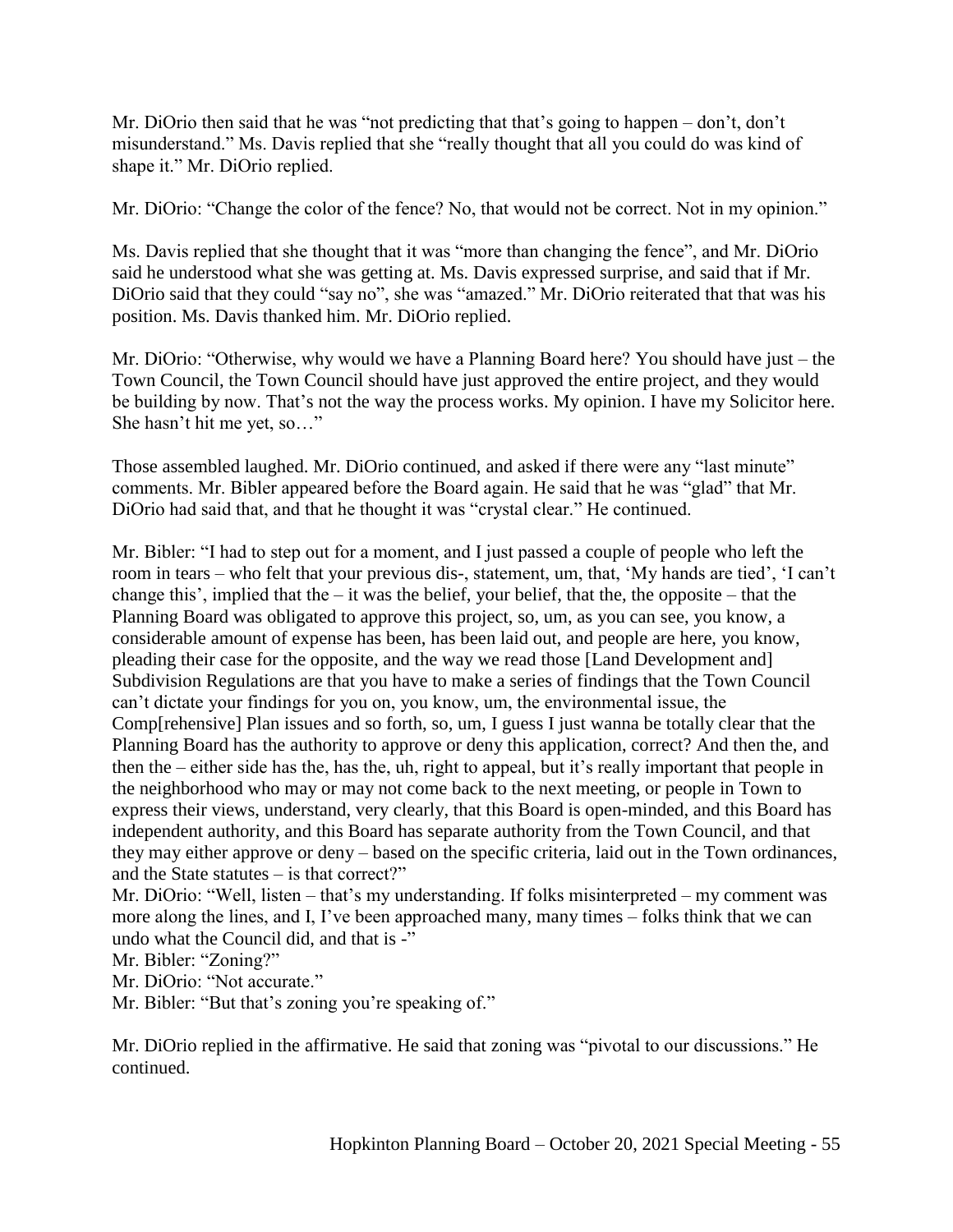Mr. DiOrio: "Uh, one of the experts spent a lot of time this evening educating us about what the Comprehensive Plan said, and how this doesn't fit into a residential – that is moot. That's gone by. I can't do anything about that. But, can I address the specifics of the project? Yes, I believe as a Planning Board member, I can do that."

Mr. Bibler: "But can you make a determination, based on the criteria that require positive findings? Can this Planning Board come to a conclusion that they're unable to make the requisite positive findings, and, therefore, they're going to deny the application outright? That's possible, correct? Not just how high is the berm and so forth, right?"

Ms. Light: "That's what you said earlier."

Mr. DiOrio said that he believed that that was the case. Mr. Bibler replied.

Mr. Bibler: "I want to be clear on that, because I think if, you know, there, there may be an awful lot of people that are never gonna come back if they feel that you're not gonna – you don't feel you can -"

Mr. DiOrio: "Well, I mean -"

Ms. Light: "We can -"

Mr. Bibler: "Including me."

Ms. Light: "We could use that positive marketing from you. Send some e-mails out, and communicate to that community, just like you did yesterday, that the meeting was coming out, coming up."

Mr. Bibler: "Right."

Ms. Light: "We could use that positive marketing - if you want to share that updated information."

Mr. Bibler replied that he would "try to make that point clear", but that it needed to be clear to him first, as that was a "very critical point." Ms. Hogan interjected.

Ms. Hogan: "What is also critical is that, to the extent that the Town Council has ruled, on this application, the conditions, whatever they might be – this Board has absolutely zero authority to overturn. A challenge has already been mounted against that decision. It has been dismissed by the Superior Court. Al [DiOrio] made it very clear earlier – we do not sit – this Board does not sit as the Superior Court – has no authority to do so. So, his hands are indeed tied to a degree. To the extent that there're issues that the Town Council did not cover, and that are requisite for the Planning Board to decide – we don't know which way that's gonna go."

Mr. DiOrio: "But I am correct in that we have some latitude in making an independent decision?"

Ms. Hogan: "Some."

Mr. DiOrio: "Within the confines of the Town Council's ordinance."

Ms. Hogan: "Correct. You, you don't get to overrule the Town Council's determination of consistency with the Comprehensive Plan, and we've heard that drumbeat a lot of times – and you do not have the authority to overturn the Council's decision in that regard. Simple as that." Mr. DiOrio: "Right. So, good – I hope I made that point clear. And if folks left prematurely, thinking that, I don't know, I was saying something else, that is really what I was alluding to – that we're boxed in by what the Town Council did, in terms of their setting the ordinance."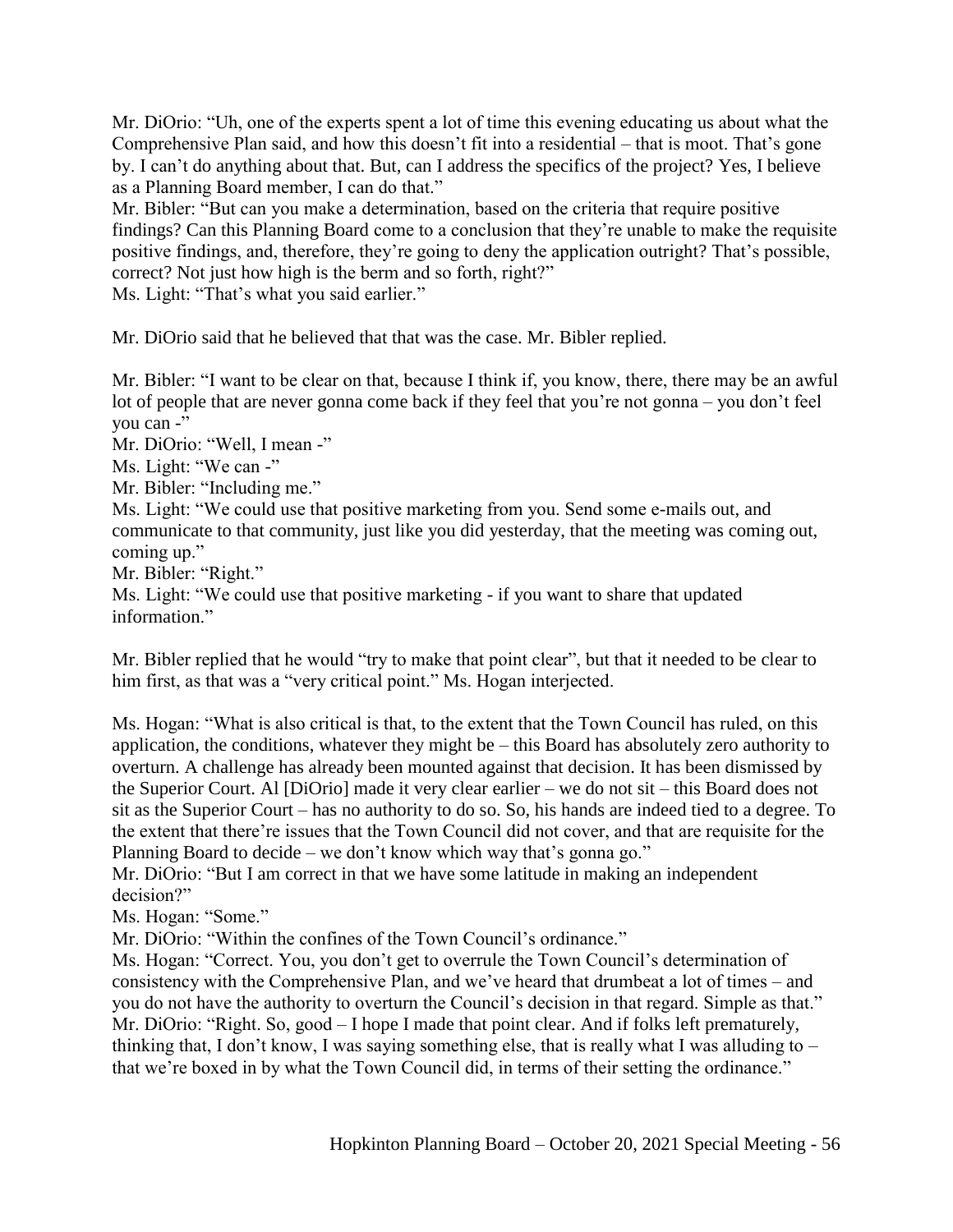Ms. Shumchenia: "I, I just wanna be, like, 100% clear, for my own benefit. Are you saying, Maggie [Hogan], that we have to - we must find this project consistent with the Comprehensive Plan, because the Town Council modified the Comprehensive Plan to ensure that the project was consistent with the Comprehensive Plan?"

Ms. Hogan: "I'm saying that your obligation, based on the fact that the Town Council passed an ordinance, and changed the Comprehensive Plan in order to do so, that there's very little left on the table for you to say, 'It's not consistent with the Comprehensive Plan.' Council all ruled. Council's the one that adopts Comprehensive Plan, and the Zoning Ordinance. If you're to find a reason to deny this application, I wouldn't anticipate that it would be on those grounds." Ms. Shumchenia: "Okay."

Mr. DiOrio asked Ms. Shumchenia if she was "clear on that one." She nodded. He then asked if there was anyone else "wishing to be heard on this application this evening". Mr. Lamphere said that the applicant had "assented to a continuance to December the  $8<sup>th</sup>$ ." He said that they would need a motion to "definitively continue the Public Informational Meeting to November 3<sup>rd</sup>". The Board then discussed whether or not they had made a motion on that already. They came to the conclusion that they hadn't, and that they were "still taking testimony". Mr. DiOrio asked if there was anyone else who wanted to weigh in. There were not any other comments.

Ms. Shumchenia made a motion to continue the Public Informational Meeting to November 3rd at 6:00 p.m. in the Town Hall, and to continue the review of the project to December  $8<sup>th</sup>$ . Mr. Prellwitz seconded the motion.

In Favor: DiOrio, Prellwitz, Light, Shumchenia, Lindelow Opposed: None. Abstain: None.

5-0, the motion passed.

Mr. DiOrio thanked those assembled for their discussion. Mr. Prellwitz said that he wanted to throw his "two cents worth in here." He said that he felt "very bad" for Ms. Serydinski, as she had purchased a house, and it seemed "like the real estate agent treated her unfairly". He encouraged her to contact Mr. Craven "and do what you gotta do." He continued.

Mr. Prellwitz: "Second of all, if people are so upset because they misunderstood how the laws are written, and they left and they say, 'Well, I'm not coming back', that's up to them. Get involved. Come back. Voice your opinion. Talk to the attorneys involved. If you're gonna sit home and cry about it, you're gonna get nothin' done. That's just my opinion. Get involved, or get out of the picture. Thank you."

Mr. DiOrio thanked those assembled again. They then moved on to the next agenda item.

# **NEW BUSINESS:**

**Master Plan – Public Informational Meeting – Major Land Development Project – Atlantic Solar – Plat 7, Lot 32, Plat 10, Lot 87, Plat 11, Lot 35, 0 Main Street. Atlantic Solar, LLC, applicant.**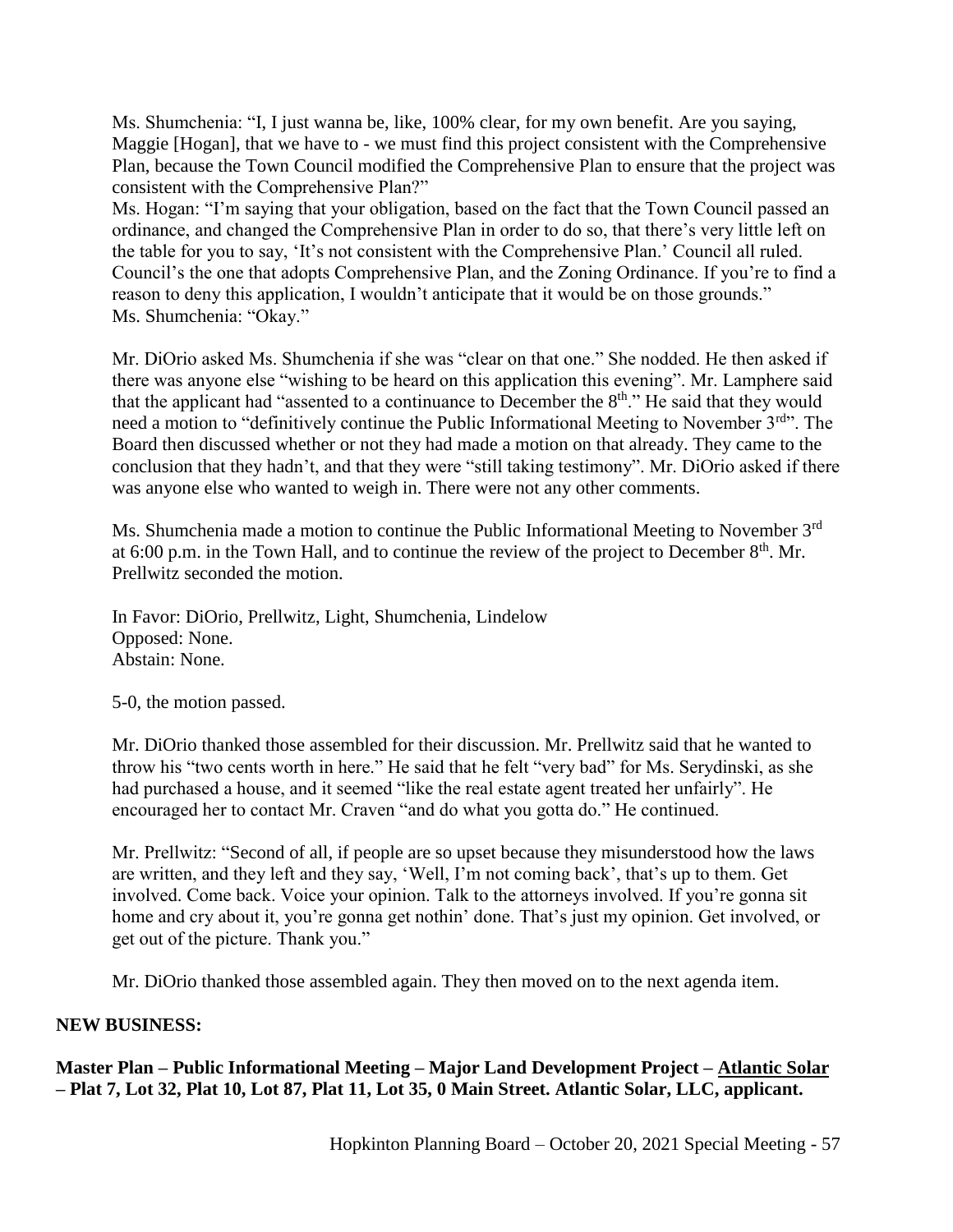Mr. DiOrio recused, and Ms. Shumchenia served as the Chair. Ms. Jalette accepted Mr. DiOrio's recusal form. Mr. Craven appeared before the Board. Ms. Shumchenia then introduced the project. She mentioned that, as it was nearly 10:00 p.m., she wanted to note that the Board's "timeline to render a decision on this Master Plan is by October  $28<sup>th</sup>$ , which is next week". She said that, as they did not "expect to make a decision in the next half hour", the Board would "need to continue, talk about continuing, this Public Informational Meeting to a date certain, and continuing the review of the project", like they had done for the previous project. She asked Mr. Lamphere if he had "any guidance about openings in future agendas for continuing" the Public Informational Meeting for the project at hand. He said that he would suggest that the Board open the Public Informational Meeting, continue it to November 3rd, "and then ask the applicant to agree to a, consent to an extension on the, uh, review period." She said that they were going to do what they had done for the previous project – discuss the project and then the continuance. She asked what a "recommended date for the extension of the review period" would be, "since this is one of the first, um, sessions of this Public Informational Meeting". She said that she would assume that they would want to "continue at least a few months". Mr. Lamphere asked Mr. Craven what he was "willing to offer." Mr. Craven asked for December 8<sup>th</sup>, but Ms. Hogan asked to make it into January. They discussed when the meeting in January would take place. Ms. Jalette interjected that it would be January  $5<sup>th</sup>$ . The Board and the applicant discussed a few more dates. Mr. Craven suggested January 5<sup>th</sup>, but Ms. Hogan said that the Board would "need more time" to make a decision. She said that even if the Board heard it on the 5<sup>th</sup>, "it wouldn't be ready for a decision." They came to the conclusion, in conjunction with the applicant, that the review period would be extended to January  $19<sup>th</sup>$ .

Ms. Shumchenia opened the Public Informational Meeting, and invited the applicant to speak before the Board. Mr. Craven asked how much time they had that evening, and asked if they wanted to "just open it for purposes of having it opened", and continue the discussion to the next meeting. Mr. Craven said that the Board could "go home and cry because the Red Sox lost 9-1". Ms. Shumchenia jokingly said: "Denied!" Those assembled laughed, and Ms. Shumchenia jokingly asked where the gavel was. Ms. Hogan joked that it wouldn't be the first time that the Chair would have to use the gavel. Ms. Shumchenia then explained that they would hear the applicant's presentation until 10:25, as they would be in session until 10:30, and there were a few minor things left on the agenda, like the Public Forum. She then reiterated how the Board would handle the application. Mr. Prellwitz said that they would need to arrange some site walks. Ms. Shumchenia said that that was a "great point". Mr. Prellwitz joked that they could use some of his snowmobiles, but that he was not sure how that would work out for those involved. Ms. Hogan encouraged the applicant to confer with Ms. Jalette "assemble dates" like they had done for the Skunk Hill project. Mr. Craven said that that was "a good process". Ms. Jalette agreed. Ms. Hogan said that it would have to be done sooner rather than later, to avoid inclement weather. Mr. Craven said that they would get a schedule together like they had done in the past.

The Board decided that they would get through as much as they could that evening. Mr. Cherenzia began arranging the maps on easels before the Board. Mr. Craven introduced Mr. Cherenzia, and said that the was the engineer for the project. He asked to have Mr. Cherenzia accepted as a "licensed engineer in the State of Rhode Island." Ms. Shumchenia replied that that wouldn't be a problem, and that the Board knew "Sergio [Cherenzia] well." Mr. Cherenzia began.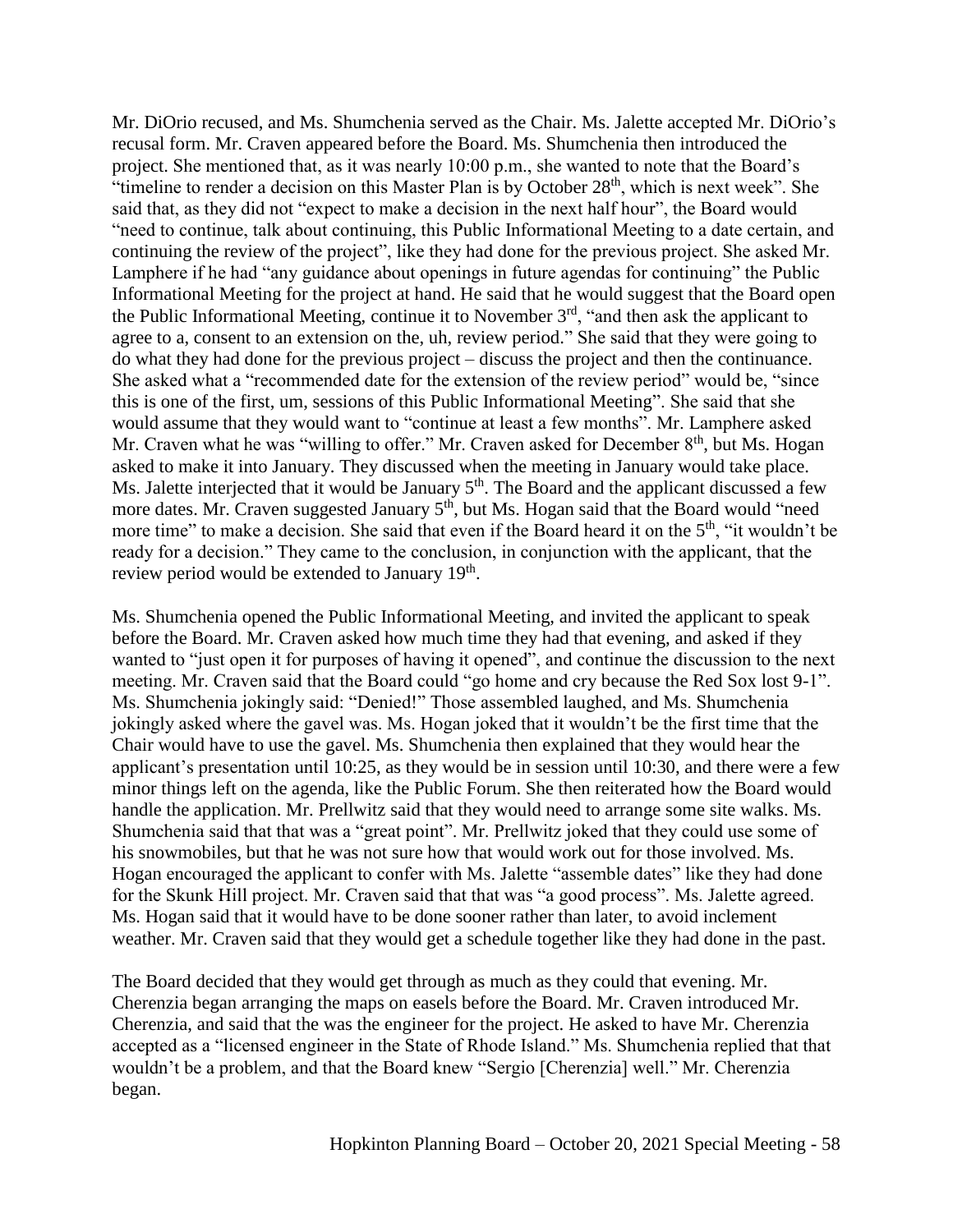Mr. Cherenzia explained that the plans had been prepared by his office, Cherenzia and Associates, as well as Woodard and Curran. He introduced Denise Cameron, of Woodard and Curran, who was "pretty much the lead on the engineering". He said that his office had "prepared the base survey plans", and that he had "done, um, some work" in reviewing the engineering site plans.

Mr. Cherenzia explained that the subject properties were three parcels, "located on Main Street in Hopkinton." He said that, cumulatively, the parcels totaled "approximately 30 acres". He said that the site was "situated and accessed off of, uh, Main Street" and that Interstate 95 was to the south and southeast. He said that there were "other abutting, uh, residential properties" to the north and the south. Mr. Cherenzia said that the properties had been rezoned by the Town Council "as of March 2<sup>nd</sup>, 2020" from RFR-80 to commercial, "with restriction on the land use, um, through the Zoning Ordinance and the Comprehensive Plan Future Land Use Map amendments." He said that photovoltaic solar energy systems are allowed within the commercial zone. He said that he was going to keep his comments brief on the existing site plan. He said that the site slopes from the north to the northeast to the southwest, and there is a "relatively significant wetland complex on the southwestern" portion of the site. He said that the shaded areas on the map indicated where the wetlands were. He said that there was a "small wetland complex, uh, to the north" as well, which had been flagged and delineated by Natural Resource Services, Inc. He stated that Scott Rabideau is the principal of that outfit. He continued. He said that "generally, the site drains in those directions", and that some of it drained towards the wetlands in the north, while some of it drained towards the wetlands in the south and southeast. Ms. Shumchenia interjected. She asked Mr. Cherenzia to focus his presentation on orienting the Board to the "important features of the proposed plan" so that they could have a "mental image" on their site walks. Mr. Cherenzia replied, "Absolutely." He said he would "jump right into the, the proposed plan."

Mr. Cherenzia explained that the areas shaded in blue on the plans were where "the solar panels are situated." He said that the site was going to be accessed by an "existing path, uh, that was on the survey plan", which was off of Main Street, in the "northern corner". He said that the access route would go through the property "along the northern boundary" and into the site, and that there was a turnaround "about halfway up, um, two-thirds of the way up" in the triangular parcel. He said that the storm water on the site would be "collected in swales", and then "conveyed to, uh, detention basins – one of which is at the south" portion of the site. He noted that "the site does need to be cleared" to allow for the installation of solar panels, "however, as a function of that clearing, this site will be changed from a wooded area to a grassed area, and, uh, anything under those panels will, will be revegetated, the soils will be stabilized, the soils will remain onsite, um, with the minimal earth-moving that needs to take place". He said that "all that storm water will be treated, uh, both for, uh, for quantity and water quality" before it would be "allowed to discharge, and metered out into the wetlands, in the same, more or less in the same, uh, fashion, the same rate, and, uh, to those, to those wetland complexes." Mr. Cherenzia said that they were "mimicking the, uh, conditions from pre- to post-development on the solar facility." He said that there was "not a lot of impervious area", and that, typically, they would use "gravel and stone drives, uh, access ways - interior to the site." He said that the panels themselves were impervious, but that any water that would run off of the panels would be able to get into the ground below. He said they would need to "mitigate the impacts" from the change in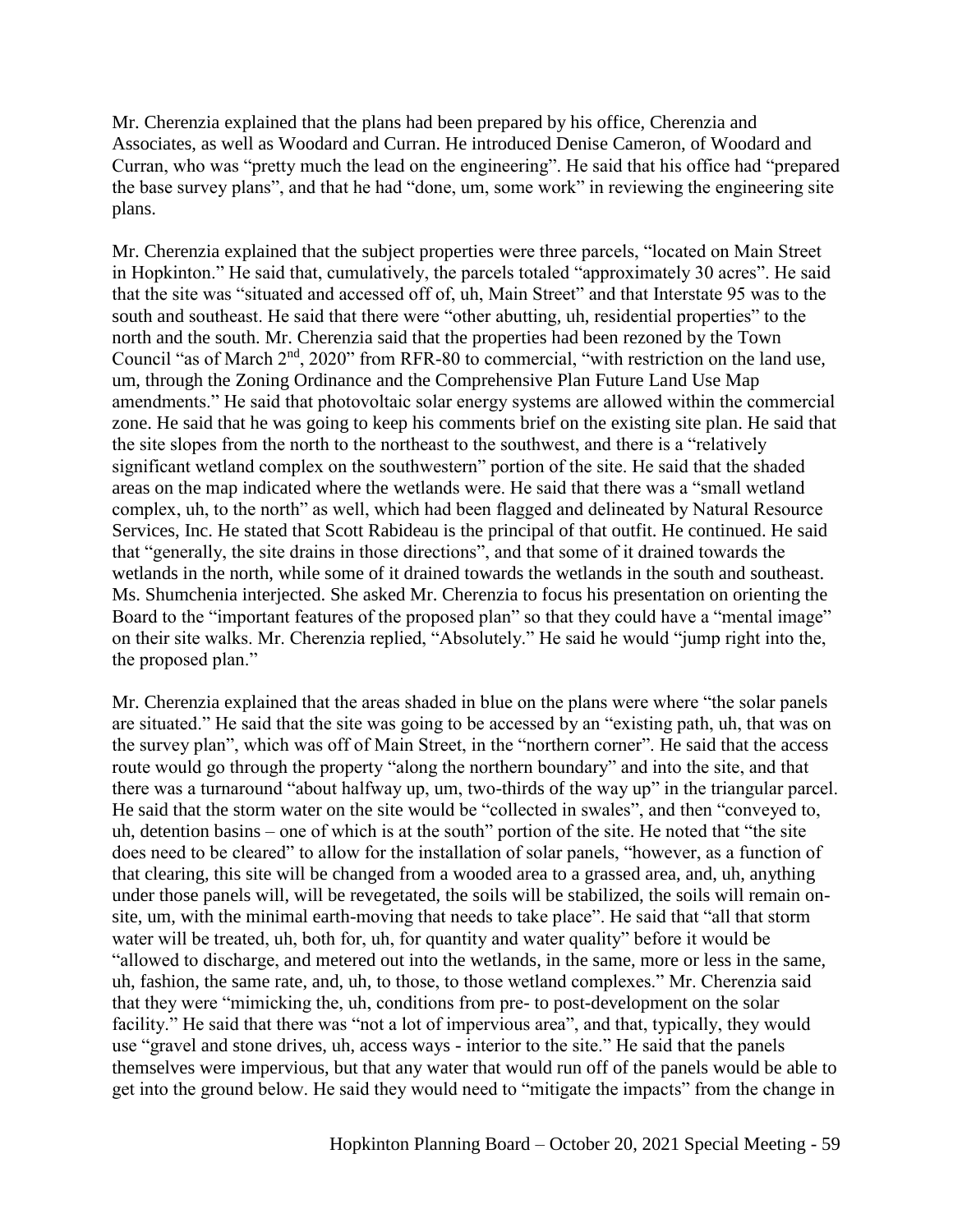the site from a wooded one to a grassy one, as that "does create slightly more run off." He said that the design he was presently would provide those mitigation measures. He stated that the project would have to go through the wetlands permitting process with the Rhode Island Department of Environmental Management "to, uh, make sure that all those impacts are mitigated appropriately." He said that those were "the highlights". He asked Ms. Cameron if she knew "the area of the development", and then found the answer as he reviewed his notes. He said that "10.4 acres is going to be, um, developed, with the, um, uh, solar facility – that's the fenced in area". He said that they "anticipate[d], um, creating buffers", and that "there should be a substantial buffer left" between the array and Interstate 95 "so it won't be seen from the highway." He said that they did "intend, and have proposed, uh, landscaping and berms", like their other project, which would "mitigate any visual impacts of the facility from neighboring properties." Mr. Cherenzia then asked how much time he had left. Ms. Jalette replied that he had ten minutes. He said that he didn't think that he had "too much more" to say on the proposal at that time, and that it was a pretty general overview. Ms. Shumchenia said that they would go to Planning Board members to see if they had questions about the plan that was proposed. Mr. Prellwitz had a question. He said that when the application had appeared before the Board "a year or so ago" that a different panel configuration was proposed. He asked if that was still correct. Frank Epps, of Energy Development Partners, who was sitting in the audience, indicated that that was incorrect. Mr. Lindelow concurred with Mr. Epps. Mr. Epps appeared before the Board to explain. He said that Mr. Prellwitz was correct – that they had initially talked about "doing it east-west, uh, configuration". As the "size of the panels have changed", the applicant would be able to meet their requirements with a "south-facing, um, orientation." Mr. Prellwitz thanked Mr. Epps. Ms. Shumchenia spoke again.

Ms. Shumchenia: "Okay. Um, recognizing that we are going to next continue this Public Informational [Meeting], I'm inclined to just move on to that phase here, and not take public comment on this project tonight. The time to do that will be to come back on November  $3<sup>rd</sup>$ , um, hear any more detail that the applicant wants to share. We, perhaps, will have questions after walking the site, and we'll allot time for the public to ask questions and make comments. So, at this point, we'd like to entertain a motion about continuing the Public Informational [Meeting] – if that's agreeable to other Board members."

Mr. Prellwitz made a motion to continue the Public Informational Meeting to November  $3<sup>rd</sup>$  at 6:00 p.m. in the Town Council Chambers, and to extend the project review period to January  $19<sup>th</sup>$ , 2022 at this location at 6:00 p.m. It was seconded by Ms. Light.

In Favor: Shumchenia, Prellwitz, Light, Lindelow, Wayles Opposed: None. Abstain: None.

5-0, the motion passed.

# **SOLICITOR'S REPORT:**

Ms. Hogan said that the Zoning Board of Appeals would have a meeting where "the appeals of Revity – we expect a decision – and all argument on the appeal for Stone Ridge" would be heard.